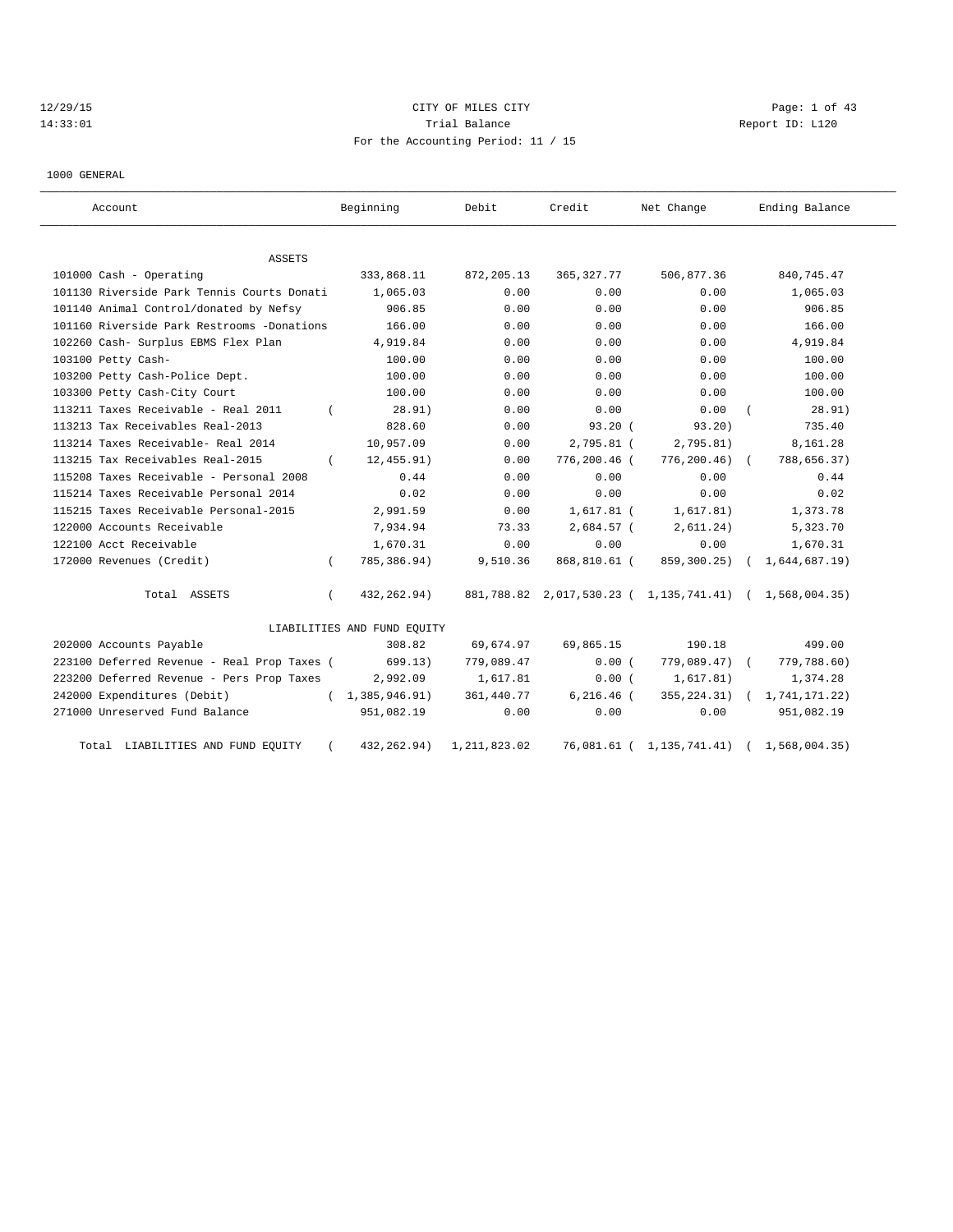## 12/29/15 CITY OF MILES CITY Page: 2 of 43 14:33:01 Trial Balance Report ID: L120 For the Accounting Period: 11 / 15

#### 2220 LIBRARY

| Account                                    | Beginning                   | Debit     | Credit      | Net Change    | Ending Balance |
|--------------------------------------------|-----------------------------|-----------|-------------|---------------|----------------|
|                                            |                             |           |             |               |                |
| ASSETS                                     |                             |           |             |               |                |
| 101000 Cash - Operating                    | 11,657.76                   | 24,371.27 | 25,516.49 ( | 1,145.22)     | 10,512.54      |
| 101032 Cash- Library Board of Trustees Mul | 24,539.35                   | 1,561.67  | 0.00        | 1,561.67      | 26,101.02      |
| 103000 Petty Cash                          | 75.00                       | 0.00      | 0.00        | 0.00          | 75.00          |
| 172000 Revenues (Credit)                   | 99,287.59)                  | 0.00      | 25,932.94 ( | $25,932.94$ ( | 125, 220.53)   |
| Total ASSETS                               | 63,015.48)                  | 25,932.94 | 51,449.43 ( | 25,516.49) (  | 88,531.97)     |
|                                            | LIABILITIES AND FUND EQUITY |           |             |               |                |
| 202000 Accounts Payable                    | 0.00                        | 1,606.09  | 1,606.09    | 0.00          | 0.00           |
| 242000 Expenditures (Debit)                | 110,928.86)<br>$\left($     | 25,516.49 | 0.00(       | 25,516.49) (  | 136, 445. 35)  |
| 271000 Unreserved Fund Balance             | 47,913.38                   | 0.00      | 0.00        | 0.00          | 47,913.38      |
| Total LIABILITIES AND FUND EQUITY          | 63,015.48)                  | 27,122.58 | 1,606.09 (  | 25,516.49) (  | 88,531.97)     |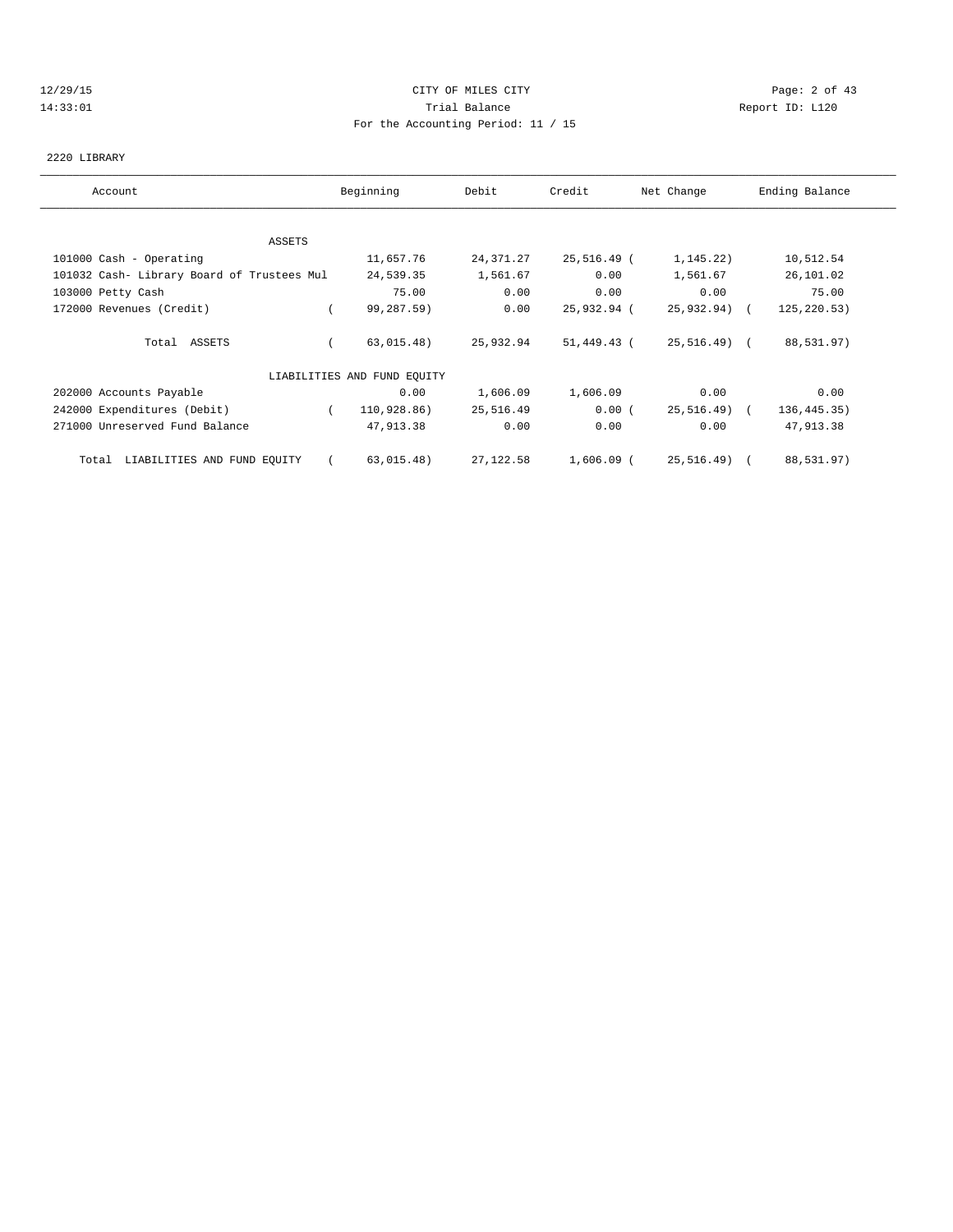## 12/29/15 CITY OF MILES CITY Page: 3 of 43 14:33:01 Trial Balance Report ID: L120 For the Accounting Period: 11 / 15

#### 2260 EMERGENCY DISASTER

| Account                                   | Beginning                   | Debit | Credit   | Net Change | Ending Balance |
|-------------------------------------------|-----------------------------|-------|----------|------------|----------------|
|                                           |                             |       |          |            |                |
| ASSETS                                    |                             |       |          |            |                |
| 101000 Cash - Operating                   | 47.62                       | 2.85  | 0.00     | 2.85       | 50.47          |
| 113211 Taxes Receivable - Real 2011       | 3.46                        | 0.00  | 0.00     | 0.00       | 3.46           |
| 172000 Revenues (Credit)                  | 8.32)                       | 0.00  | $2.85$ ( | $2.85$ ) ( | 11.17)         |
|                                           |                             |       |          |            |                |
| Total ASSETS                              | 42.76                       | 2.85  | 2.85     | 0.00       | 42.76          |
|                                           |                             |       |          |            |                |
|                                           | LIABILITIES AND FUND EQUITY |       |          |            |                |
| 223100 Deferred Revenue - Real Prop Taxes | 3.46                        | 0.00  | 0.00     | 0.00       | 3.46           |
| 271000 Unreserved Fund Balance            | 39.30                       | 0.00  | 0.00     | 0.00       | 39.30          |
|                                           |                             |       |          |            |                |
| LIABILITIES AND FUND EOUITY<br>Total      | 42.76                       | 0.00  | 0.00     | 0.00       | 42.76          |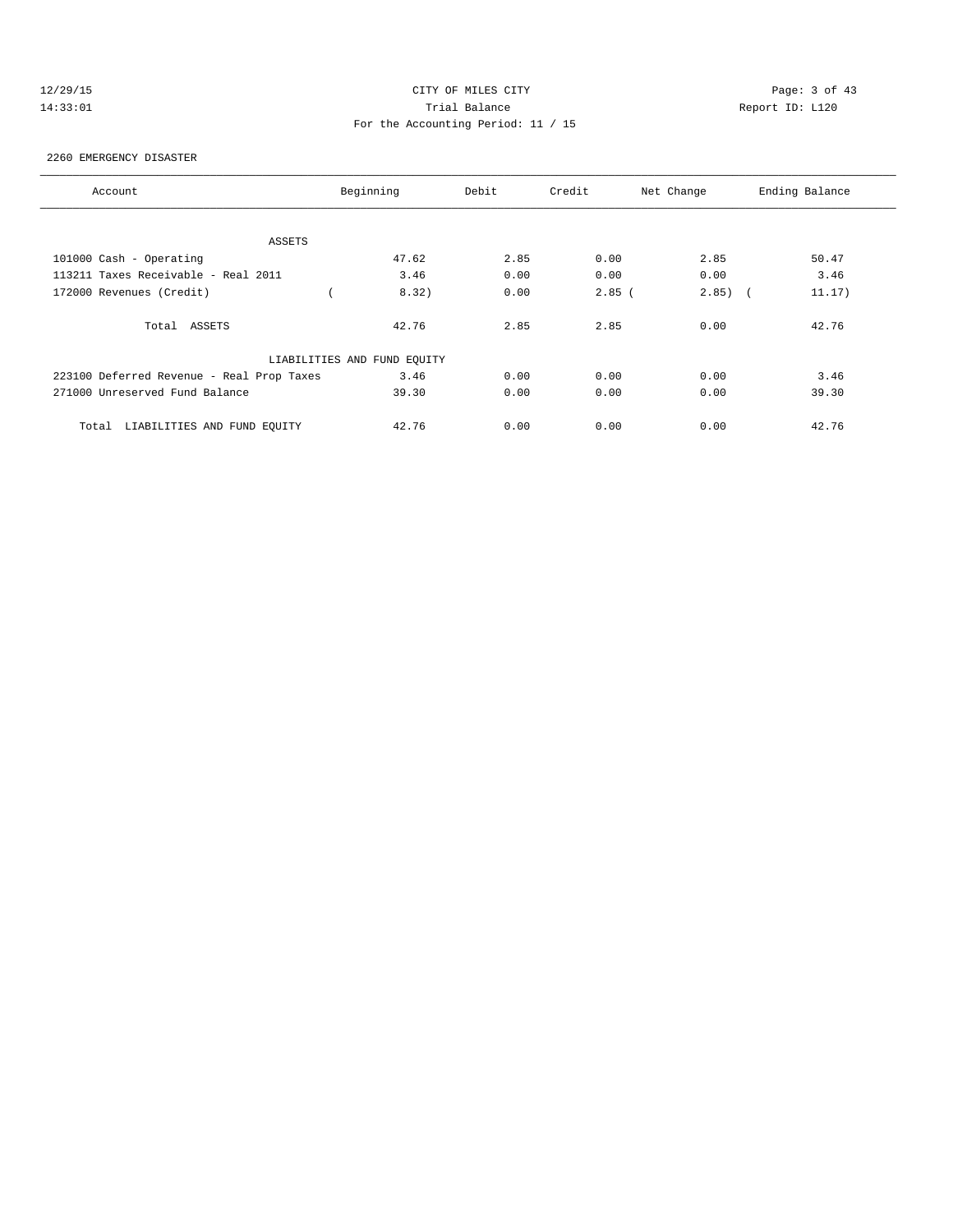## 12/29/15 CITY OF MILES CITY Page: 4 of 43 14:33:01 Trial Balance Report ID: L120 For the Accounting Period: 11 / 15

#### 2270 Health

| Account                              | Beginning                   | Debit | Credit | Net Change | Ending Balance |
|--------------------------------------|-----------------------------|-------|--------|------------|----------------|
|                                      |                             |       |        |            |                |
| ASSETS<br>101000 Cash - Operating    | 27,574.82                   | 0.00  | 1.19(  | 1.19)      | 27,573.63      |
| 172000 Revenues (Credit)             | 5,348.50)                   | 0.00  | 0.00   | 0.00       | 5,348.50)      |
| Total ASSETS                         | 22, 226.32                  | 0.00  | 1.19(  | 1.19)      | 22, 225. 13    |
|                                      | LIABILITIES AND FUND EQUITY |       |        |            |                |
| 242000 Expenditures (Debit)          | 11,002.42)                  | 1.19  | 0.00(  | $1.19$ (   | 11,003.61)     |
| 271000 Unreserved Fund Balance       | 33, 228.74                  | 0.00  | 0.00   | 0.00       | 33, 228.74     |
| LIABILITIES AND FUND EQUITY<br>Total | 22, 226, 32                 | 1.19  | 0.00(  | 1.19)      | 22, 225. 13    |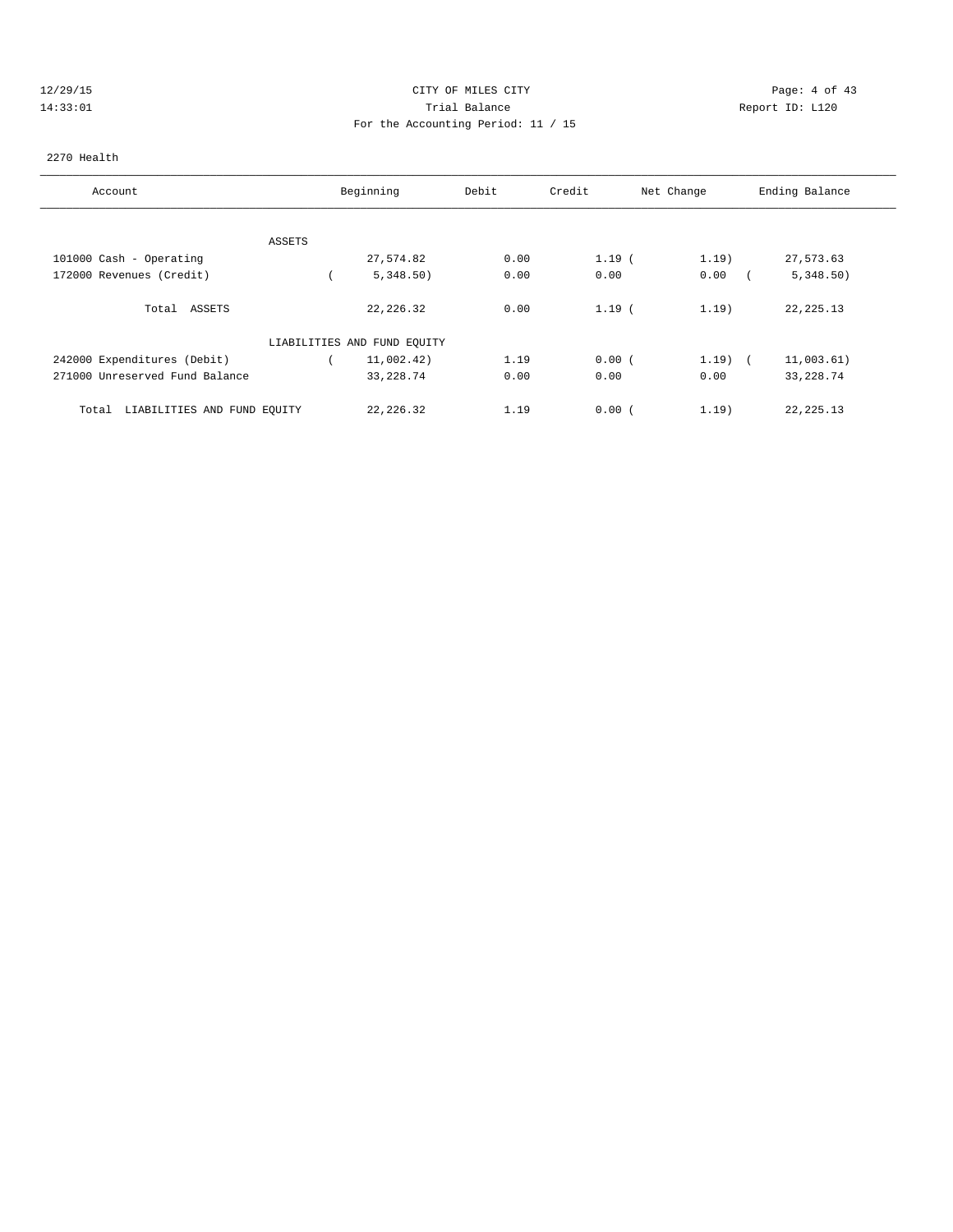## 12/29/15 CITY OF MILES CITY Page: 5 of 43 14:33:01 Trial Balance Report ID: L120 For the Accounting Period: 11 / 15

2350 Local Government/Study Commission

| Account                                     | Beginning                   | Debit    | Credit     | Net Change   | Ending Balance |
|---------------------------------------------|-----------------------------|----------|------------|--------------|----------------|
|                                             |                             |          |            |              |                |
| ASSETS                                      |                             |          |            |              |                |
| 101000 Cash - Operating                     | 3,105.66                    | 4,440.42 | 0.00       | 4,440.42     | 7,546.08       |
| 113214 Taxes Receivable- Real 2014          | 52.72                       | 0.00     | $13.46$ (  | 13.46)       | 39.26          |
| 113215 Tax Receivables Real-2015            | 70.92)                      | 0.00     | 4,419.17 ( | $4,419.17$ ( | $4,490.09$ )   |
| 115215 Taxes Receivable Personal-2015       | 14.41                       | 0.00     | 7.79 (     | $7.79$ )     | 6.62           |
| 172000 Revenues (Credit)                    | 151.59)                     | 0.00     | 4,440.42 ( | 4,440.42)    | 4,592.01)      |
| Total ASSETS                                | 2,950.28                    | 4,440.42 | 8,880.84 ( | $4,440.42$ ( | 1,490.14)      |
|                                             | LIABILITIES AND FUND EQUITY |          |            |              |                |
| 223100 Deferred Revenue - Real Prop Taxes ( | 18.20)                      | 4,432.63 | 0.00(      | 4,432.63)    | 4,450.83)      |
| 223200 Deferred Revenue - Pers Prop Taxes   | 14.41                       | 7.79     | 0.00(      | $7.79$ )     | 6.62           |
| 271000 Unreserved Fund Balance              | 2,954.07                    | 0.00     | 0.00       | 0.00         | 2,954.07       |
| LIABILITIES AND FUND EQUITY<br>Total        | 2,950.28                    | 4,440.42 | 0.00(      | 4,440.42)    | 1,490.14)      |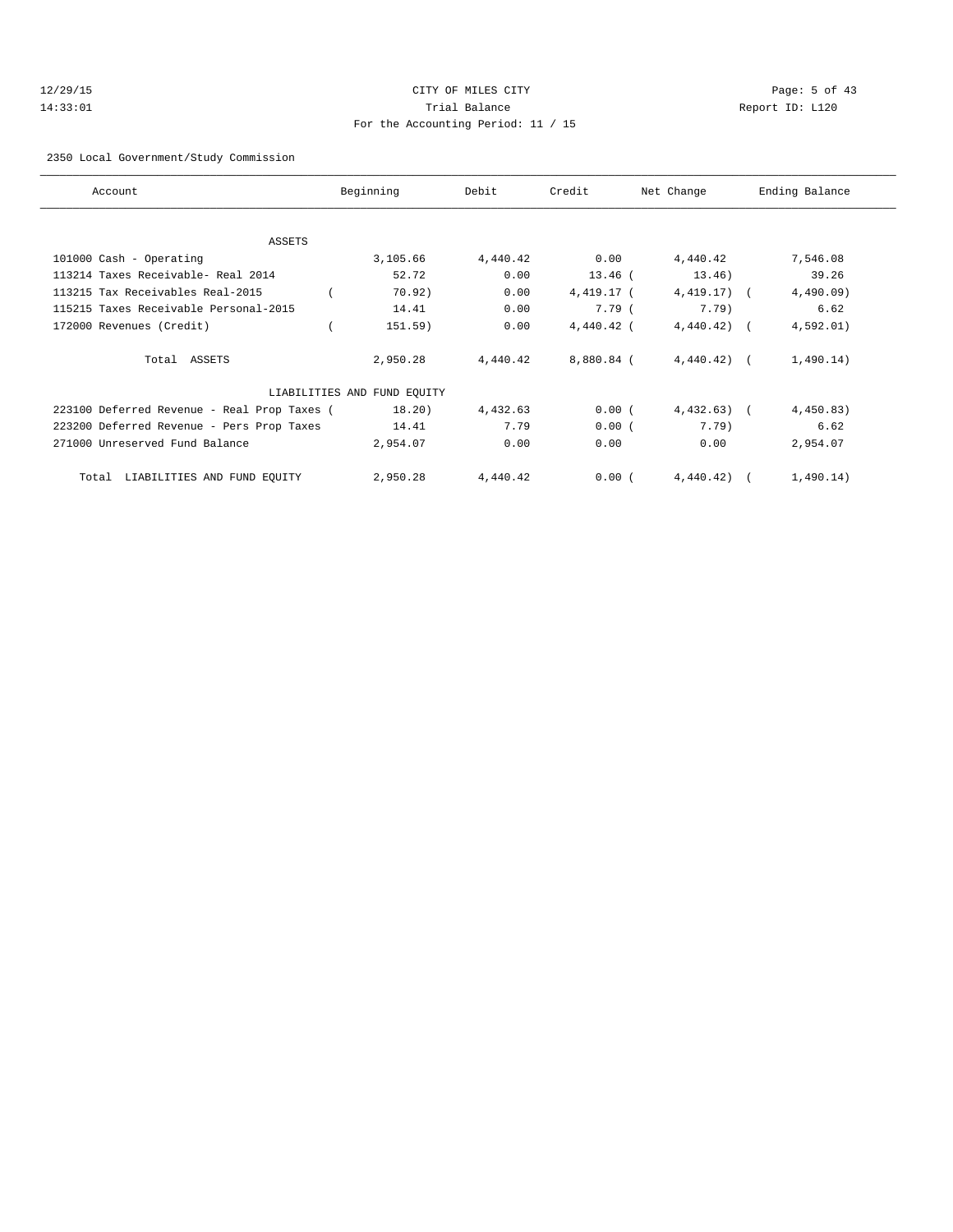#### 12/29/15 CITY OF MILES CITY Page: 6 of 43 14:33:01 Trial Balance Report ID: L120 For the Accounting Period: 11 / 15

2372 Permissive Medical Levy

| Account                                     |          | Beginning                   | Debit     | Credit                   | Net Change   | Ending Balance         |
|---------------------------------------------|----------|-----------------------------|-----------|--------------------------|--------------|------------------------|
|                                             |          |                             |           |                          |              |                        |
| ASSETS                                      |          |                             |           |                          |              |                        |
| 101000 Cash - Operating                     |          | 3,316.32                    | 85,829.63 | 0.00                     | 85,829.63    | 89,145.95              |
| 113211 Taxes Receivable - Real 2011         |          | 5.80)                       | 0.00      | 0.00                     | 0.00         | 5.80)                  |
| 113213 Tax Receivables Real-2013            |          | 82.06                       | 0.00      | 9.23(                    | 9.23)        | 72.83                  |
| 113214 Taxes Receivable- Real 2014          |          | 1,202.27                    | 0.00      | $306.77$ (               | 306.77)      | 895.50                 |
| 113215 Tax Receivables Real-2015            |          | 1,369.26)                   | 0.00      | 85,326.18 (              | 85,326.18) ( | 86,695.44)             |
| 115214 Taxes Receivable Personal 2014       |          | 0.01)                       | 0.00      | 0.00                     | 0.00         | 0.01)                  |
| 115215 Taxes Receivable Personal-2015       |          | 328.26                      | 0.00      | 177.52 (                 | 177.52)      | 150.74                 |
| 172000 Revenues (Credit)                    | $\left($ | 3,316.32)                   | 0.00      | 85,829.63 (              | 85,829.63) ( | 89, 145. 95)           |
| Total ASSETS                                |          | 237.52                      | 85,829.63 | 171,649.33 (85,819.70) ( |              | 85,582.18)             |
|                                             |          | LIABILITIES AND FUND EQUITY |           |                          |              |                        |
| 223100 Deferred Revenue - Real Prop Taxes ( |          | 90.76)                      | 85,642.18 | 0.00(                    | 85,642.18) ( | 85,732.94)             |
| 223200 Deferred Revenue - Pers Prop Taxes   |          | 325.65                      | 177.52    | 0.00(                    | 177.52)      | 148.13                 |
| 271000 Unreserved Fund Balance              |          | 2.63                        | 0.00      | 0.00                     | 0.00         | 2.63                   |
| Total LIABILITIES AND FUND EQUITY           |          | 237.52                      | 85,819.70 | 0.00(                    |              | 85,819.70) (85,582.18) |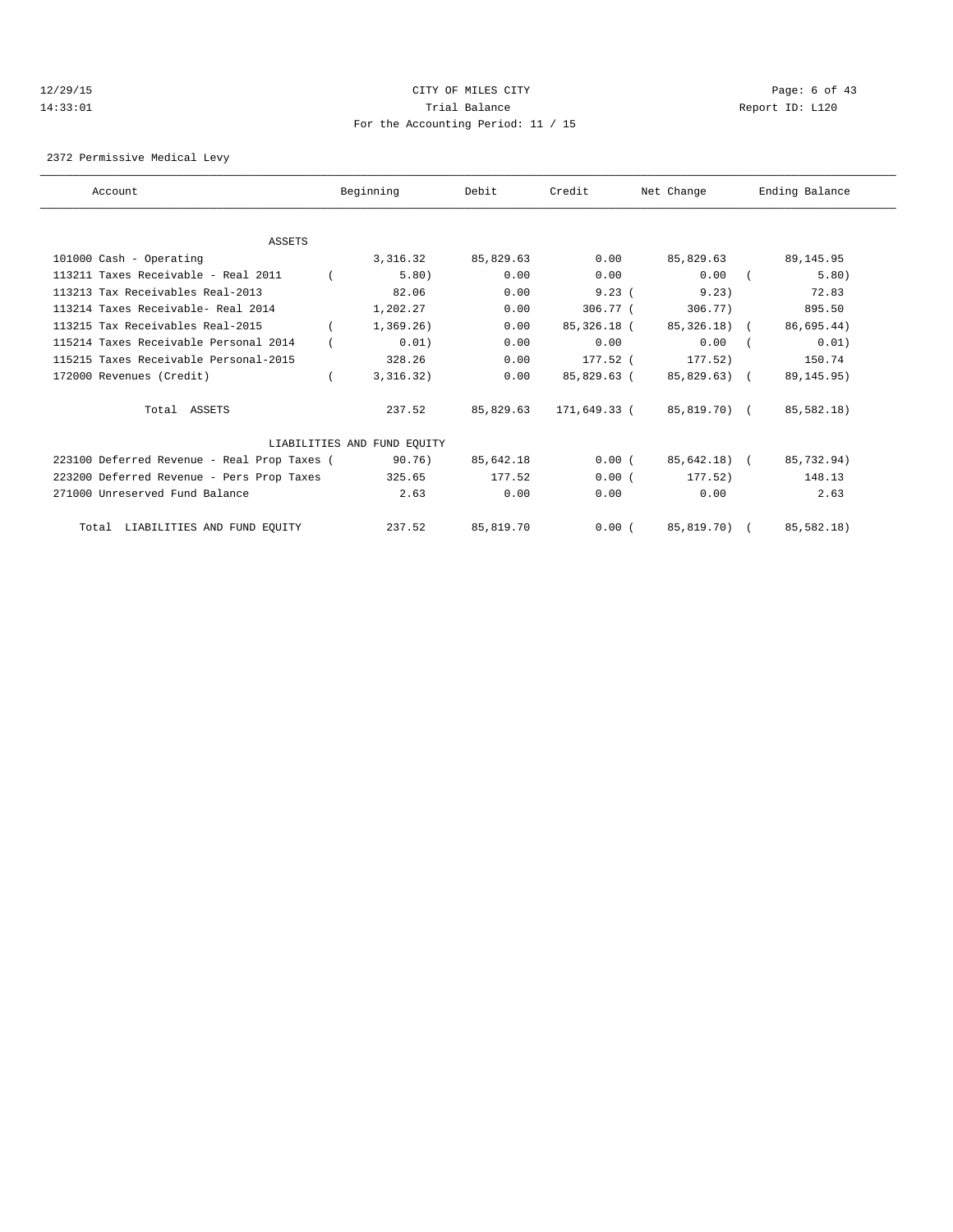## 12/29/15 CITY OF MILES CITY Page: 7 of 43 14:33:01 Trial Balance Report ID: L120 For the Accounting Period: 11 / 15

2394 BUILDING CODE ENFORCEMENT

| Account                              |        | Beginning                   | Debit    | Credit       | Net Change   | Ending Balance |
|--------------------------------------|--------|-----------------------------|----------|--------------|--------------|----------------|
|                                      |        |                             |          |              |              |                |
|                                      | ASSETS |                             |          |              |              |                |
| 101000 Cash - Operating              |        | 110,946.03                  | 4,469.35 | 4,126.34     | 343.01       | 111,289.04     |
| 172000 Revenues (Credit)             |        | 33, 426. 31)                | 0.00     | $4,469.35$ ( | $4,469.35$ ( | 37,895.66)     |
| Total ASSETS                         |        | 77,519.72                   | 4,469.35 | $8,595.69$ ( | 4, 126.34)   | 73,393.38      |
|                                      |        | LIABILITIES AND FUND EQUITY |          |              |              |                |
| 202000 Accounts Payable              |        | 0.00                        | 2,661.44 | 2,661.44     | 0.00         | 0.00           |
| 242000 Expenditures (Debit)          |        | 30, 302, 02)                | 4,126.34 | 0.00(        | 4, 126.34)   | 34,428.36)     |
| 271000 Unreserved Fund Balance       |        | 107,821.74                  | 0.00     | 0.00         | 0.00         | 107,821.74     |
| LIABILITIES AND FUND EQUITY<br>Total |        | 77,519.72                   | 6,787.78 | 2,661.44 (   | 4, 126.34)   | 73,393.38      |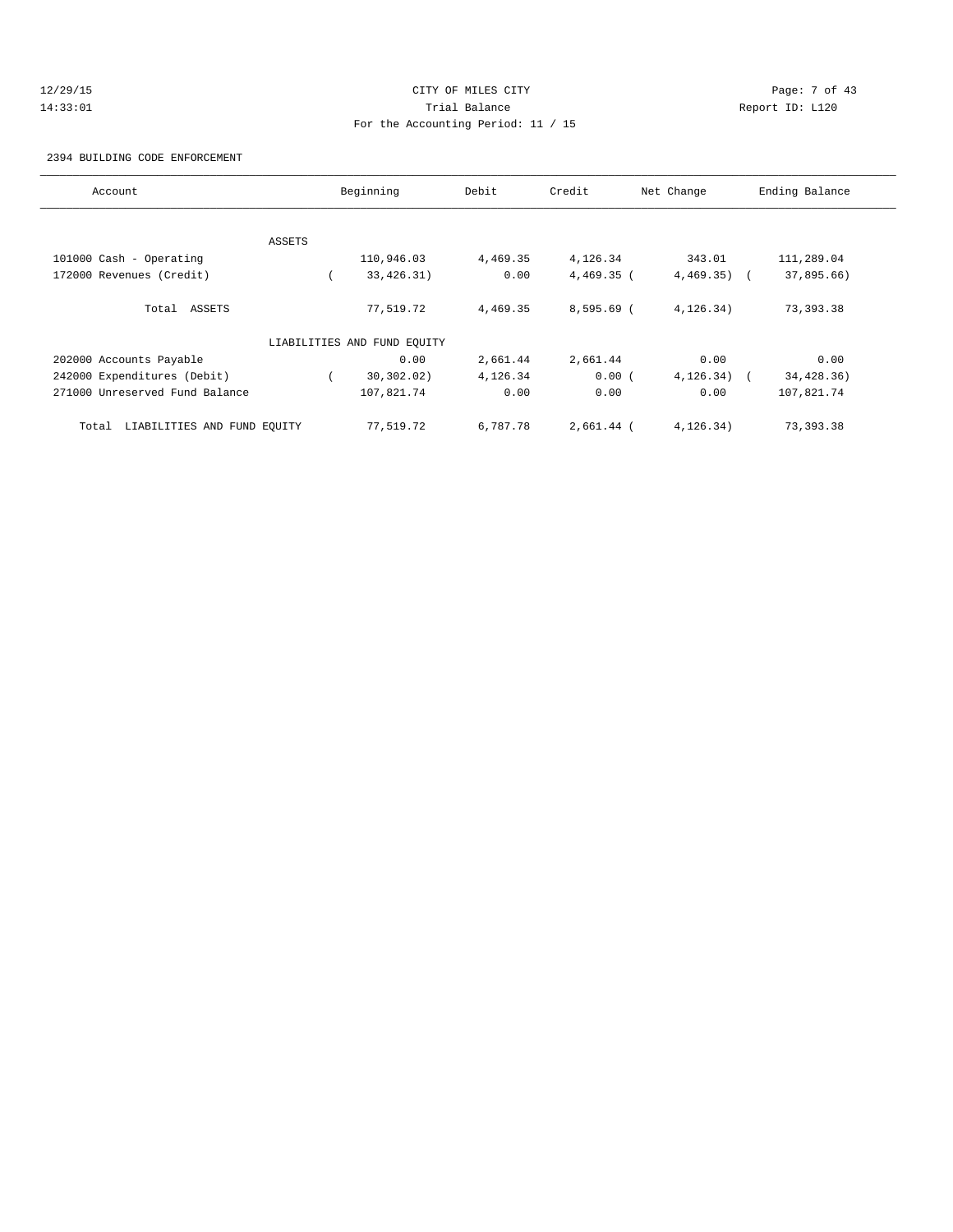## 12/29/15 CITY OF MILES CITY Page: 8 of 43 14:33:01 Trial Balance Report ID: L120 For the Accounting Period: 11 / 15

2400 LTG M D#165-(Gen City)

| Account                                    | Beginning                   | Debit     | Credit       | Net Change   | Ending Balance |
|--------------------------------------------|-----------------------------|-----------|--------------|--------------|----------------|
|                                            |                             |           |              |              |                |
| ASSETS                                     |                             |           |              |              |                |
| 101000 Cash - Operating                    | 121.34)                     | 92,348.92 | 0.00         | 92,348.92    | 92,227.58      |
| 118130 Special Assessments Receivable 2013 | 251.44                      | 0.00      | $62.39$ (    | 62.39)       | 189.05         |
| 118140 Special Assessments Receivables-201 | 2,350.17                    | 0.00      | 797.37 (     | 797.37)      | 1,552.80       |
| 118150 Special Assessments Receivables-201 | 166,502.29                  | 0.00      | 91,407.02 (  | 91,407.02)   | 75,095.27      |
| 172000 Revenues (Credit)                   | 5,010.65)                   | 0.00      | 92,348.92 (  | 92,348.92) ( | 97,359.57)     |
| Total ASSETS                               | 163,971.91                  | 92,348.92 | 184,615.70 ( | 92,266.78)   | 71,705.13      |
|                                            | LIABILITIES AND FUND EQUITY |           |              |              |                |
| 223000 Deferred Revenue/Uncollected Taxes  | 169,105.26                  | 92,266.78 | 0.00(        | 92,266.78)   | 76,838.48      |
| 242000 Expenditures (Debit)                | 56,627.06)                  | 0.00      | 0.00         | 0.00         | 56,627.06)     |
| 271000 Unreserved Fund Balance             | 51,493.71                   | 0.00      | 0.00         | 0.00         | 51,493.71      |
| LIABILITIES AND FUND EQUITY<br>Total       | 163,971.91                  | 92,266.78 | 0.00(        | 92,266.78)   | 71,705.13      |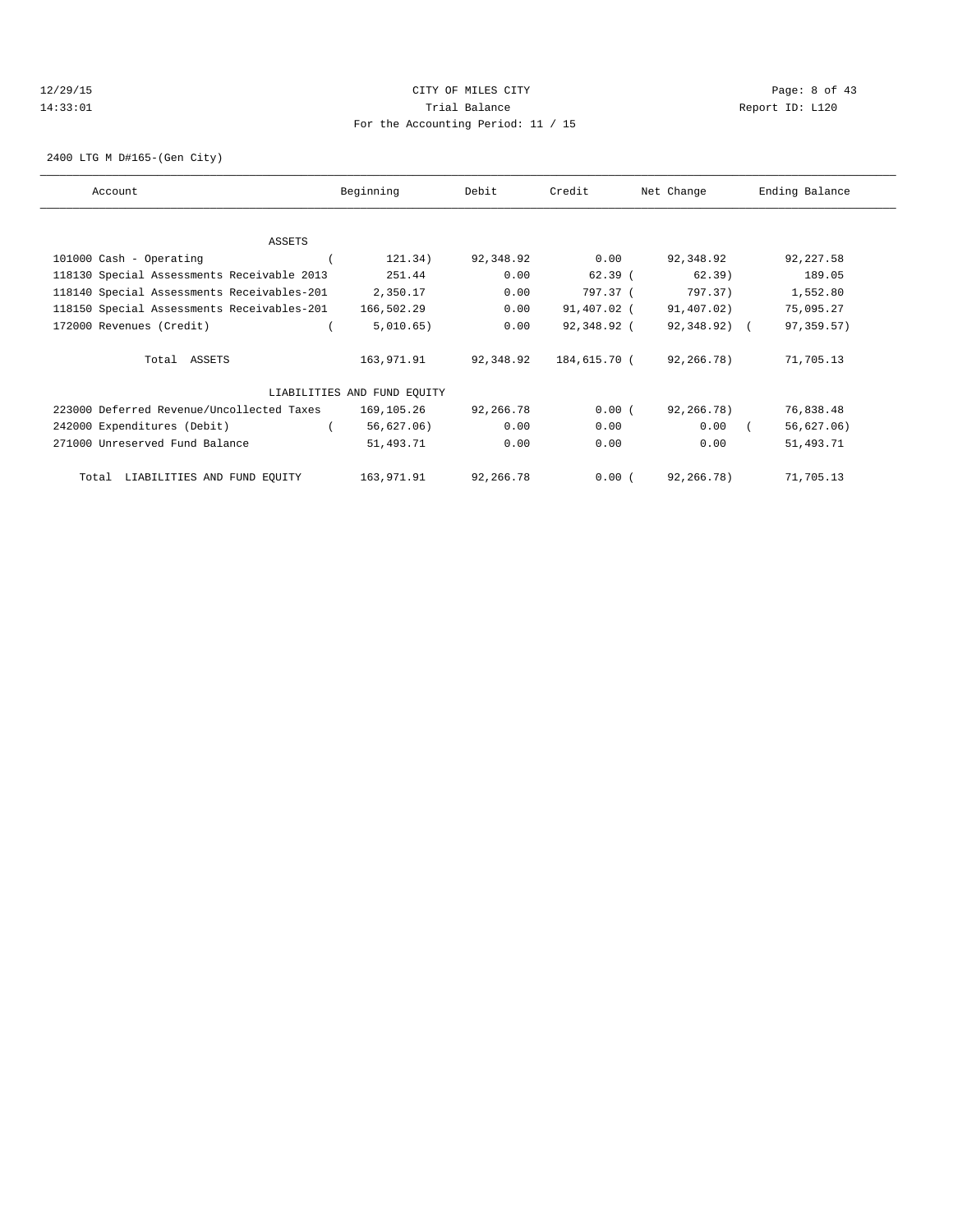## 12/29/15 CITY OF MILES CITY Page: 9 of 43 14:33:01 Trial Balance Report ID: L120 For the Accounting Period: 11 / 15

2420 LTG M D#167-(MilesAddn Etc)

| Account                                    | Beginning                   | Debit     | Credit      | Net Change   | Ending Balance |
|--------------------------------------------|-----------------------------|-----------|-------------|--------------|----------------|
|                                            |                             |           |             |              |                |
| ASSETS                                     |                             |           |             |              |                |
| 101000 Cash - Operating                    | 3,994.85                    | 16,729.62 | 0.00        | 16,729.62    | 20,724.47      |
| 118140 Special Assessments Receivables-201 | 441.69                      | 0.00      | $254.20$ (  | 254.20)      | 187.49         |
| 118150 Special Assessments Receivables-201 | 31,174.22                   | 0.00      | 16,452.91 ( | 16,452.91)   | 14,721.31      |
| 172000 Revenues (Credit)                   | 971.89)                     | 0.00      | 16,729.62 ( | 16,729.62) ( | 17,701.51)     |
| Total ASSETS                               | 34,638.87                   | 16,729.62 | 33,436.73 ( | 16,707.11)   | 17,931.76      |
|                                            |                             |           |             |              |                |
|                                            | LIABILITIES AND FUND EQUITY |           |             |              |                |
| 223000 Deferred Revenue/Uncollected Taxes  | 31,615.91                   | 16,707.11 | 0.00(       | 16,707.11)   | 14,908.80      |
| 242000 Expenditures (Debit)                | 9,680.63)                   | 0.00      | 0.00        | 0.00         | 9,680.63)      |
| 271000 Unreserved Fund Balance             | 12,703.59                   | 0.00      | 0.00        | 0.00         | 12,703.59      |
| LIABILITIES AND FUND EQUITY<br>Total       | 34,638.87                   | 16,707.11 | 0.00(       | 16,707.11)   | 17,931.76      |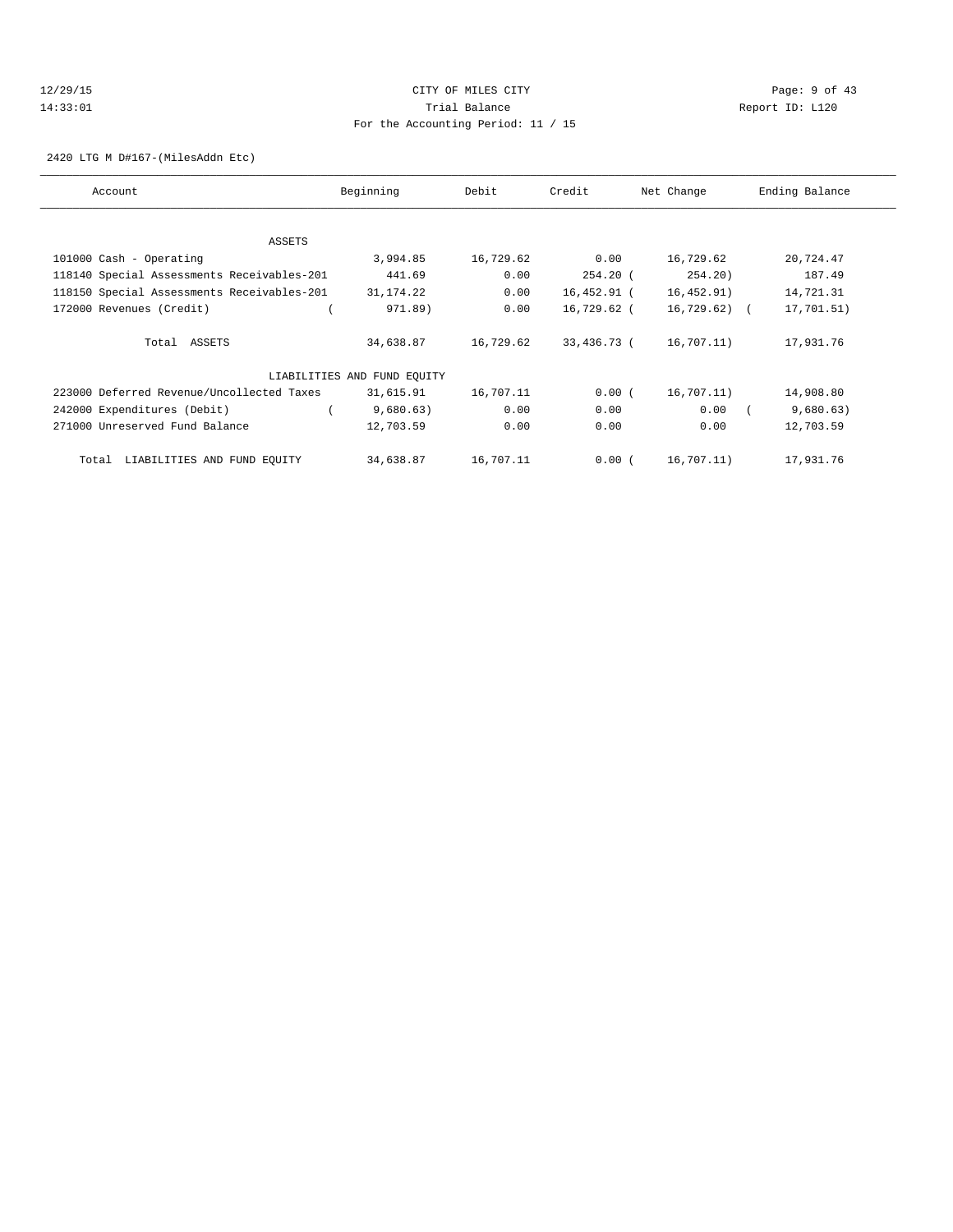## 12/29/15 Page: 10 of 43 14:33:01 Trial Balance Report ID: L120 For the Accounting Period: 11 / 15

2430 LTG M D#171-(Balsam Est)

| Account                                    | Beginning                   | Debit    | Credit       | Net Change   | Ending Balance |
|--------------------------------------------|-----------------------------|----------|--------------|--------------|----------------|
| <b>ASSETS</b>                              |                             |          |              |              |                |
|                                            |                             |          |              |              |                |
| 101000 Cash - Operating                    | 1,295.56                    | 2,146.54 | 1,285.81     | 860.73       | 2,156.29       |
| 118150 Special Assessments Receivables-201 | 4,198.31                    | 0.00     | $2,146.54$ ( | 2, 146.54)   | 2,051.77       |
| 172000 Revenues (Credit)                   | 68.65)                      | 0.00     | 2,146.54 (   | $2,146.54$ ( | 2, 215.19)     |
| Total ASSETS                               | 5,425.22                    | 2,146.54 | 5,578.89 (   | 3,432,35)    | 1,992.87       |
|                                            | LIABILITIES AND FUND EQUITY |          |              |              |                |
| 202000 Accounts Payable                    | 0.00                        | 1,285.81 | 1,285.81     | 0.00         | 0.00           |
| 223000 Deferred Revenue/Uncollected Taxes  | 4,198.31                    | 2,146.54 | 0.00(        | 2, 146.54)   | 2,051.77       |
| 242000 Expenditures (Debit)                | 492.90)                     | 1,285.81 | 0.00(        | $1,285.81$ ( | 1,778.71)      |
| 271000 Unreserved Fund Balance             | 1,719.81                    | 0.00     | 0.00         | 0.00         | 1,719.81       |
| LIABILITIES AND FUND EQUITY<br>Total       | 5,425.22                    | 4,718.16 | 1,285.81 (   | 3,432,35)    | 1,992.87       |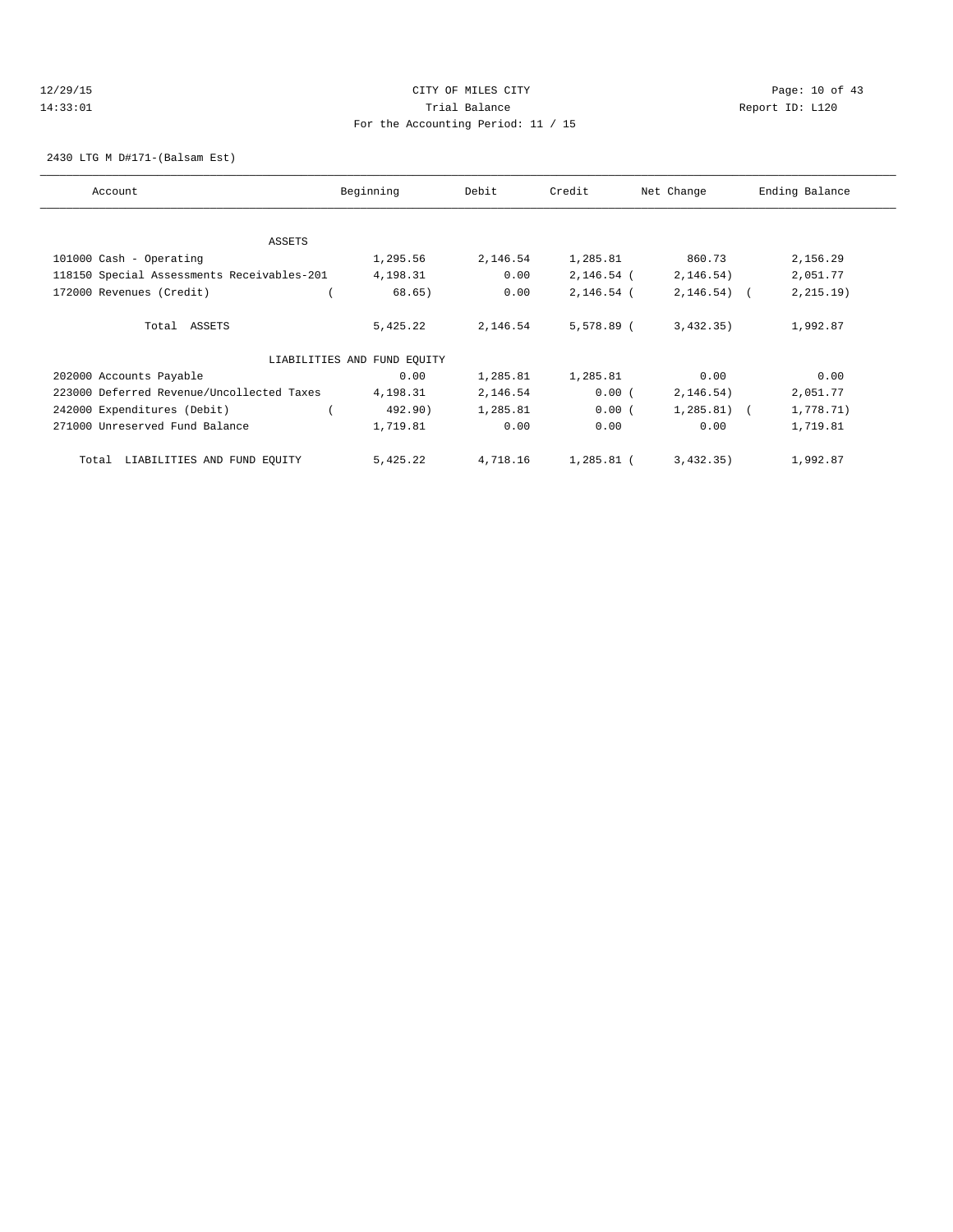## 12/29/15 Page: 11 of 43 14:33:01 Trial Balance Report ID: L120 For the Accounting Period: 11 / 15

2440 LTG M D#172-(Main Str)

| Account                                    | Beginning                   | Debit     | Credit        | Net Change     | Ending Balance |
|--------------------------------------------|-----------------------------|-----------|---------------|----------------|----------------|
|                                            |                             |           |               |                |                |
| ASSETS                                     |                             |           |               |                |                |
| 101000 Cash - Operating                    | 2,213.67                    | 13,558.13 | 1,074.76      | 12,483.37      | 14,697.04      |
| 118140 Special Assessments Receivables-201 | 291.15                      | 0.00      | 0.00          | 0.00           | 291.15         |
| 118150 Special Assessments Receivables-201 | 17,481.90                   | 0.00      | $10,343.13$ ( | 10, 343.13)    | 7,138.77       |
| 172000 Revenues (Credit)                   | 0.00                        | 0.00      | $10,343.13$ ( | $10,343.13)$ ( | 10, 343.13)    |
| Total ASSETS                               | 19,986.72                   | 13,558.13 | 21,761.02 (   | 8, 202, 89)    | 11,783.83      |
|                                            | LIABILITIES AND FUND EQUITY |           |               |                |                |
| 202000 Accounts Payable                    | 0.00                        | 1,074.76  | 1,074.76      | 0.00           | 0.00           |
| 223000 Deferred Revenue/Uncollected Taxes  | 17,773.05                   | 10,343.13 | 0.00(         | 10, 343.13)    | 7,429.92       |
| 242000 Expenditures (Debit)                | 5,012.55)                   | 1,074.76  | 3,215.00      | 2,140.24       | 2,872.31)      |
| 271000 Unreserved Fund Balance             | 7,226.22                    | 0.00      | 0.00          | 0.00           | 7,226.22       |
| LIABILITIES AND FUND EQUITY<br>Total       | 19,986.72                   | 12,492.65 | 4,289.76 (    | 8, 202, 89)    | 11,783.83      |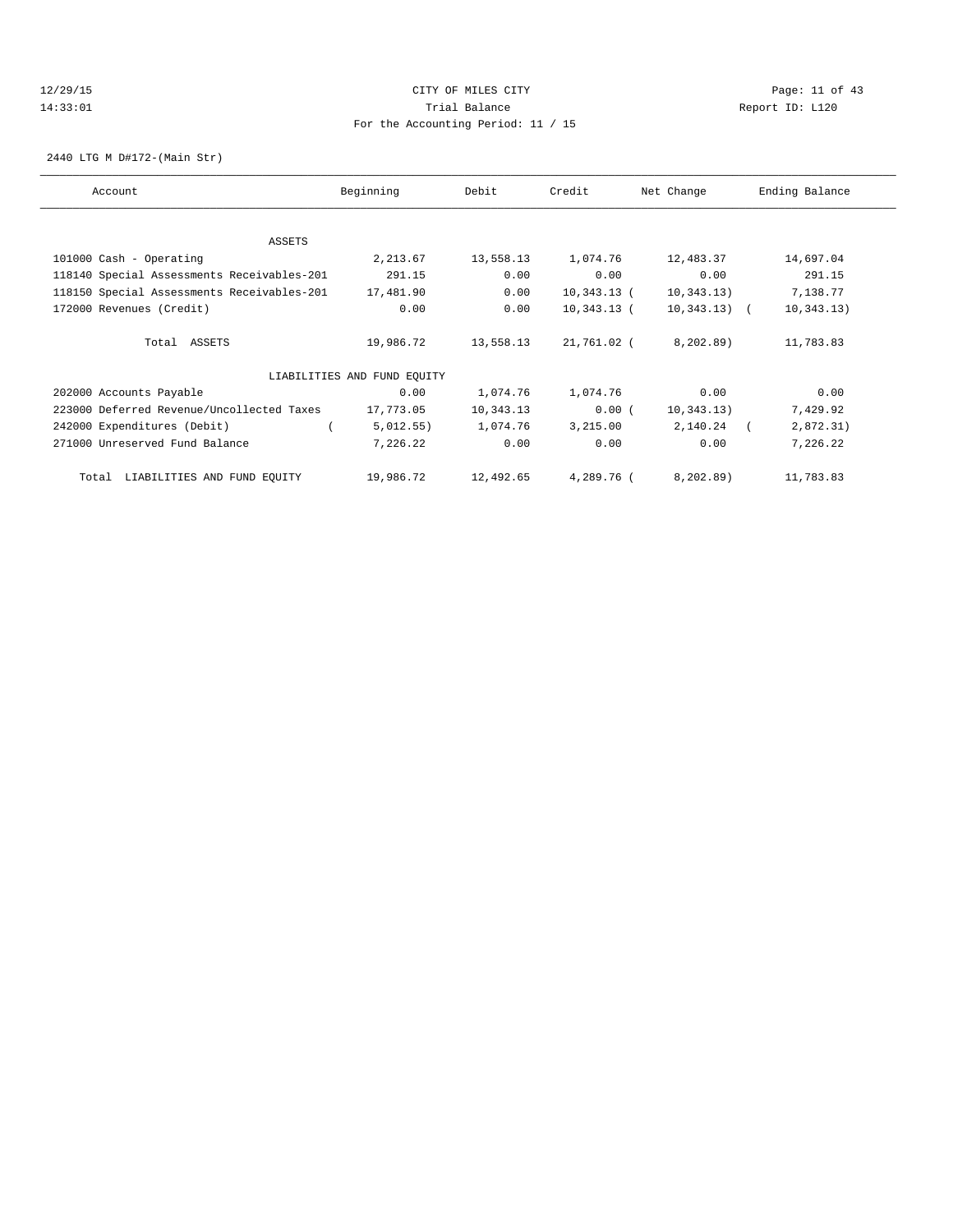## 12/29/15 **Page: 12 of 43** CITY OF MILES CITY **CITY** CITY **Page: 12 of 43** 14:33:01 Trial Balance Report ID: L120 For the Accounting Period: 11 / 15

2450 LTG M D#195-(SG-Trico)

| Account                                    | Beginning                   | Debit    | Credit       | Net Change   | Ending Balance |
|--------------------------------------------|-----------------------------|----------|--------------|--------------|----------------|
| ASSETS                                     |                             |          |              |              |                |
| 101000 Cash - Operating                    | 2,122.13                    | 2,626.10 | 803.68       | 1,822.42     | 3,944.55       |
| 118150 Special Assessments Receivables-201 | 5,319.20                    | 0.00     | $2,626.10$ ( | 2,626.10)    | 2,693.10       |
|                                            |                             | 0.00     |              |              |                |
| 172000 Revenues (Credit)                   | 38.21)                      |          | $2,626.10$ ( | $2,626.10$ ( | 2,664.31)      |
| Total ASSETS                               | 7,403.12                    | 2,626.10 | $6,055.88$ ( | 3,429.78)    | 3,973.34       |
|                                            | LIABILITIES AND FUND EQUITY |          |              |              |                |
| 202000 Accounts Payable                    | 0.00                        | 803.68   | 803.68       | 0.00         | 0.00           |
| 223000 Deferred Revenue/Uncollected Taxes  | 5,319.20                    | 2,626.10 | 0.00(        | 2,626.10)    | 2,693.10       |
| 242000 Expenditures (Debit)                | 1, 249.42)                  | 803.68   | 0.00(        | $803.68$ (   | 2,053.10)      |
| 271000 Unreserved Fund Balance             | 3,333.34                    | 0.00     | 0.00         | 0.00         | 3,333.34       |
| LIABILITIES AND FUND EQUITY<br>Total       | 7,403.12                    | 4,233.46 | 803.68 (     | 3,429.78)    | 3,973.34       |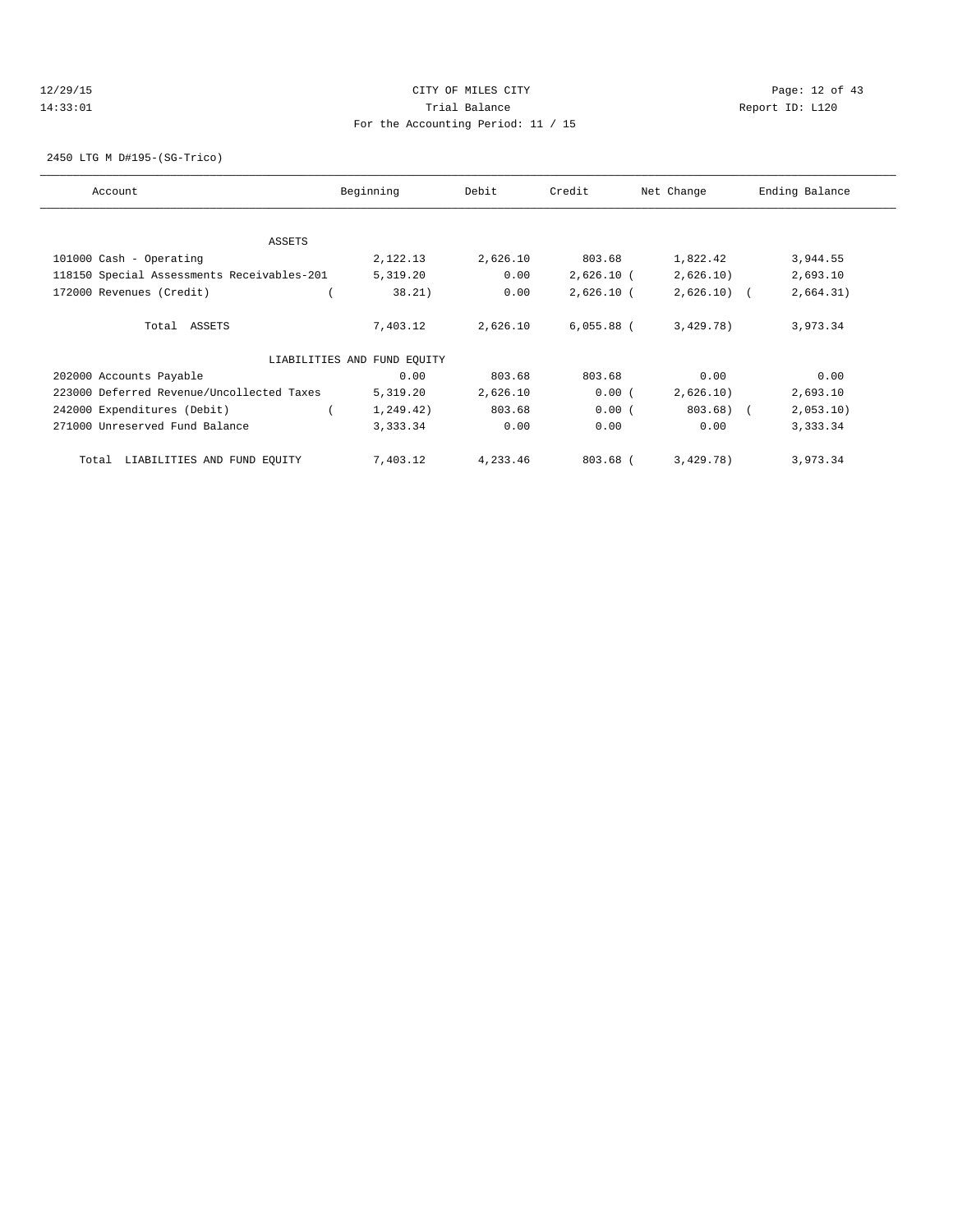## 12/29/15 Page: 13 of 43 14:33:01 Trial Balance Report ID: L120 For the Accounting Period: 11 / 15

2470 LTG M D#202-(SG-MDU&NV)

| Account                                    | Beginning                   | Debit    | Credit       | Net Change   | Ending Balance |
|--------------------------------------------|-----------------------------|----------|--------------|--------------|----------------|
|                                            |                             |          |              |              |                |
| ASSETS                                     |                             |          |              |              |                |
| 101000 Cash - Operating                    | 796.15                      | 4,088.69 | 0.00         | 4,088.69     | 4,884.84       |
| 118140 Special Assessments Receivables-201 | 261.58                      | 0.00     | 117.58 (     | 117.58)      | 144.00         |
| 118150 Special Assessments Receivables-201 | 7,613.72                    | 0.00     | 3,960.70(    | 3,960.70)    | 3,653.02       |
| 172000 Revenues (Credit)                   | 30.71)                      | 0.00     | $4,088.69$ ( | $4,088.69$ ( | 4, 119.40)     |
| Total ASSETS                               | 8,640.74                    | 4,088.69 | $8,166.97$ ( | 4,078.28)    | 4,562.46       |
|                                            | LIABILITIES AND FUND EQUITY |          |              |              |                |
| 223000 Deferred Revenue/Uncollected Taxes  | 7,875.30                    | 4,078.28 | 0.00(        | 4,078.28)    | 3,797.02       |
| 242000 Expenditures (Debit)                | 2, 272, 45)                 | 0.00     | 0.00         | 0.00         | 2, 272.45)     |
| 271000 Unreserved Fund Balance             | 3,037.89                    | 0.00     | 0.00         | 0.00         | 3,037.89       |
| LIABILITIES AND FUND EQUITY<br>Total       | 8,640.74                    | 4,078.28 | 0.00(        | 4,078.28)    | 4,562.46       |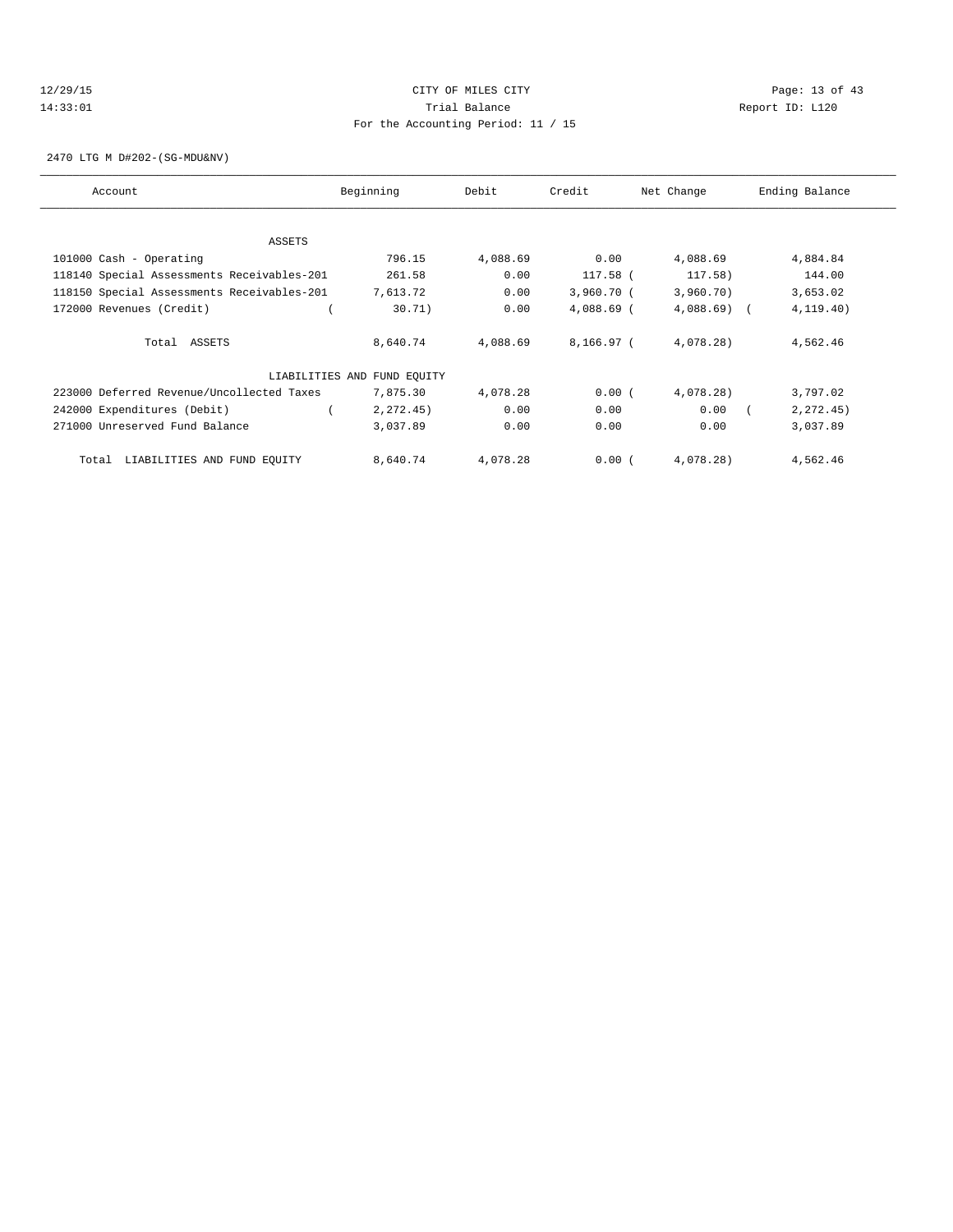## 12/29/15 Page: 14 of 43 14:33:01 Trial Balance Report ID: L120 For the Accounting Period: 11 / 15

2480 LTG M M#173-(Milestown Estates)

| Account                                    | Beginning                   | Debit    | Credit     | Net Change   | Ending Balance |
|--------------------------------------------|-----------------------------|----------|------------|--------------|----------------|
|                                            |                             |          |            |              |                |
| ASSETS                                     |                             |          |            |              |                |
| 101000 Cash - Operating                    | 1,033.72                    | 1,262.27 | 0.00       | 1,262.27     | 2,295.99       |
| 118150 Special Assessments Receivables-201 | 1,701.01                    | 0.00     | 1,262.27 ( | 1,262.27)    | 438.74         |
| 172000 Revenues (Credit)                   | 121.38)                     | 0.00     | 1,262.27 ( | $1,262,27$ ( | 1,383.65       |
|                                            |                             |          |            |              |                |
| Total ASSETS                               | 2,613.35                    | 1,262.27 | 2,524.54 ( | 1,262.27)    | 1,351.08       |
|                                            |                             |          |            |              |                |
|                                            | LIABILITIES AND FUND EQUITY |          |            |              |                |
| 223000 Deferred Revenue/Uncollected Taxes  | 1,701.01                    | 1,262.27 | 0.00(      | 1,262.27)    | 438.74         |
| 242000 Expenditures (Debit)                | 414.61)                     | 0.00     | 0.00       | 0.00         | 414.61)        |
| 271000 Unreserved Fund Balance             | 1,326.95                    | 0.00     | 0.00       | 0.00         | 1,326.95       |
|                                            |                             |          |            |              |                |
| LIABILITIES AND FUND EQUITY<br>Total       | 2,613.35                    | 1,262.27 | 0.00(      | 1,262.27)    | 1,351.08       |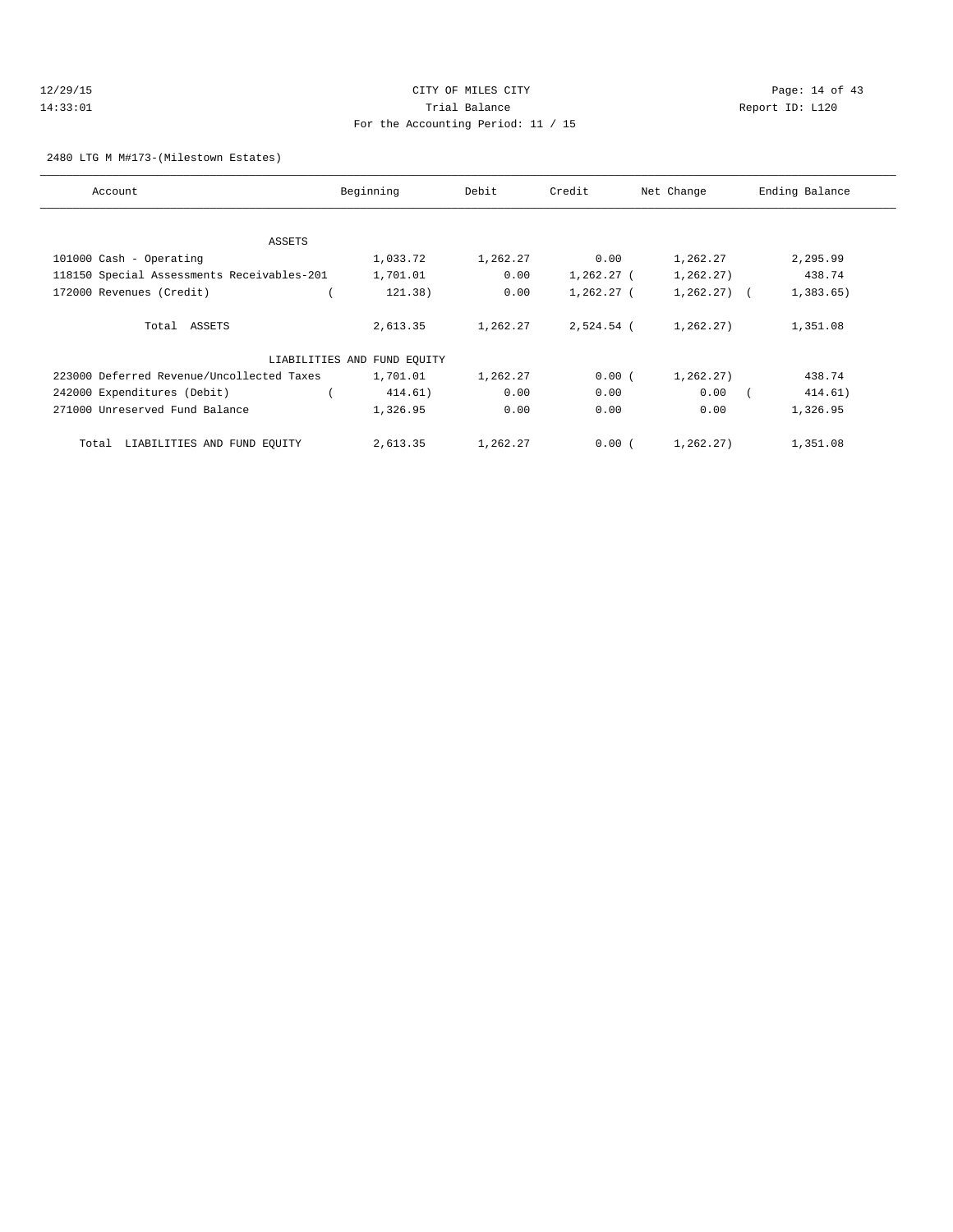## 12/29/15 Page: 15 of 43 14:33:01 Trial Balance Report ID: L120 For the Accounting Period: 11 / 15

2510 STR MAINT DIST #204

| Account                                              | Beginning                   | Debit      | Credit                    | Net Change    | Ending Balance |
|------------------------------------------------------|-----------------------------|------------|---------------------------|---------------|----------------|
|                                                      |                             |            |                           |               |                |
| ASSETS                                               |                             |            |                           |               |                |
| 101000 Cash - Operating                              | 215,994.85                  | 557,585.60 | 94,307.48                 | 463,278.12    | 679,272.97     |
| 118130 Special Assessments Receivable 2013           | 919.96                      | 0.00       | 81.56 (                   | 81.56)        | 838.40         |
| 118140 Special Assessments Receivables-201 11,532.64 |                             | 0.00       | 5,364.48 (                | 5,364.48)     | 6,168.16       |
| 118150 Special Assessments Receivables-201           | 1,010,546.21                | 0.00       | 551,649.39 (              | 551,649.39)   | 458,896.82     |
| 172000 Revenues (Credit)                             | 82,981.49)                  | 0.00       | 557,585.60 (              | 557,585.60) ( | 640,567.09)    |
| Total ASSETS                                         | 1,156,012.17                |            | 557,585.60 1,208,988.51 ( | 651,402.91)   | 504,609.26     |
|                                                      | LIABILITIES AND FUND EQUITY |            |                           |               |                |
| 202000 Accounts Payable                              | 54,406.55                   | 65,132.89  | 65,202.11                 | 69.22         | 54, 475. 77    |
| 223000 Deferred Revenue/Uncollected Taxes            | 1,022,998.82                | 557,095.43 | 0.00(                     | 557,095.43)   | 465,903.39     |
| 242000 Expenditures (Debit)                          | 234,358.93)                 | 94,376.70  | 0.00(                     | 94,376.70) (  | 328,735.63)    |
| 271000 Unreserved Fund Balance                       | 312,965.73                  | 0.00       | 0.00                      | 0.00          | 312,965.73     |
| Total LIABILITIES AND FUND EQUITY                    | 1,156,012.17 716,605.02     |            | 65,202.11 (               | 651,402.91)   | 504,609.26     |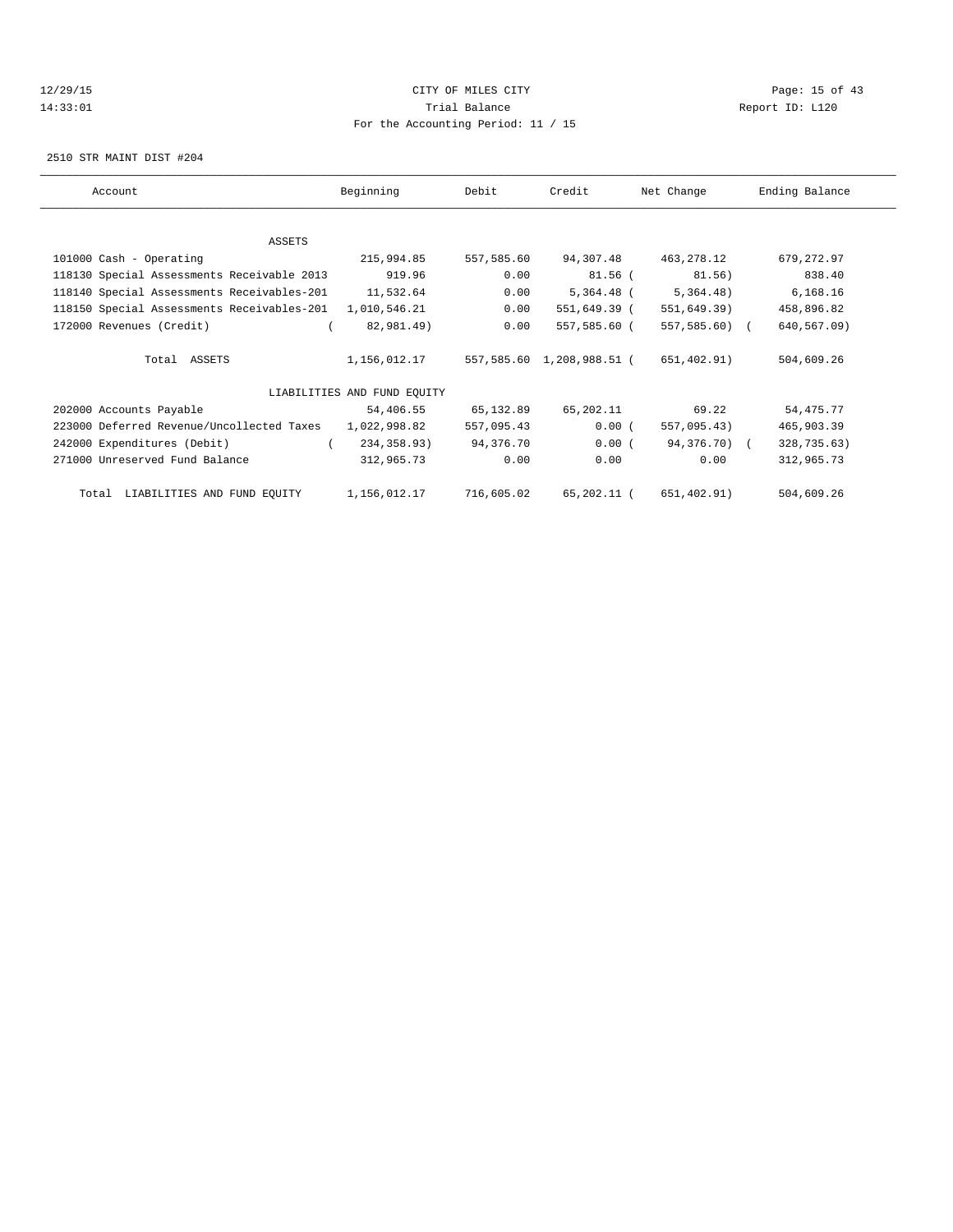## 12/29/15 Page: 16 of 43 14:33:01 Trial Balance Report ID: L120 For the Accounting Period: 11 / 15

2520 STR MAINT DIST #205

| Account                                    | Beginning                   | Debit      | Credit       | Net Change             | Ending Balance |  |
|--------------------------------------------|-----------------------------|------------|--------------|------------------------|----------------|--|
|                                            |                             |            |              |                        |                |  |
| <b>ASSETS</b>                              |                             |            |              |                        |                |  |
| 101000 Cash - Operating                    | 202,432.73                  | 132,365.07 | 10,378.16    | 121,986.91             | 324, 419.64    |  |
| 118130 Special Assessments Receivable 2013 | 1,200.22                    | 0.00       | $304.68$ (   | 304.68)                | 895.54         |  |
| 118140 Special Assessments Receivables-201 | 5,251.35                    | 0.00       | 1,037.05 (   | 1,037.05)              | 4,214.30       |  |
| 118150 Special Assessments Receivables-201 | 238,329.54                  | 0.00       | 130,875.22 ( | 130,875.22)            | 107,454.32     |  |
| 132000 Due From Government (Short Term)    | 7,506.75                    | 0.00       | 7,506.75 (   | 7,506.75)              | 0.00           |  |
| 172000 Revenues (Credit)                   | 34,464.21)                  | 32,681.55  | 157,539.87 ( | 124,858.32) (          | 159,322.53)    |  |
| Total ASSETS                               | 420,256.38                  | 165,046.62 | 307,641.73 ( | 142,595.11)            | 277,661.27     |  |
|                                            | LIABILITIES AND FUND EQUITY |            |              |                        |                |  |
| 202000 Accounts Payable                    | 8,670.31                    | 9,806.24   | 1,135.93 (   | 8,670.31)              | 0.00           |  |
| 223000 Deferred Revenue/Uncollected Taxes  | 244,780.95                  | 132,216.95 | 0.00(        | 132,216.95)            | 112,564.00     |  |
| 242000 Expenditures (Debit)                | 83, 312, 46)                | 10,378.16  |              | 8,670.31 ( 1,707.85) ( | 85,020.31)     |  |
| 271000 Unreserved Fund Balance             | 250,117.58                  | 0.00       | 0.00         | 0.00                   | 250, 117.58    |  |
| Total LIABILITIES AND FUND EQUITY          | 420,256.38                  | 152,401.35 | $9,806.24$ ( | 142,595.11)            | 277,661.27     |  |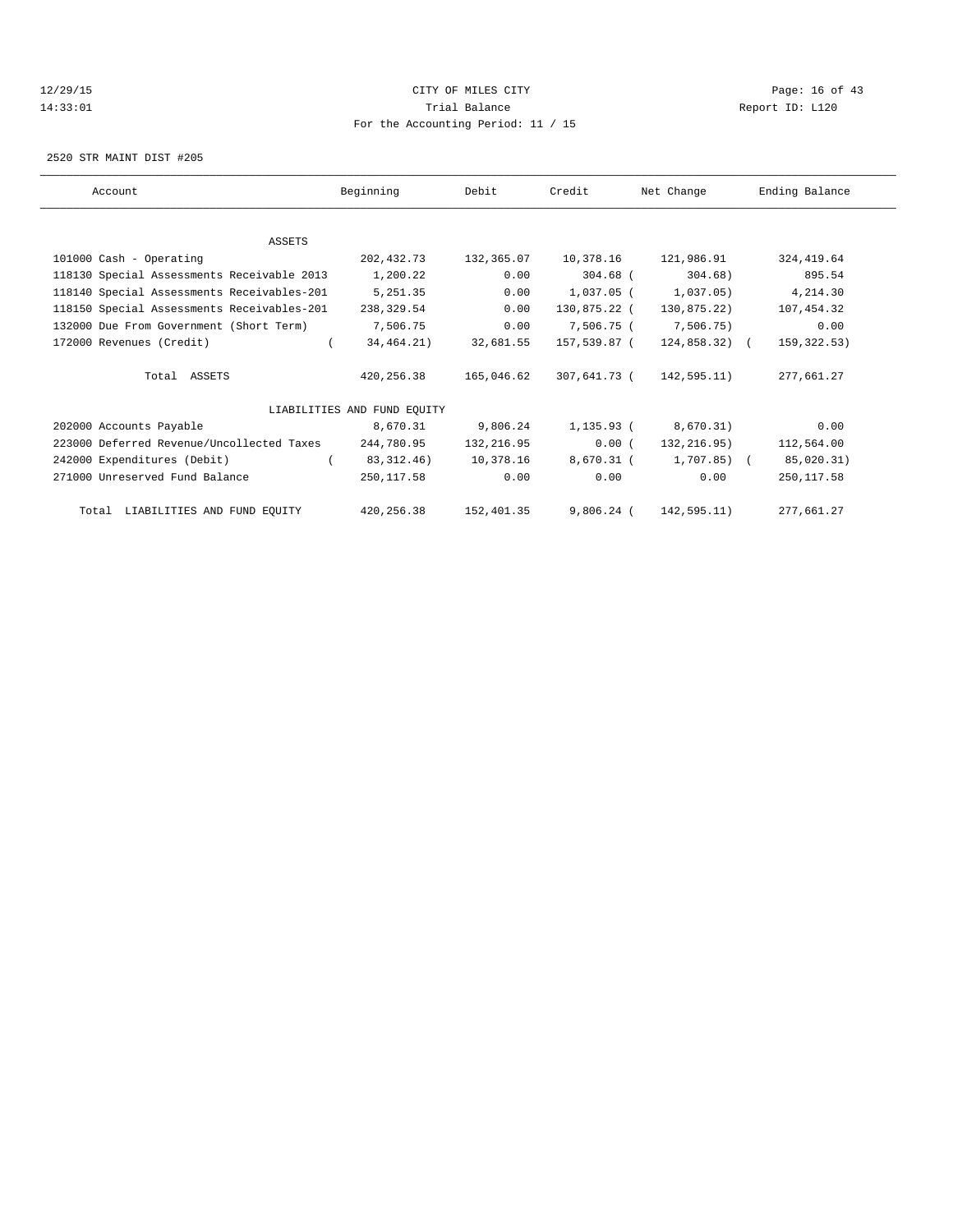## 12/29/15 Page: 17 of 43 14:33:01 Trial Balance Report ID: L120 For the Accounting Period: 11 / 15

#### 2540 STR MAINT DIST#207-(MILESTOWN ESTATES)

| Account                                    | Beginning                   | Debit    | Credit     | Net Change   | Ending Balance |
|--------------------------------------------|-----------------------------|----------|------------|--------------|----------------|
|                                            |                             |          |            |              |                |
| ASSETS                                     |                             |          |            |              |                |
| 101000 Cash - Operating                    | 269.23                      | 4,709.18 | 419.37     | 4,289.81     | 4,559.04       |
| 118150 Special Assessments Receivables-201 | 6,464.00                    | 0.00     | 4,709.18 ( | 4,709.18)    | 1,754.82       |
| 172000 Revenues (Credit)                   | 293.46)                     | 0.00     | 4,709.18 ( | $4,709.18$ ( | 5,002.64)      |
| Total ASSETS                               | 6,439.77                    | 4,709.18 | 9,837.73 ( | 5,128.55)    | 1,311.22       |
|                                            | LIABILITIES AND FUND EQUITY |          |            |              |                |
| 223000 Deferred Revenue/Uncollected Taxes  | 6,464.00                    | 4,709.18 | 0.00(      | 4,709.18)    | 1,754.82       |
| 242000 Expenditures (Debit)                | 1,886.21)                   | 419.37   | 0.00(      | 419.37) (    | 2,305.58       |
| 271000 Unreserved Fund Balance             | 1,861.98                    | 0.00     | 0.00       | 0.00         | 1,861.98       |
| LIABILITIES AND FUND EQUITY<br>Total       | 6,439.77                    | 5,128.55 | 0.00(      | 5, 128.55)   | 1,311.22       |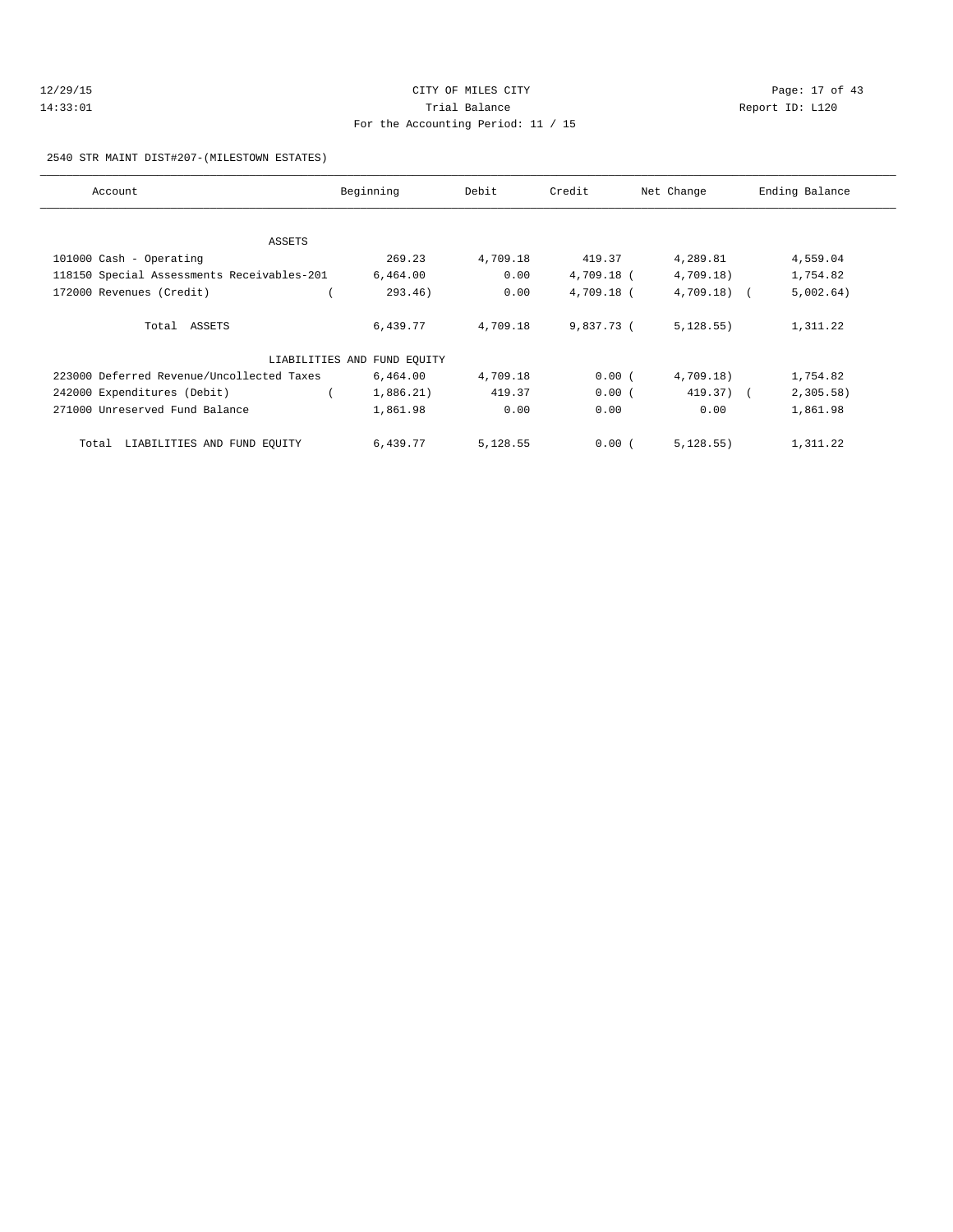| 12/29/1 |  |
|---------|--|
| 33:     |  |

## CITY OF MILES CITY CONTROL CONTROL CONTROL CONTROL CONTROL PAGE: 18 of 43 Trial Balance and Communicated Report ID: L120 For the Accounting Period: 11 / 15

## 2701 Fire Grants

| Account                              | Beginning                   | Debit | Credit | Net Change | Ending Balance |
|--------------------------------------|-----------------------------|-------|--------|------------|----------------|
| ASSETS                               |                             |       |        |            |                |
| 101000 Cash - Operating              | 800.15                      | 0.00  | 0.00   | 0.00       | 800.15         |
| Total ASSETS                         | 800.15                      | 0.00  | 0.00   | 0.00       | 800.15         |
|                                      | LIABILITIES AND FUND EQUITY |       |        |            |                |
| 271000 Unreserved Fund Balance       | 800.15                      | 0.00  | 0.00   | 0.00       | 800.15         |
| LIABILITIES AND FUND EOUITY<br>Total | 800.15                      | 0.00  | 0.00   | 0.00       | 800.15         |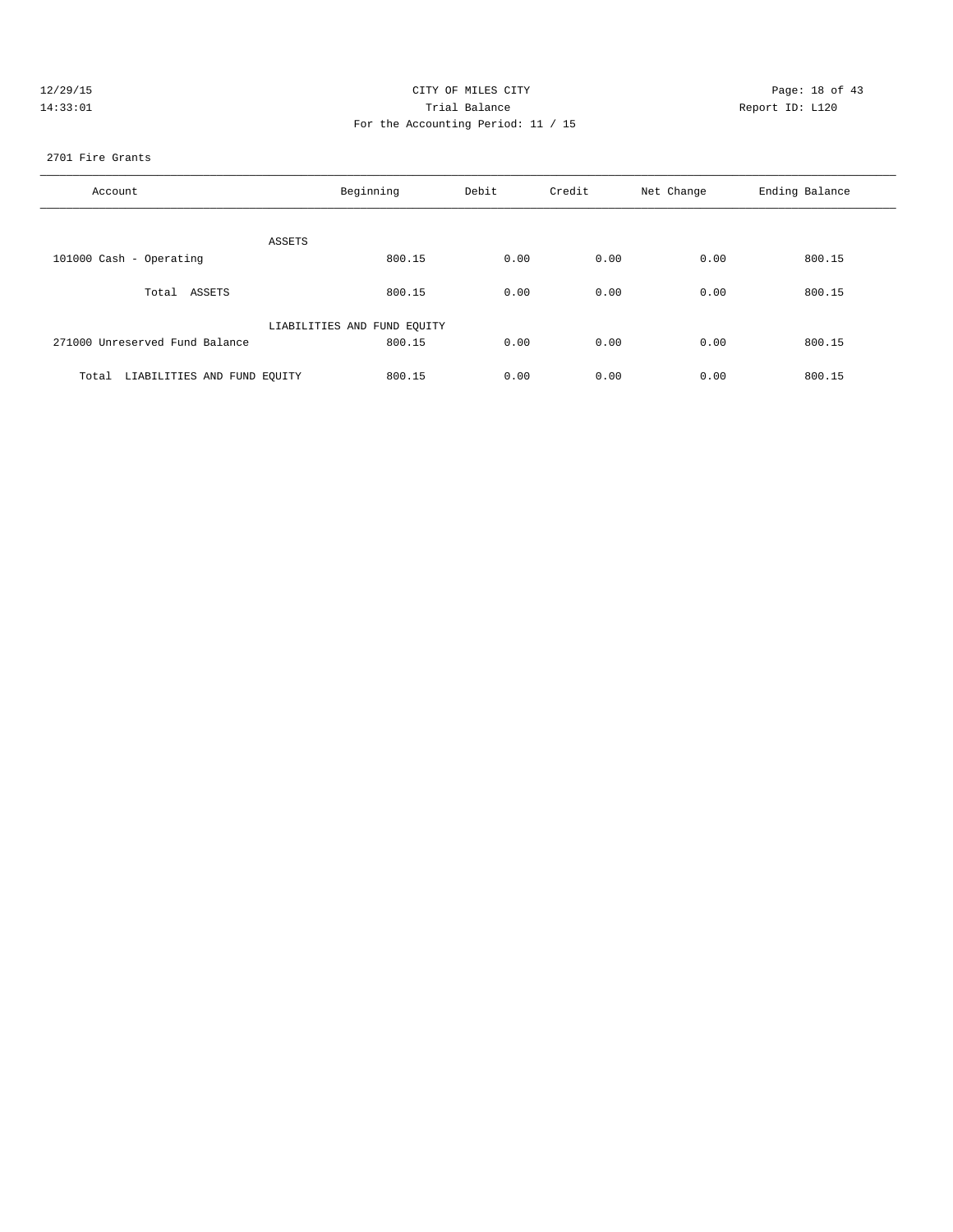## 12/29/15 **Page: 19 of 43** CITY OF MILES CITY **Page: 19 of 43** 14:33:01 Trial Balance Report ID: L120 For the Accounting Period: 11 / 15

#### 2820 GAS TAX

| Account                              | Beginning |                             | Debit     | Credit<br>Net Change |              | Ending Balance |
|--------------------------------------|-----------|-----------------------------|-----------|----------------------|--------------|----------------|
|                                      |           |                             |           |                      |              |                |
|                                      | ASSETS    |                             |           |                      |              |                |
| 101000 Cash - Operating              |           | 58,621.92                   | 15,054.52 | 532.27               | 14,522.25    | 73,144.17      |
| 172000 Revenues (Credit)             |           | 60, 218.08)                 | 0.00      | 15,054.52 (          | 15,054.52)   | 75,272.60)     |
| Total ASSETS                         |           | 1,596.16)                   | 15,054.52 | 15,586.79 (          | $532.27$ ) ( | 2, 128.43)     |
|                                      |           | LIABILITIES AND FUND EQUITY |           |                      |              |                |
| 242000 Expenditures (Debit)          |           | 1,596.81)                   | 532.27    | 0.00(                | $532.27$ ) ( | 2,129.08)      |
| 271000 Unreserved Fund Balance       |           | 0.65                        | 0.00      | 0.00                 | 0.00         | 0.65           |
| LIABILITIES AND FUND EQUITY<br>Total |           | 1,596.16)                   | 532.27    | 0.00(                | 532.27)      | 2, 128.43)     |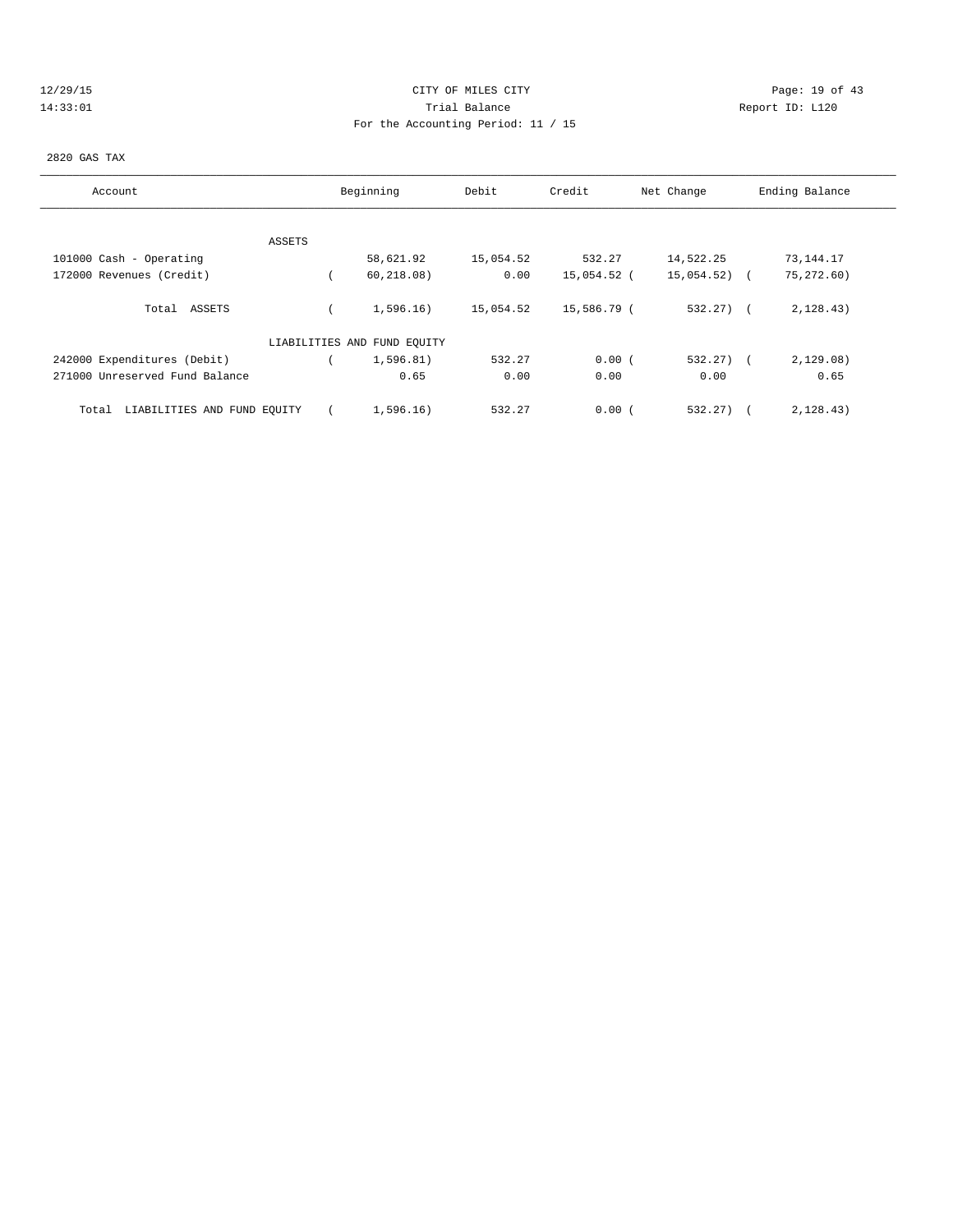## 12/29/15 Page: 20 of 43 14:33:01 Trial Balance Report ID: L120 For the Accounting Period: 11 / 15

#### 2850 911 EMERGENCY

| Account                              |        | Beginning                   | Debit     | Credit        | Net Change       | Ending Balance |
|--------------------------------------|--------|-----------------------------|-----------|---------------|------------------|----------------|
|                                      |        |                             |           |               |                  |                |
|                                      | ASSETS |                             |           |               |                  |                |
| 101000 Cash - Operating              |        | 119,762.56                  | 51,215.65 | 2,546.75      | 48,668.90        | 168,431.46     |
| 141000 Prepaid Expense               |        | 11,225.00                   | 0.00      | 11,225.00 (   | 11,225.00)       | 0.00           |
| 172000 Revenues (Credit)             |        | 72,062.44)                  | 0.00      | $51,215.65$ ( | $51, 215.65$ ) ( | 123, 278.09)   |
| Total ASSETS                         |        | 58,925.12                   | 51,215.65 | 64,987.40 (   | 13,771.75)       | 45, 153. 37    |
|                                      |        | LIABILITIES AND FUND EQUITY |           |               |                  |                |
| 202000 Accounts Payable              |        | 0.00                        | 2,546.75  | 2,546.75      | 0.00             | 0.00           |
| 242000 Expenditures (Debit)          |        | 48,050.18)                  | 13,771.75 | 0.00(         | 13,771.75) (     | 61,821.93)     |
| 271000 Unreserved Fund Balance       |        | 106,975.30                  | 0.00      | 0.00          | 0.00             | 106,975.30     |
| LIABILITIES AND FUND EQUITY<br>Total |        | 58,925.12                   | 16,318.50 | 2,546.75 (    | 13,771.75)       | 45, 153. 37    |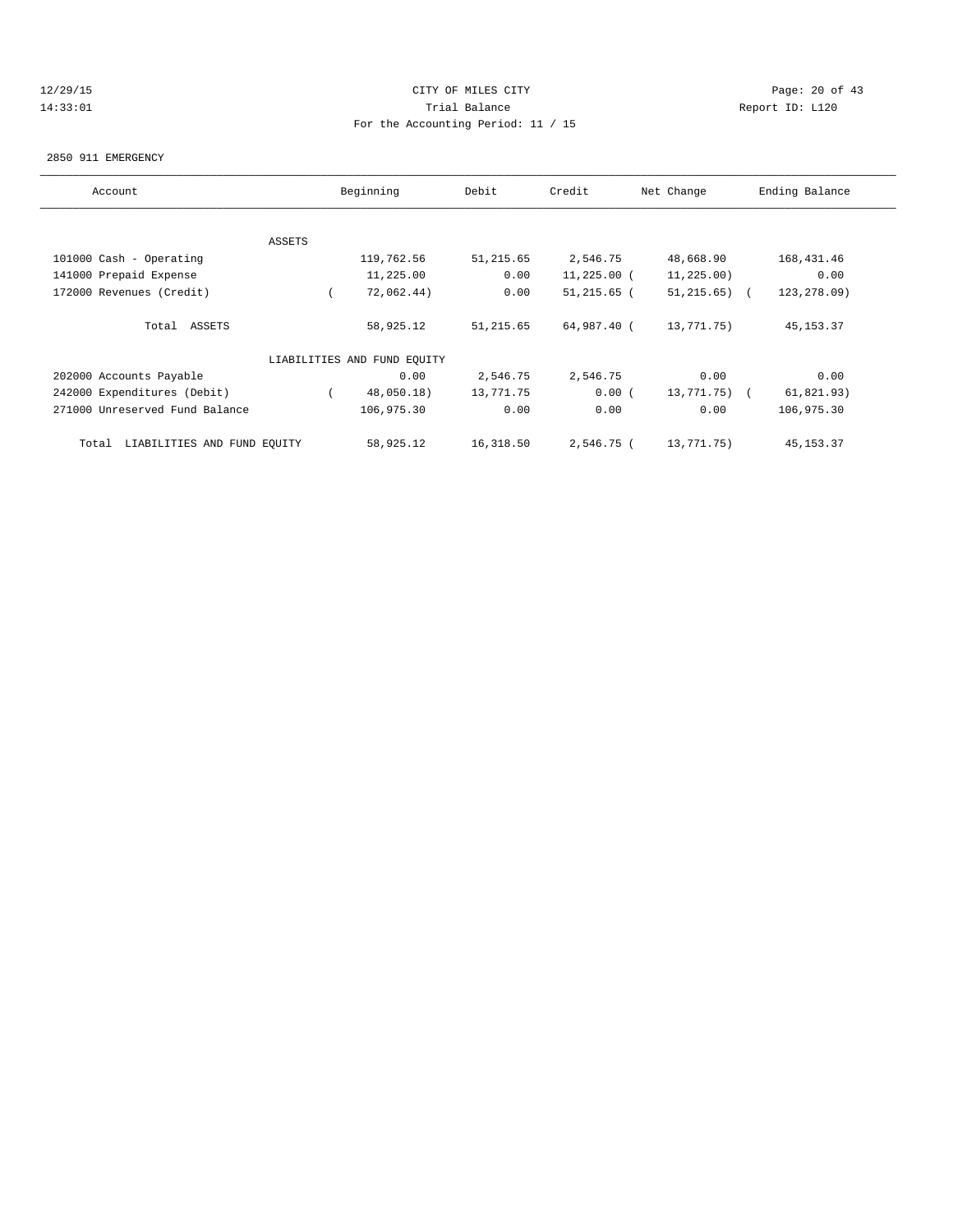## 12/29/15 Page: 21 of 43 14:33:01 Trial Balance Report ID: L120 For the Accounting Period: 11 / 15

#### 2880 LIBRARY GRANTS

| Account |                                        | Beginning                   | Debit  | Credit   | Net Change | Ending Balance |             |  |
|---------|----------------------------------------|-----------------------------|--------|----------|------------|----------------|-------------|--|
|         |                                        |                             |        |          |            |                |             |  |
|         | <b>ASSETS</b>                          |                             |        |          |            |                |             |  |
|         | 101000 Cash - Operating                | 617.00)                     | 0.00   | 0.00     | 0.00       |                | 617.00)     |  |
|         | 101003 Cash - per capita               | 11,210.98                   | 0.00   | 0.00     | 0.00       |                | 11,210.98   |  |
|         | 101020 Cash - Partners Program         | 44,628.70                   | 0.00   | 457.00 ( | 457.00)    |                | 44,171.70   |  |
|         | 101030 Cash - Sagebrush Fed/Base Grant | 10,461.82                   | 0.00   | 0.00     | 0.00       |                | 10,461.82   |  |
|         | 101033 Library - Humanities Grant      | 502.08                      | 0.00   | 0.00     | 0.00       |                | 502.08      |  |
|         | 172000 Revenues (Credit)               | 10, 191.49)                 | 0.00   | 0.00     | 0.00       |                | 10, 191.49) |  |
|         | Total ASSETS                           | 55,995.09                   | 0.00   | 457.00 ( | 457.00)    |                | 55,538.09   |  |
|         |                                        | LIABILITIES AND FUND EQUITY |        |          |            |                |             |  |
|         | 202000 Accounts Payable                | 0.00                        | 457.00 | 457.00   | 0.00       |                | 0.00        |  |
|         | 242000 Expenditures (Debit)            | 1, 283.80)                  | 457.00 | 0.00(    | 457.00)    |                | 1,740.80)   |  |
|         | 271000 Unreserved Fund Balance         | 57,278.89                   | 0.00   | 0.00     | 0.00       |                | 57,278.89   |  |
|         | LIABILITIES AND FUND EQUITY<br>Total   | 55,995.09                   | 914.00 | 457.00 ( | 457.00)    |                | 55,538.09   |  |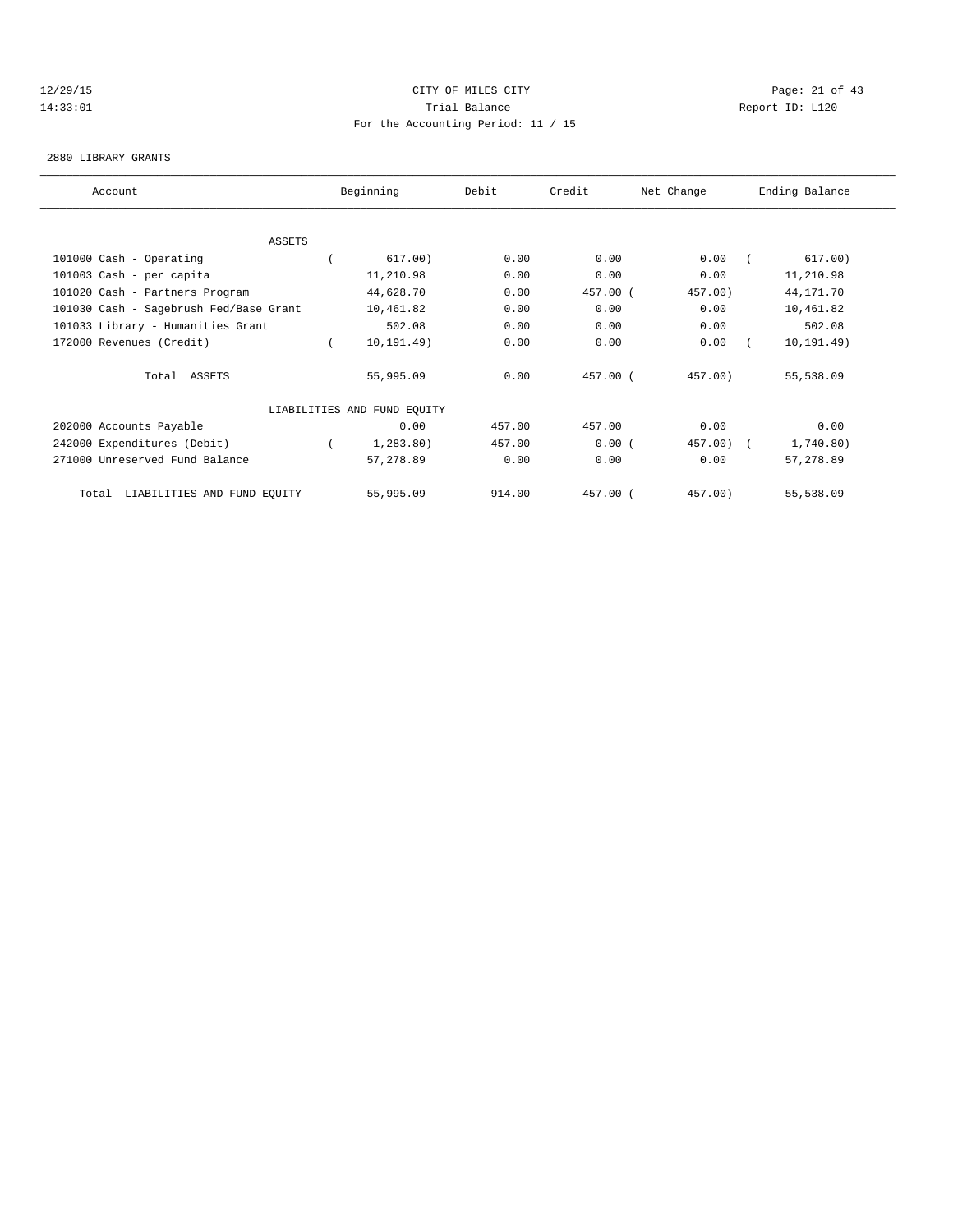## 12/29/15 Page: 22 of 43 14:33:01 Trial Balance Report ID: L120 For the Accounting Period: 11 / 15

2935 Historic Preservation

| Account                                    | Beginning                   | Debit    | Credit       | Net Change    | Ending Balance |  |
|--------------------------------------------|-----------------------------|----------|--------------|---------------|----------------|--|
|                                            |                             |          |              |               |                |  |
| <b>ASSETS</b>                              |                             |          |              |               |                |  |
| 101000 Cash - Operating                    | 613.78)                     | 2,750.00 | 308.05       | 2,441.95      | 1,828.17       |  |
| 101036 Cash HP- CDBG-ED Grant              | 778.80                      | 0.00     | 0.00         | 0.00          | 778.80         |  |
| 101038 Cash HP- Sandra Anderson Charitable | 238.50                      | 0.00     | 0.00         | 0.00          | 238.50         |  |
| 101039 HP- CCHS Grant                      | 821.25                      | 0.00     | 0.00         | 0.00          | 821.25         |  |
| 132000 Due From Government (Short Term)    | 3,286.38                    | 0.00     | 0.00         | 0.00          | 3,286.38       |  |
| 172000 Revenues (Credit)                   | 1,000.00)                   | 0.00     | $2,750.00$ ( | $2,750.00)$ ( | 3,750.00)      |  |
| Total ASSETS                               | 3,511.15                    | 2,750.00 | $3,058.05$ ( | 308.05)       | 3,203.10       |  |
|                                            | LIABILITIES AND FUND EQUITY |          |              |               |                |  |
| 202000 Accounts Payable                    | 0.00                        | 92.81    | 92.81        | 0.00          | 0.00           |  |
| 242000 Expenditures (Debit)                | 2,473.18)                   | 308.05   | 0.00(        | 308.05)       | 2,781.23)      |  |
| 271000 Unreserved Fund Balance             | 5,984.33                    | 0.00     | 0.00         | 0.00          | 5,984.33       |  |
| LIABILITIES AND FUND EQUITY<br>Total       | 3,511.15                    | 400.86   | $92.81$ (    | 308.05)       | 3,203.10       |  |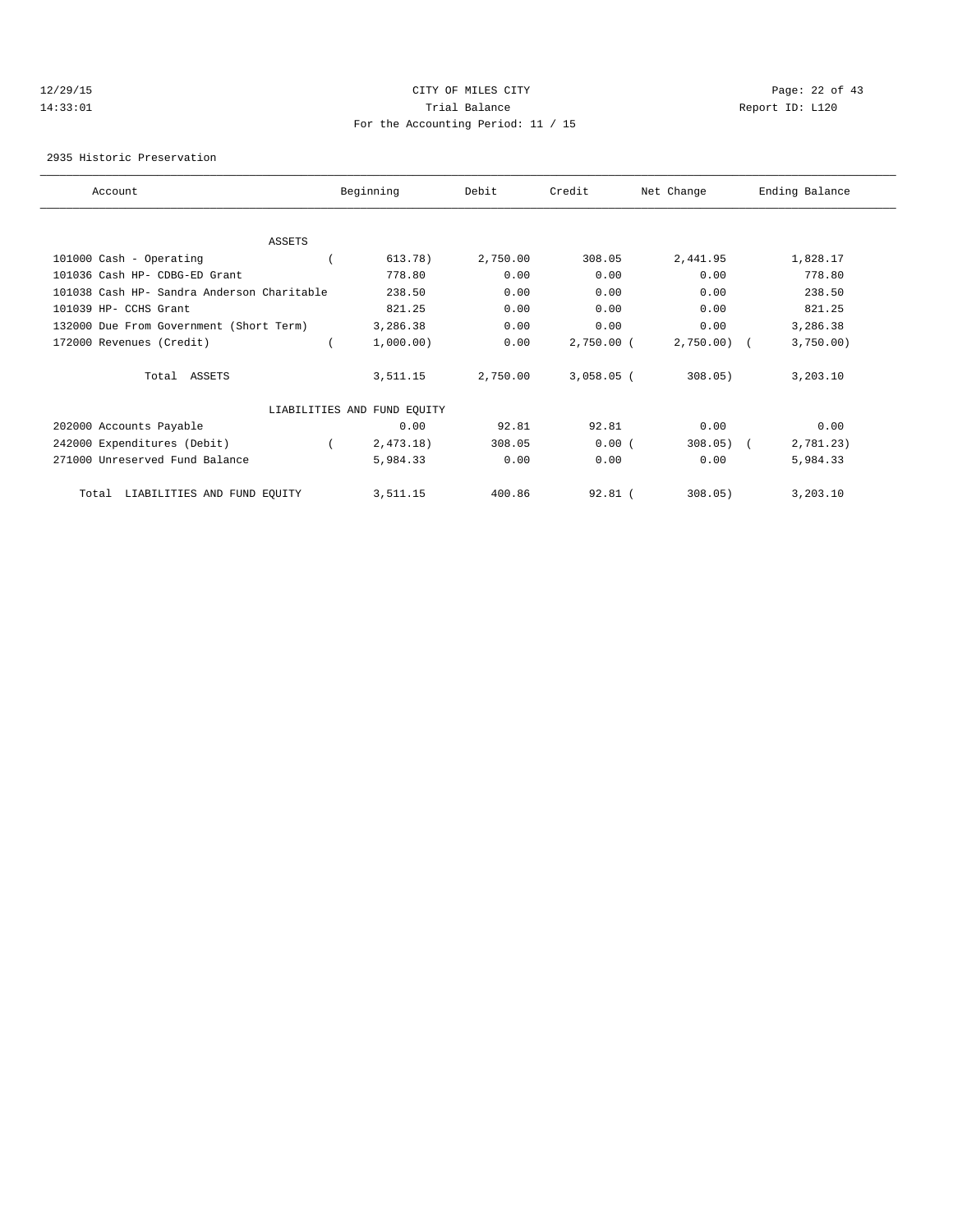| 12/29/15 |  |
|----------|--|
| 14:33:01 |  |

## CITY OF MILES CITY **Page: 23 of 43** Trial Balance and Communicated Report ID: L120 For the Accounting Period: 11 / 15

#### 2985 RETIRED SENIOR VOLUNTEER PROG (RSVP)

| Account                                     | Beginning                   | Debit     | Credit       | Net Change     | Ending Balance |
|---------------------------------------------|-----------------------------|-----------|--------------|----------------|----------------|
|                                             |                             |           |              |                |                |
| <b>ASSETS</b>                               |                             |           |              |                |                |
| 101000 Cash - Operating                     | 1,834.81                    | 3,388.73  | 5,334.37 (   | $1,945.64$ (   | 110.83)        |
| 101004 RSVP Non-Federal Cash Operating-Cus  | 6,968.18                    | 240.00    | 228.28       | 11.72          | 6,979.90       |
| 101006 Cash- operating-Fallon               | 6,466.95)                   | 6,751.76  | 4,053.73     | 2,698.03       | 3,768.92)      |
| 101007 RSVP Non-Federal Cash Operating- Fa( | 375.63)                     | 0.00      | 0.00         | 0.00           | 375.63)        |
| 101008 RSVP- Custer Excess                  | 1,961.19                    | 0.00      | 0.00         | 0.00           | 1,961.19       |
| 103100 Petty Cash-                          | 200.00                      | 0.00      | 0.00         | 0.00           | 200.00         |
| 172000 Revenues (Credit)                    | 26, 589.59)                 | 0.00      | 7,376.76 (   | 7,376.76) (    | 33,966.35)     |
| Total ASSETS                                | 22,467.99)                  | 10,380.49 | 16,993.14 (  | $6,612.65$ (   | 29,080.64)     |
|                                             | LIABILITIES AND FUND EQUITY |           |              |                |                |
| 202000 Accounts Payable                     | 0.00                        | 1,278.28  | 1,748.23     | 469.95         | 469.95         |
| 242000 Expenditures (Debit)                 | 31, 135.91)<br>$\left($     | 10,086.33 | $3,003.73$ ( | $7,082.60$ (   | 38, 218.51)    |
| 271000 Unreserved Fund Balance              | 8,667.92                    | 0.00      | 0.00         | 0.00           | 8,667.92       |
| Total LIABILITIES AND FUND EQUITY           | 22,467.99)                  | 11,364.61 | 4,751.96 (   | $6,612.65$ ) ( | 29,080.64)     |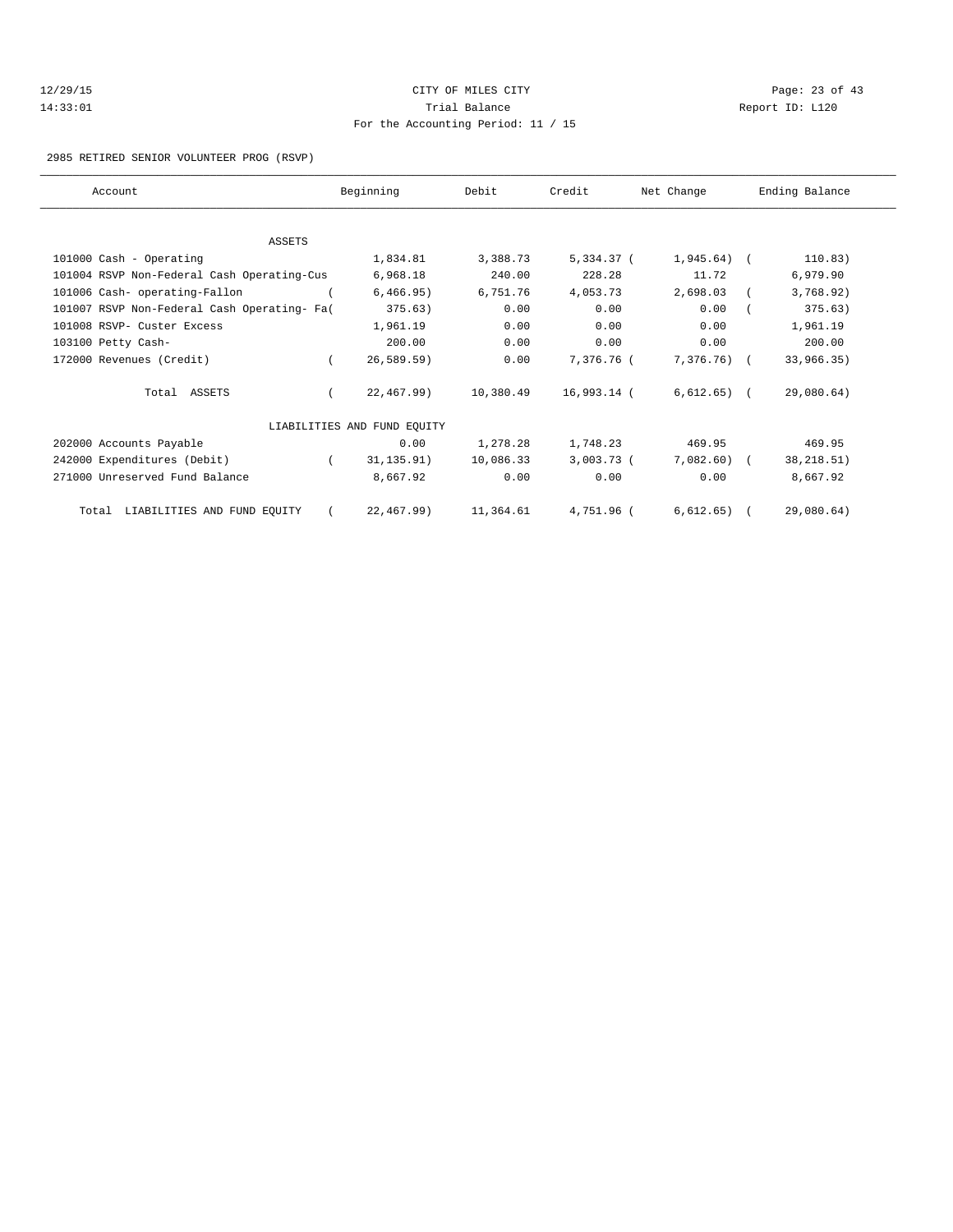## 12/29/15 **Page: 24 of 43** CITY OF MILES CITY **Page: 24 of 43** 14:33:01 Trial Balance Report ID: L120 For the Accounting Period: 11 / 15

3300 Judgement & Losses-Power Settlement

| Account                                     | Beginning                   | Debit | Credit | Net Change | Ending Balance      |
|---------------------------------------------|-----------------------------|-------|--------|------------|---------------------|
| ASSETS                                      |                             |       |        |            |                     |
| 115208 Taxes Receivable - Personal 2008     | 0.47)                       | 0.00  | 0.00   | 0.00       | 0.47)<br>$\sqrt{2}$ |
| Total ASSETS                                | 0.47)                       | 0.00  | 0.00   | 0.00       | 0.47)               |
|                                             | LIABILITIES AND FUND EQUITY |       |        |            |                     |
| 223200 Deferred Revenue - Pers Prop Taxes ( | 0.47)                       | 0.00  | 0.00   | 0.00       | 0.47)<br>$\sqrt{2}$ |
| LIABILITIES AND FUND EQUITY<br>Total        | 0.47)                       | 0.00  | 0.00   | 0.00       | 0.47)               |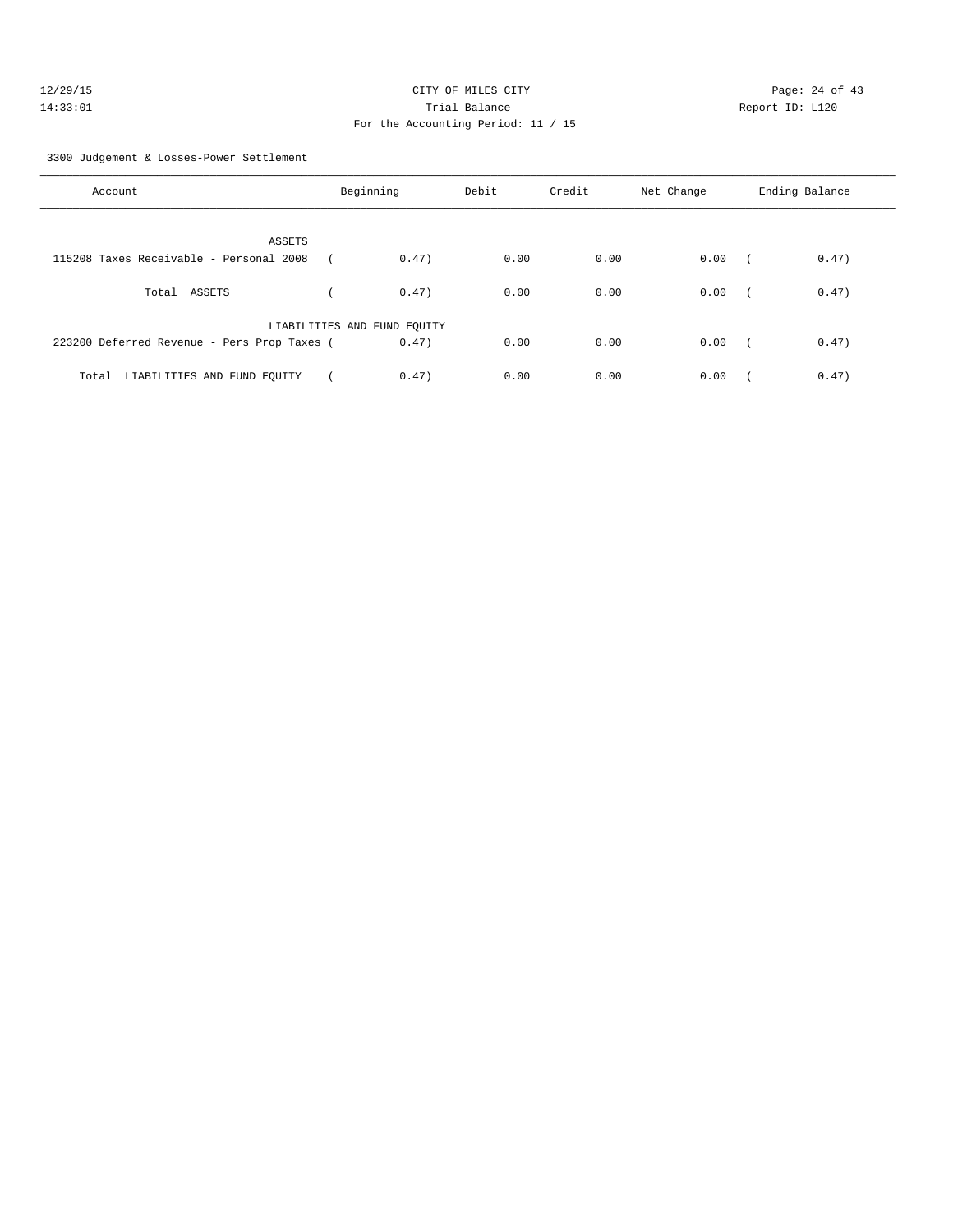## 12/29/15 Page: 25 of 43 14:33:01 Trial Balance Report ID: L120 For the Accounting Period: 11 / 15

#### 3670 SID 211

| Account                                    | Beginning                   | Debit    | Credit       | Net Change   | Ending Balance |
|--------------------------------------------|-----------------------------|----------|--------------|--------------|----------------|
|                                            |                             |          |              |              |                |
| ASSETS                                     |                             |          |              |              |                |
| 101000 Cash - Operating                    | 455.09                      | 2,186.88 | 0.00         | 2,186.88     | 2,641.97       |
| 118150 Special Assessments Receivables-201 | 4,636.99                    | 0.00     | $2,186.88$ ( | 2,186.88)    | 2,450.11       |
| 119000 Special Assmt Recbl - Deferred      | 59,703.00                   | 0.00     | 0.00         | 0.00         | 59,703.00      |
| 172000 Revenues (Credit)                   | $455.09$ )                  | 0.00     | 2,186.88 (   | $2,186.88$ ( | 2,641.97)      |
| Total ASSETS                               | 64,339.99                   | 2,186.88 | 4,373.76 (   | 2,186.88)    | 62, 153. 11    |
|                                            | LIABILITIES AND FUND EOUITY |          |              |              |                |
| 223000 Deferred Revenue/Uncollected Taxes  | 64,339.99                   | 2,186.88 | 0.00(        | 2,186.88)    | 62, 153. 11    |
| LIABILITIES AND FUND EQUITY<br>Total       | 64,339.99                   | 2,186.88 | 0.00(        | 2,186,88     | 62, 153. 11    |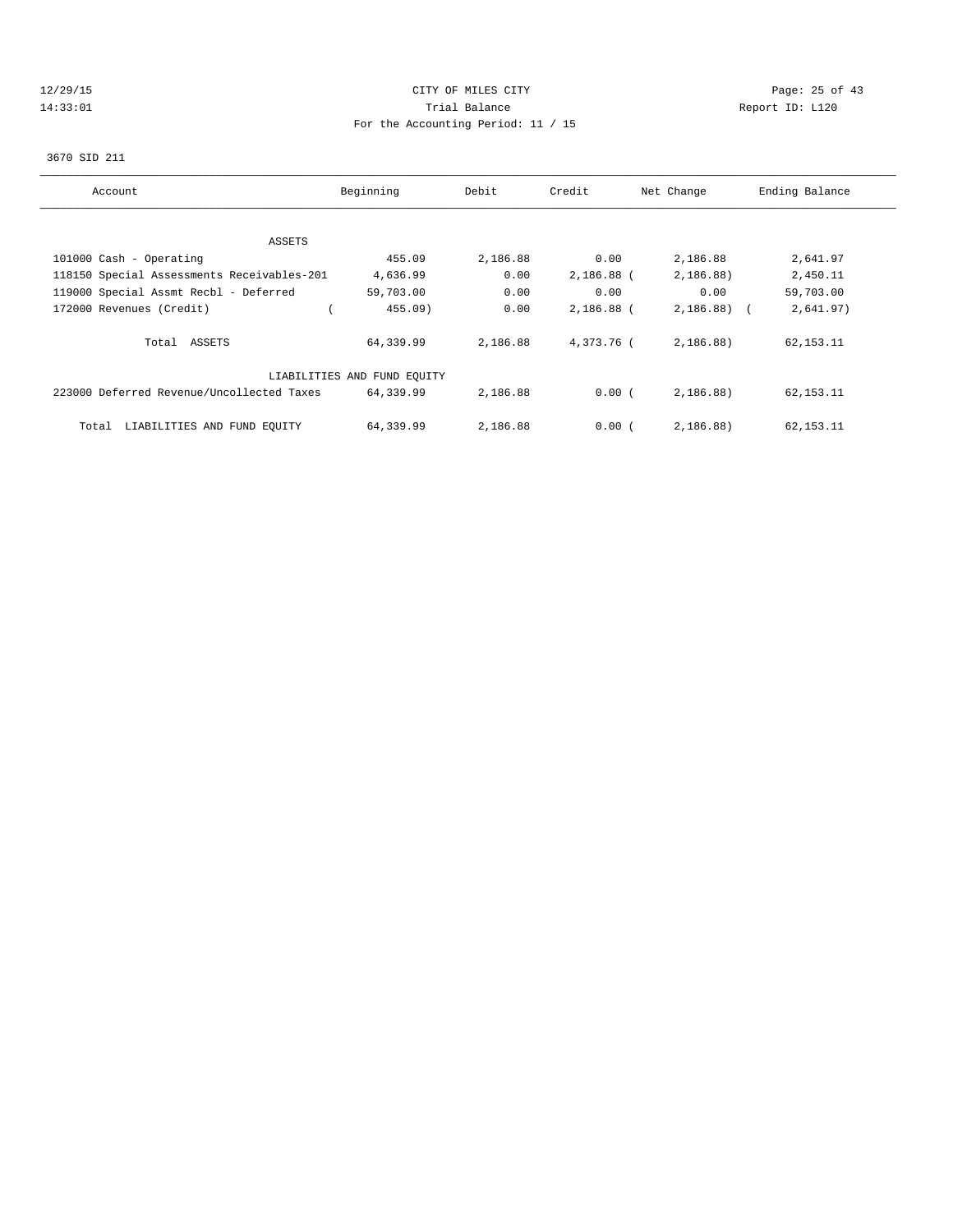#### 4000 General Fund Capitol Improvement Fund

| Account                              |        | Beginning                   | Debit     | Credit       | Net Change   | Ending Balance |
|--------------------------------------|--------|-----------------------------|-----------|--------------|--------------|----------------|
|                                      |        |                             |           |              |              |                |
|                                      | ASSETS |                             |           |              |              |                |
| 101000 Cash - Operating              |        | 78,515.12                   | 0.00      | $9,673.46$ ( | 9,673.46)    | 68,841.66      |
| Total ASSETS                         |        | 78,515.12                   | 0.00      | $9,673.46$ ( | 9,673.46)    | 68,841.66      |
|                                      |        | LIABILITIES AND FUND EQUITY |           |              |              |                |
| 202000 Accounts Payable              |        | 0.00                        | 9,673.46  | 9,673.46     | 0.00         | 0.00           |
| 242000 Expenditures (Debit)          |        | 28,674.08)                  | 9,673.46  | 0.00(        | $9,673.46$ ( | 38, 347.54)    |
| 271000 Unreserved Fund Balance       |        | 107,189.20                  | 0.00      | 0.00         | 0.00         | 107,189.20     |
| LIABILITIES AND FUND EQUITY<br>Total |        | 78,515.12                   | 19,346.92 | $9.673.46$ ( | 9,673.46)    | 68,841.66      |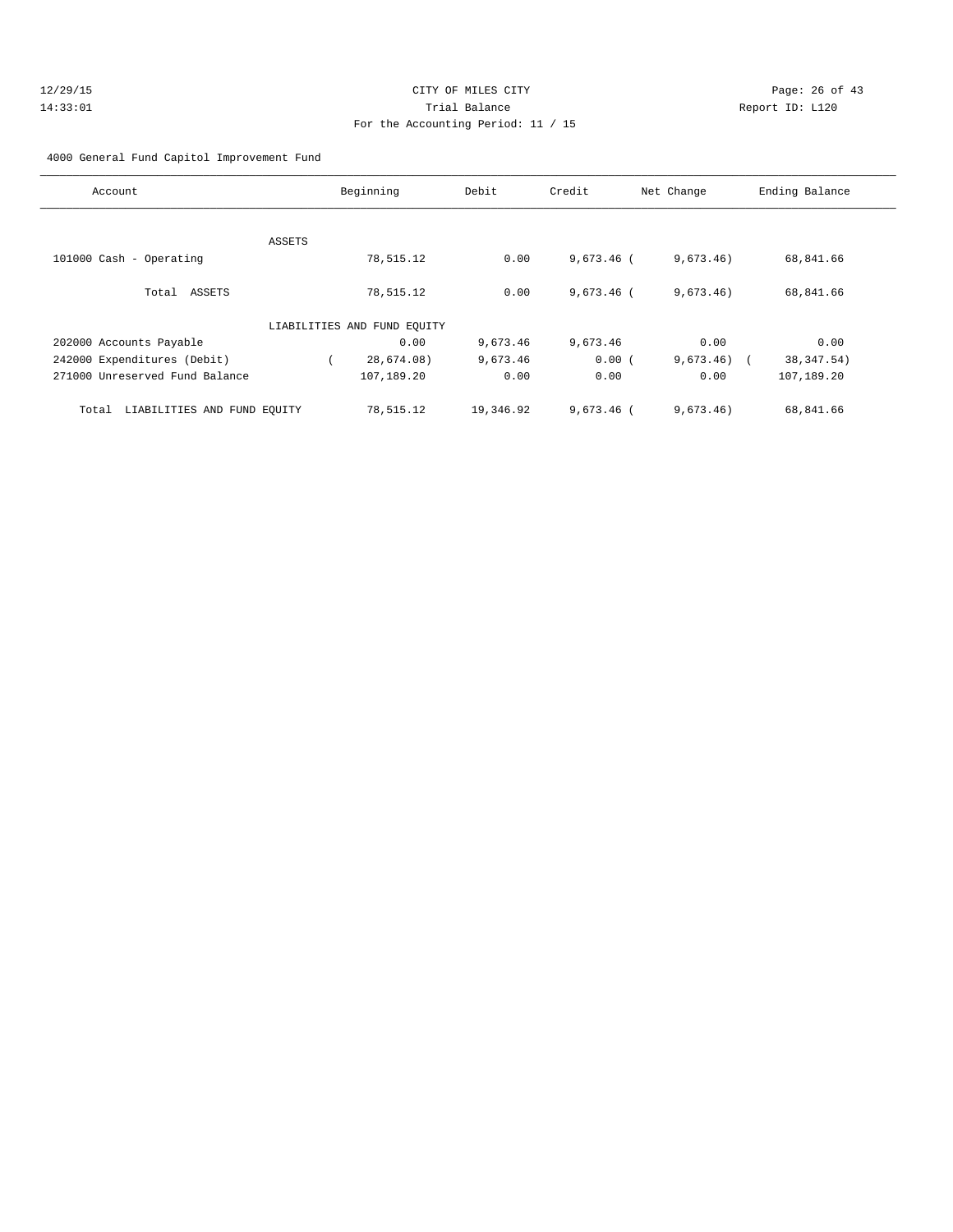## 12/29/15 Page: 27 of 43 14:33:01 Trial Balance Report ID: L120 For the Accounting Period: 11 / 15

#### 4056 Airport- Capital Improvement Plan

| Account                              | Beginning                   | Debit    | Credit       | Net Change   | Ending Balance          |
|--------------------------------------|-----------------------------|----------|--------------|--------------|-------------------------|
|                                      |                             |          |              |              |                         |
|                                      | ASSETS                      |          |              |              |                         |
| 101000 Cash - Operating              | 0.00                        | 5,709.68 | 2,906.50     | 2,803.18     | 2,803.18                |
| 172000 Revenues (Credit)             | 0.00                        | 0.00     | $5,709.68$ ( | $5,709.68$ ( | 5,709.68)               |
|                                      |                             |          |              |              |                         |
| Total ASSETS                         | 0.00                        | 5,709.68 | $8,616.18$ ( | $2,906.50$ ( | 2,906.50)               |
|                                      |                             |          |              |              |                         |
|                                      | LIABILITIES AND FUND EQUITY |          |              |              |                         |
| 202000 Accounts Payable              | 0.00                        | 2,906.50 | 2,906.50     | 0.00         | 0.00                    |
| 242000 Expenditures (Debit)          | 0.00                        | 2,906.50 | 0.00(        | $2,906.50$ ( | 2,906.50)               |
|                                      |                             |          |              |              |                         |
| LIABILITIES AND FUND EQUITY<br>Total | 0.00                        | 5,813.00 | $2,906.50$ ( | 2,906.50)    | 2,906.50)<br>$\sqrt{1}$ |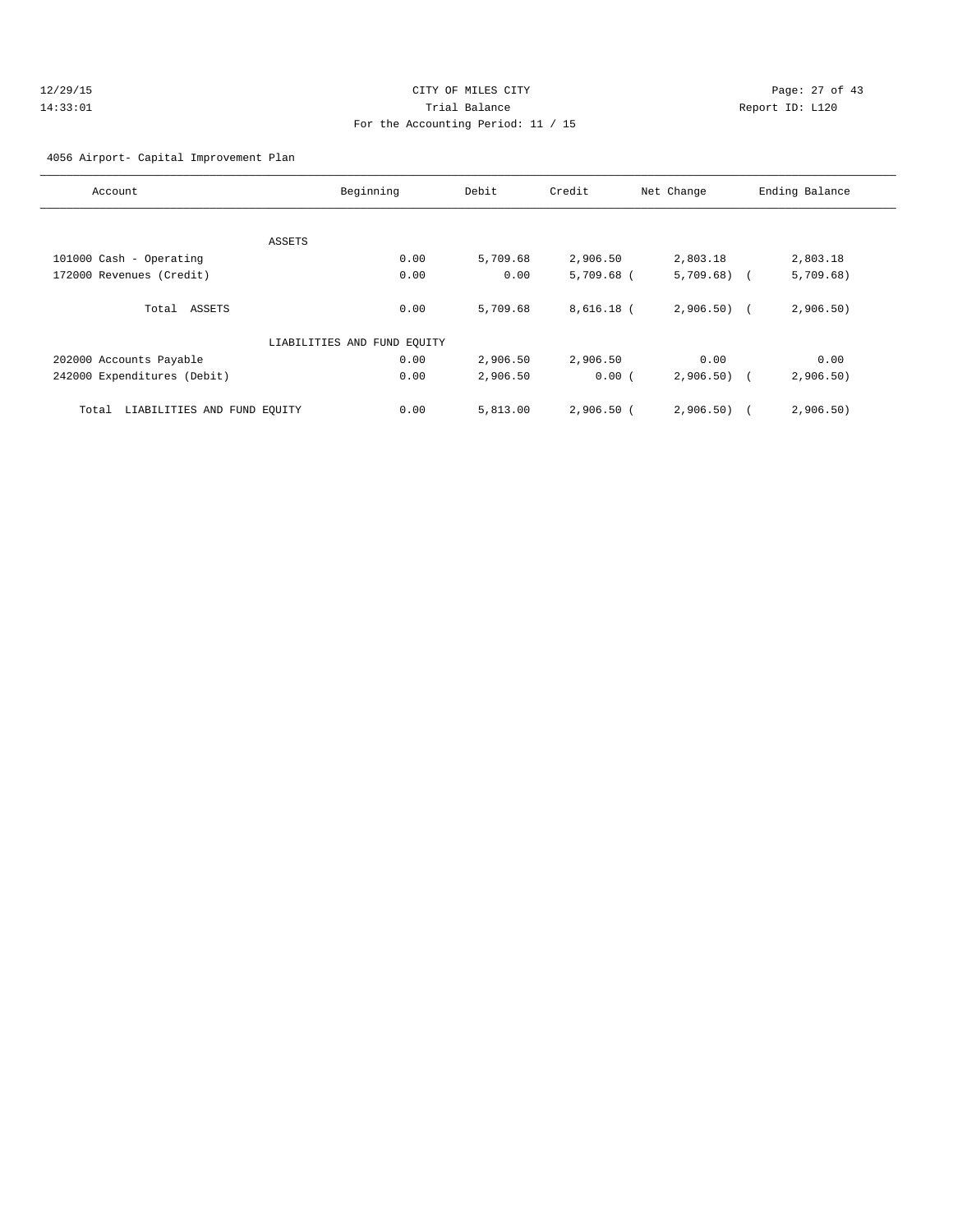## 12/29/15 Page: 28 of 43 14:33:01 Trial Balance Report ID: L120 For the Accounting Period: 11 / 15

4060 CAPITAL IMPROV-PUBLIC WORKS

| Account                              | Beginning                   | Debit    | Credit       | Net Change | Ending Balance |
|--------------------------------------|-----------------------------|----------|--------------|------------|----------------|
|                                      |                             |          |              |            |                |
| ASSETS                               |                             |          |              |            |                |
| 101000 Cash - Operating              | 91,870.49                   | 7,715.00 | 0.00         | 7,715.00   | 99,585.49      |
| 122000 Accounts Receivable           | 970.00                      | 300.00   | 0.00         | 300.00     | 1,270.00       |
| 172000 Revenues (Credit)             | 2,634.00)                   | 0.00     | $8,015.00$ ( | 8,015.00)  | 10,649.00)     |
| Total ASSETS                         | 90,206.49                   | 8,015.00 | 8,015.00     | 0.00       | 90,206.49      |
|                                      | LIABILITIES AND FUND EQUITY |          |              |            |                |
| 242000 Expenditures (Debit)          | 45,001.72)                  | 0.00     | 0.00         | 0.00       | 45,001.72)     |
| 271000 Unreserved Fund Balance       | 135,208.21                  | 0.00     | 0.00         | 0.00       | 135,208.21     |
| LIABILITIES AND FUND EQUITY<br>Total | 90,206.49                   | 0.00     | 0.00         | 0.00       | 90,206.49      |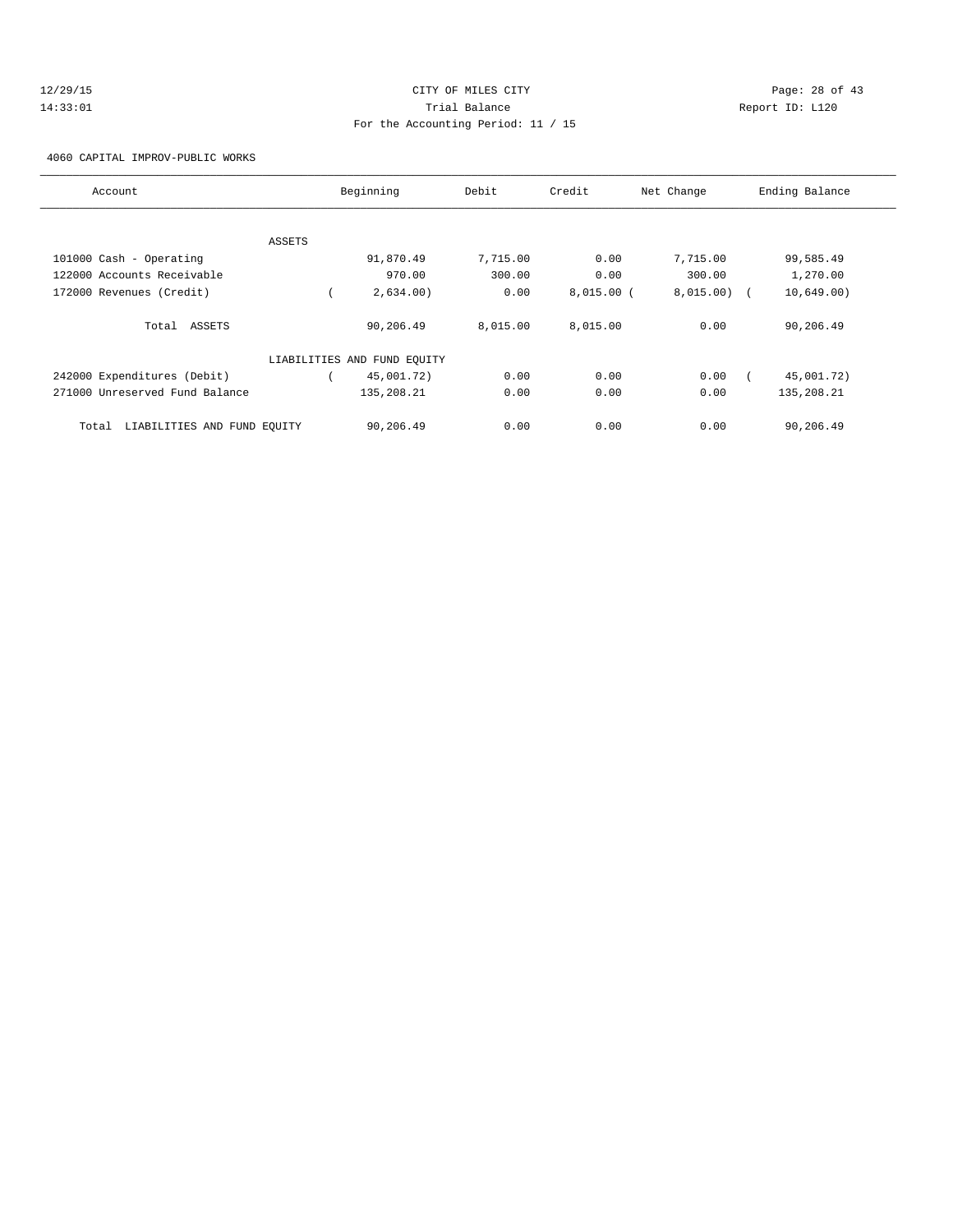## 12/29/15 **Page: 29 of 43** CITY OF MILES CITY **CITY Page: 29 of 43** 14:33:01 Trial Balance Report ID: L120 For the Accounting Period: 11 / 15

#### 5210 WATER UTILITY

| Account                                                   | Beginning                   | Debit      | Credit       | Net Change   | Ending Balance           |
|-----------------------------------------------------------|-----------------------------|------------|--------------|--------------|--------------------------|
|                                                           |                             |            |              |              |                          |
| ASSETS                                                    |                             |            |              |              |                          |
| 101000 Cash - Operating                                   | 2, 311, 674.43              | 204,814.04 | 191,852.54   | 12,961.50    | 2,324,635.93             |
| 101010 Deposit Cash                                       | 89,550.00                   | 4,750.00   | 2,500.00     | 2,250.00     | 91,800.00                |
| 102240 Cash - Replacement & Depreciation                  | 1,489,589.35                | 0.00       | 0.00         | 0.00         | 1,489,589.35             |
| 102250 Cash - System Devlopment Fees                      | 273, 473. 25                | 0.00       | 0.00         | 0.00         | 273, 473. 25             |
| 102270 Cash - Curb Stop Replacement Fee                   | 247,576.17                  | 3,585.62   | 2,277.13     | 1,308.49     | 248,884.66               |
| 102312 RevBnd/CurYearDebt-DNRC/CarbonTank                 | 64, 215.05                  | 11,532.19  | 69,458.75 (  | 57, 926.56)  | 6,288.49                 |
| 102313 RevBnd/CurYearDebt-DNRC/NE WtrLine                 | 53, 172. 51                 | 11,822.60  | 71,208.75 (  | 59,386.15)   | 6, 213.64)<br>$\sqrt{2}$ |
| 102315 RevBnd/CurYearDebt-ARRA/NE Water Li                | 5,935.89                    | 1,483.96   | 8,918.75 (   | 7,434.79)    | 1,498.90)<br>$\sqrt{2}$  |
| 102322 RevBnd/Reserve-DNRC/CarbonTank                     | 153,009.00                  | 0.00       | 0.00         | 0.00         | 153,009.00               |
| 102323 RevBnd/Reserve-DNRC/NE WtrLine                     | 128,653.00                  | 0.00       | 0.00         | 0.00         | 128,653.00               |
| 102325 RevBnd/Reserve-ARRA B-NE Waterline                 | 18,245.00                   | 0.00       | 0.00         | 0.00         | 18,245.00                |
| 103000 Petty Cash                                         | 330.00                      | 0.00       | 0.00         | 0.00         | 330.00                   |
| 122000 Accounts Receivable                                | 242, 157. 19                | 141,901.40 | 207,299.70 ( | 65, 398.30)  | 176,758.89               |
| 122020 Accounts Receivable-\$2.00 State Ass(              | 4.00)                       | 0.00       | 0.00         | 0.00         | $\left($<br>4.00)        |
| 162000 Deferred outflows-GASB68                           | 33,300.00                   | 0.00       | 0.00         | 0.00         | 33,300.00                |
| 172000 Revenues (Credit)<br>$\left($                      | 926,399.73)                 | 24.39      | 138,758.99 ( | 138,734.60)  | 1,065,134.33)            |
| 181000 Land                                               | 41,844.00                   | 0.00       | 0.00         | 0.00         | 41,844.00                |
| 182000 Buildings                                          | 22,997.00                   | 0.00       | 0.00         | 0.00         | 22,997.00                |
| 182100 Allowance for Depr - Buildings (Cre(               | 22,997.00)                  | 0.00       | 0.00         | 0.00         | 22,997.00)               |
| 186000 Machinery and Equipment                            | 427, 225.70                 | 0.00       | 0.00         | 0.00         | 427, 225.70              |
| 186100 Allowance for Depr - Machinery & Eq(               | 240,585.00)                 | 0.00       | 0.00         | 0.00         | 240,585.00)              |
| 188000 Const. Work in Progress-NE Wtr Line                | 31,779.84                   | 0.00       | 0.00         | 0.00         | 31,779.84                |
| 189100 Source of Supply                                   | 3, 448, 234.49              | 0.00       | 0.00         | 0.00         | 3, 448, 234.49           |
| 189110 Allowance for Depreciation - Source(               | 500,747.00)                 | 0.00       | 0.00         | 0.00         | 500,747.00)<br>$\left($  |
| 189300 Treatment Plant                                    | 3,716,158.00                | 0.00       | 0.00         | 0.00         | 3,716,158.00             |
| 189310 Allowance for Depr - Treatment Plan( 1,838,549.00) |                             | 0.00       | 0.00         | 0.00         | (1,838,549.00)           |
| 189400 Transmission & Distribution                        | 12,951,364.97               | 0.00       | 0.00         | 0.00         | 12,951,364.97            |
| 189410 Allowance for Depr - Trans & Distri( 3,518,876.00) |                             | 0.00       | 0.00         | 0.00         | 3,518,876.00)            |
| Total ASSETS                                              | 18,702,327.11               | 379,914.20 | 692,274.61 ( | 312, 360.41) | 18,389,966.70            |
|                                                           | LIABILITIES AND FUND EQUITY |            |              |              |                          |
| 202000 Accounts Payable                                   | 69, 385. 37                 | 255,840.65 | 260, 231.68  | 4,391.03     | 73,776.40                |
| 214000 Deposits Payable                                   | 89,700.00                   | 2,500.00   | 4,750.00     | 2,250.00     | 91,950.00                |
| 214010 Refunds Payable                                    | 179.32)                     | 758.67     | 758.67       | 0.00         | 179.32)                  |
| 223899 Deferred inflows-GASB 68                           | 111,493.00                  | 0.00       | 0.00         | 0.00         | 111,493.00               |
| 231000 BONDS PAYABLE                                      | 4,827,000.00                | 0.00       | 0.00         | 0.00         | 4,827,000.00             |
| 237000 Net Pension liability-GASB 68                      | 429,854.00                  | 0.00       | 0.00         | 0.00         | 429,854.00               |
| 238000 Other Post Employment Benefits                     | 3,355.00                    | 0.00       | 0.00         | 0.00         | 3,355.00                 |
| 239000 Compensated Absences Payable                       | 84,788.00                   | 0.00       | 0.00         | 0.00         | 84,788.00                |
| 242000 Expenditures (Debit)<br>$\left($                   | 368, 427.80)                | 319,083.00 | 81.56 (      | 319,001.44)  | 687, 429.24)             |
| 250300 Reserve Revenue Bond - Current Debt                | 323, 303.85                 | 0.00       | 0.00         | 0.00         | 323,303.85               |
| 250500 Reserve - System Dev Fees                          | 171,098.25                  | 0.00       | 0.00         | 0.00         | 171,098.25               |
| 250600 Reserve for Replacement & Depreciat                | 1,351,889.30                | 0.00       | 0.00         | 0.00         | 1,351,889.30             |
| 271000 Unreserved Fund Balance                            | 493,065.00)                 | 0.00       | 0.00         | 0.00         | 493,065.00)              |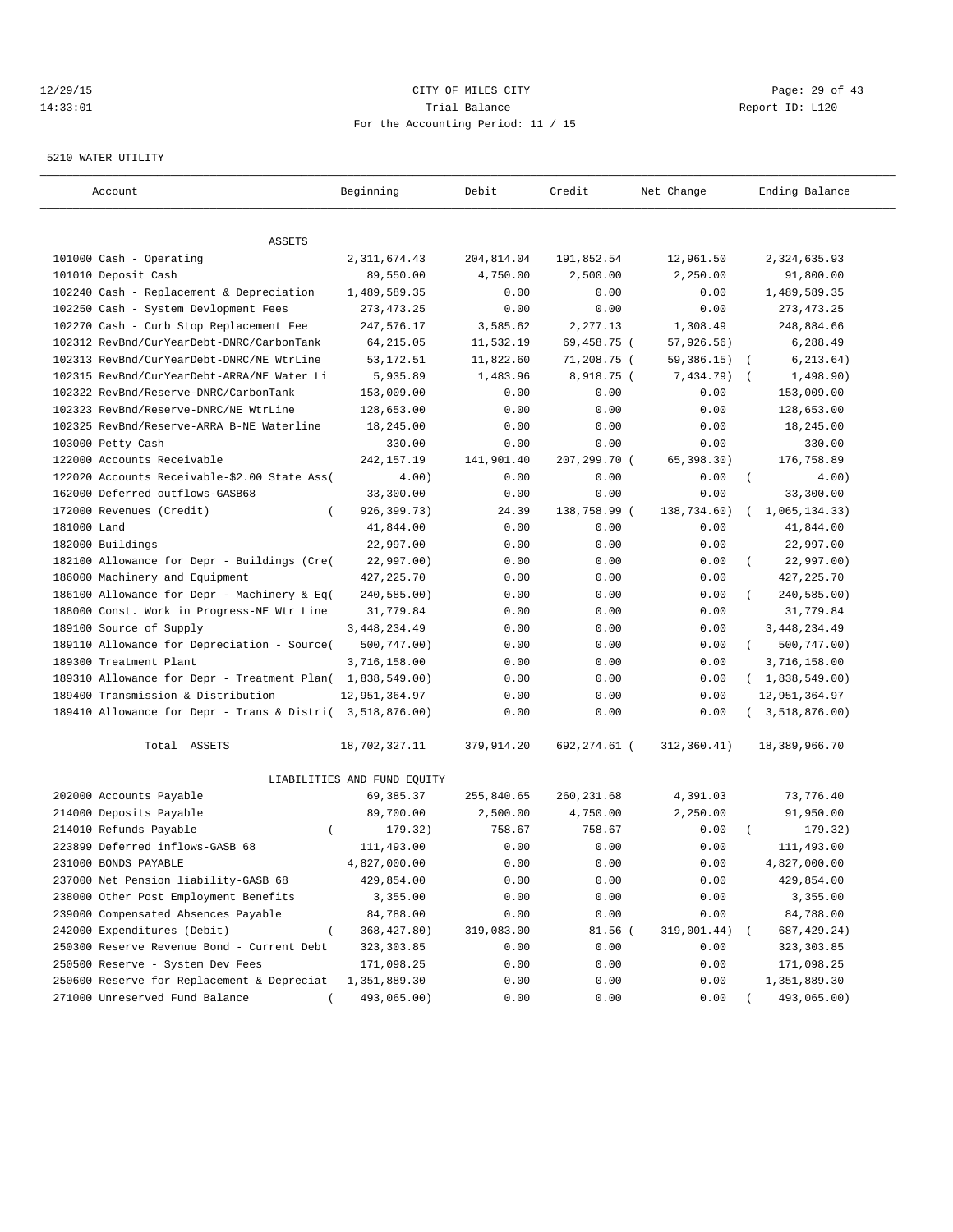## 12/29/15 **Page: 30 of 43** CITY OF MILES CITY **CITY** CITY **Page: 30 of 43** 14:33:01 Trial Balance Report ID: L120 For the Accounting Period: 11 / 15

#### 5210 WATER UTILITY

| Account                              | Beginning        | Debit<br>Credit |              | Net Change  | Ending Balance |
|--------------------------------------|------------------|-----------------|--------------|-------------|----------------|
| 272000 Unreserved Retained Earnings  | 12, 102, 132. 46 | 0.00            | 0.00         | 0.00        | 12,102,132.46  |
| LIABILITIES AND FUND EQUITY<br>Total | 18,702,327.11    | 578,182.32      | 265,821.91 ( | 312,360.41) | 18,389,966.70  |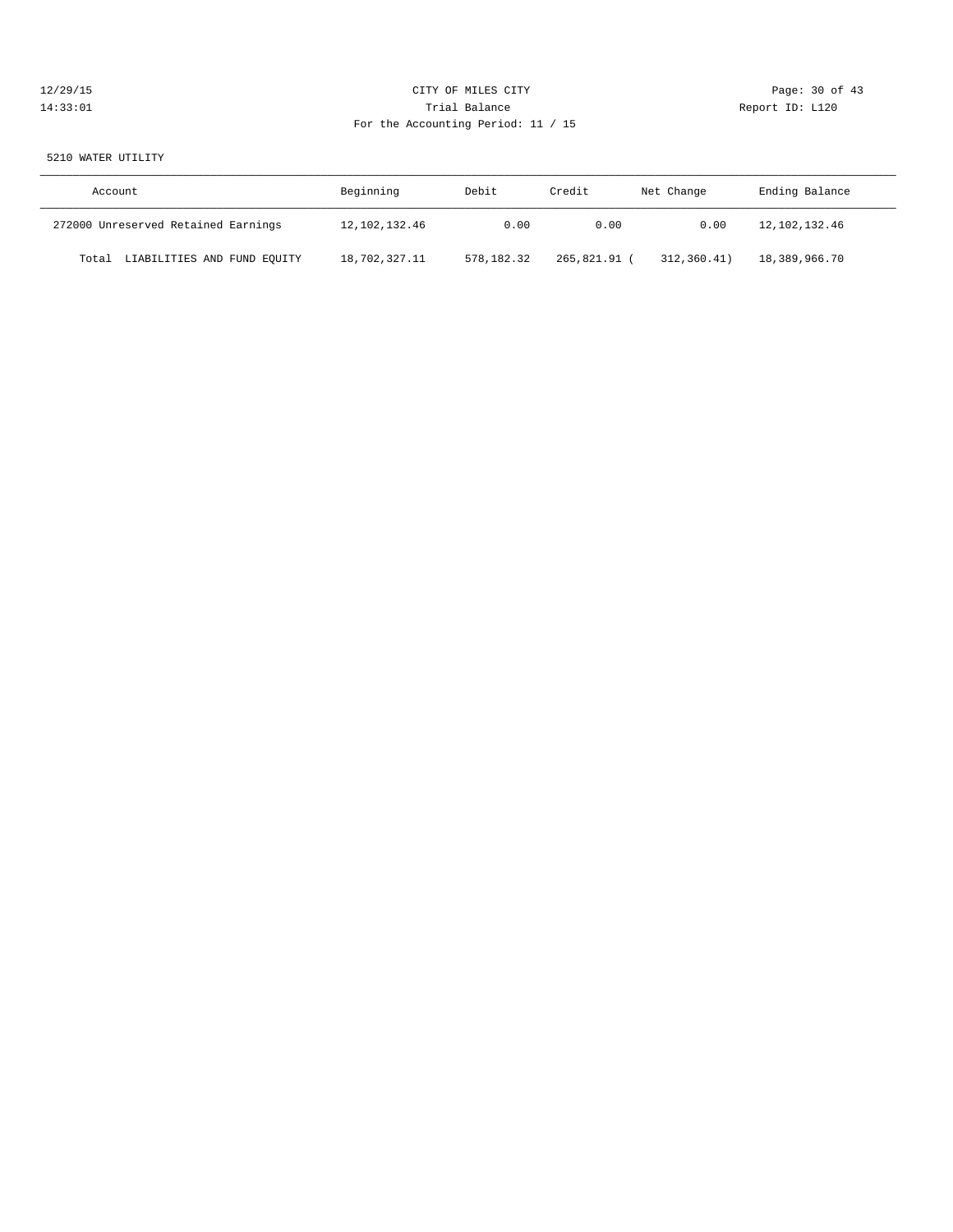## 12/29/15 Page: 31 of 43 14:33:01 Trial Balance Report ID: L120 For the Accounting Period: 11 / 15

#### 5310 SEWER UTILITY

| Account                                     | Beginning                   | Debit        | Credit        | Net Change  | Ending Balance          |
|---------------------------------------------|-----------------------------|--------------|---------------|-------------|-------------------------|
| <b>ASSETS</b>                               |                             |              |               |             |                         |
| 101000 Cash - Operating                     | 446,404.42                  | 91,120.42    | 70,006.10     | 21, 114.32  | 467,518.74              |
| 102240 Cash - Replacement & Depreciation    | 195,098.39                  | 0.00         | 0.00          | 0.00        | 195,098.39              |
| 102250 Cash - System Devlopment Fees        | 138,120.91                  | 0.00         | 0.00          | 0.00        | 138,120.91              |
| 102280 WWtr Treatment Plant-Phase I Constr  | 575,694.46                  | 0.00         | 0.00          | 0.00        | 575,694.46              |
| 102316 RevBnd/CurYearDebt-Phase 1 Haynes L  | 133,657.26                  | 8,385.83     | $50,040.00$ ( | 41,654.17)  | 92,003.09               |
| 102390 REV BOND/RESERVE-Sewer Phase 1       | 101,735.00                  | 0.00         | 0.00          | 0.00        | 101,735.00              |
| 122000 Accounts Receivable                  | 107,336.75                  | 91,911.20    | 88,209.99     | 3,701.21    | 111,037.96              |
| 162000 Deferred outflows-GASB68             | 25, 347.00                  | 0.00         | 0.00          | 0.00        | 25, 347.00              |
| 172000 Revenues (Credit)                    | 373, 304.64)                | 0.00         | 94,777.37 (   | 94,777.37)  | 468,082.01)             |
| 181000 Land                                 | 2.00                        | 0.00         | 0.00          | 0.00        | 2.00                    |
| 186000 Machinery and Equipment              | 712,525.05                  | 0.00         | 0.00          | 0.00        | 712,525.05              |
| 186100 Allowance for Depr - Machinery & Eq( | 381,553.00)                 | 0.00         | 0.00          | 0.00        | 381,553.00)             |
| 188000 Const. Work in Progress-NE Wtr Line  | 21,751.61                   | 0.00         | 0.00          | 0.00        | 21,751.61               |
| 189300 Treatment Plant                      | 4,648,138.96                | 0.00         | 0.00          | 0.00        | 4,648,138.96            |
| 189310 Allowance for Depr - Treatment Plan( | 1,279,806.00)               | 0.00         | 0.00          | 0.00        | (1, 279, 806.00)        |
| 189400 Transmission & Distribution          | 4,028,819.40                | 0.00         | 0.00          | 0.00        | 4,028,819.40            |
| 189410 Allowance for Depr - Trans & Distri( | 1,304,502.00)               | 0.00         | 0.00          | 0.00        | (1, 304, 502.00)        |
| Total ASSETS                                | 7,795,465.57                | 191, 417. 45 | 303,033.46 (  | 111,616.01) | 7,683,849.56            |
|                                             | LIABILITIES AND FUND EQUITY |              |               |             |                         |
| 202000 Accounts Payable                     | 0.00                        | 63, 175. 42  | 67,229.17     | 4,053.75    | 4,053.75                |
| 223899 Deferred inflows-GASB 68             | 84,866.00                   | 0.00         | 0.00          | 0.00        | 84,866.00               |
| 231300 Bonds Pay 1979 Issue                 | 1,336,000.00                | 0.00         | 0.00          | 0.00        | 1,336,000.00            |
| 237000 Net Pension liability-GASB 68        | 327,195.00                  | 0.00         | 0.00          | 0.00        | 327,195.00              |
| 238000 Other Post Employment Benefits       | 2,580.00                    | 0.00         | 0.00          | 0.00        | 2,580.00                |
| 239000 Compensated Absences Payable         | 67,128.00                   | 0.00         | 0.00          | 0.00        | 67,128.00               |
| 242000 Expenditures (Debit)                 | 402,784.75)                 | 115,714.02   | 44.26 (       | 115,669.76) | 518, 454.51)            |
| 250500 Reserve - System Dev Fees            | 82,925.91                   | 0.00         | 0.00          | 0.00        | 82,925.91               |
| 250600 Reserve for Replacement & Depreciat  | 1,666,491.83                | 0.00         | 0.00          | 0.00        | 1,666,491.83            |
| 271000 Unreserved Fund Balance<br>$\left($  | 376,601.00)                 | 0.00         | 0.00          | 0.00        | 376,601.00)<br>$\left($ |
| 272000 Unreserved Retained Earnings         | 5,007,664.58                | 0.00         | 0.00          | 0.00        | 5,007,664.58            |
| Total LIABILITIES AND FUND EQUITY           | 7,795,465.57                | 178,889.44   | 67, 273. 43 ( | 111,616.01) | 7,683,849.56            |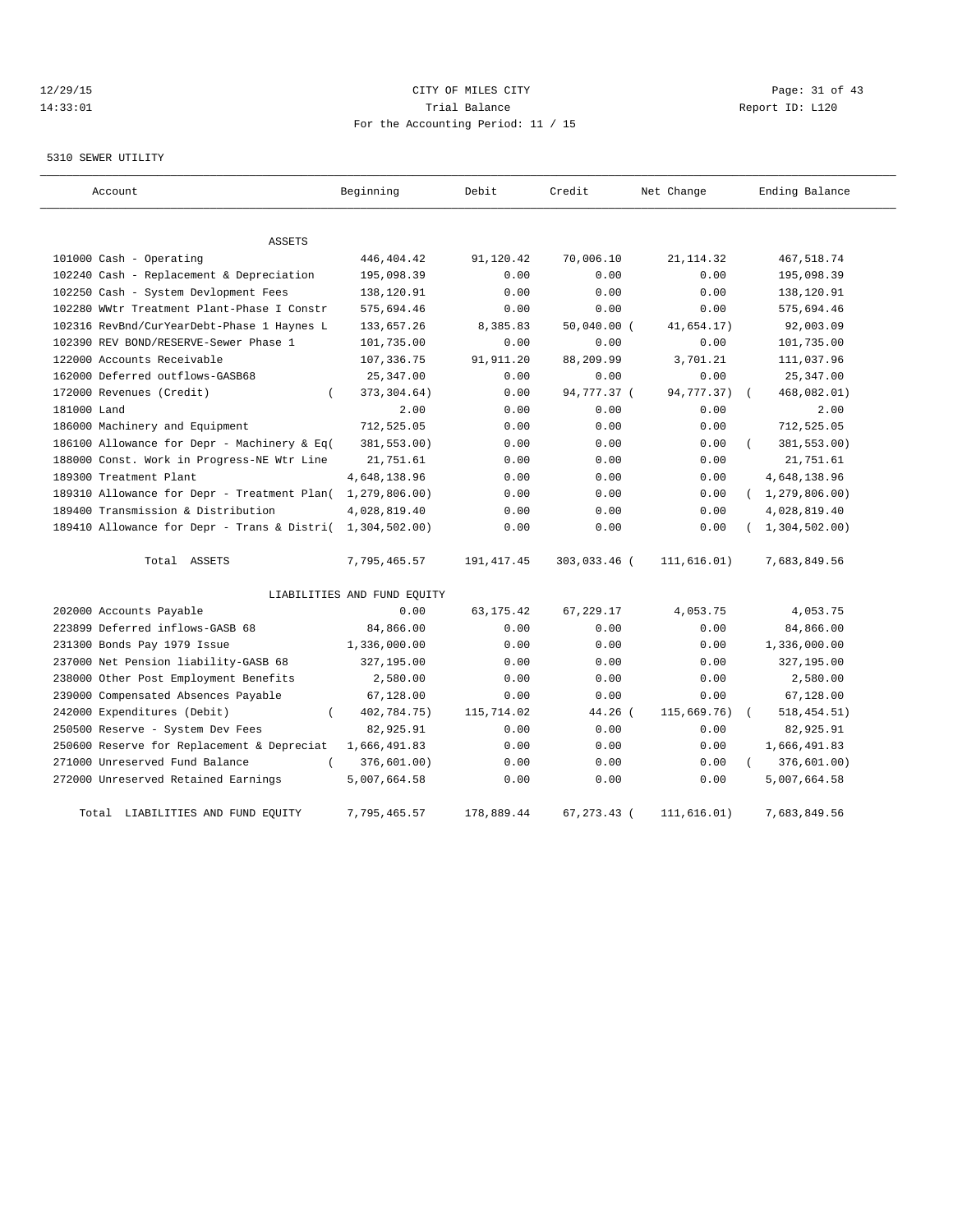## 12/29/15 Page: 32 of 43 14:33:01 Trial Balance Report ID: L120 For the Accounting Period: 11 / 15

#### 5510 AMBULANCE FUND

| Account                                     | Beginning                   | Debit      | Credit       | Net Change   | Ending Balance             |
|---------------------------------------------|-----------------------------|------------|--------------|--------------|----------------------------|
| ASSETS                                      |                             |            |              |              |                            |
| 101000 Cash - Operating<br>$\left($         | 242,731.80)                 | 40,092.64  | 33,835.77    | 6,256.87     | 236, 474.93)               |
| 113211 Taxes Receivable - Real 2011         | 19.68                       | 0.00       | 0.00         | 0.00         | 19.68                      |
| 113213 Tax Receivables Real-2013            | 4.02                        | 0.00       | $0.45$ (     | 0.45)        | 3.57                       |
| 113214 Taxes Receivable- Real 2014          | 52.72                       | 0.00       | $13.46$ (    | 13.46)       | 39.26                      |
| 113215 Tax Receivables Real-2015            | 70.92)                      | 0.00       | 4,419.17 (   | 4, 419.17)   | 4,490.09)                  |
| 115208 Taxes Receivable - Personal 2008     | 0.01                        | 0.00       | 0.00         | 0.00         | 0.01                       |
| 115214 Taxes Receivable Personal 2014       | 0.01)                       | 0.00       | 0.00         | 0.00         | 0.01)                      |
| 115215 Taxes Receivable Personal-2015       | 14.41                       | 0.00       | 7.79(        | 7.79)        | 6.62                       |
| 122000 Accounts Receivable                  | 148,853.35                  | 61,920.28  | 51,190.91    | 10,729.37    | 159,582.72                 |
| 122100 Acct Receivable                      | 136,018.20)                 | 0.00       | 0.00         | 0.00         | 136,018.20)                |
| 162000 Deferred outflows-GASB68             | 23, 211.00                  | 0.00       | 0.00         | 0.00         | 23, 211.00                 |
| 172000 Revenues (Credit)                    | 143,016.16)                 | 0.00       | 66,362.57 (  | 66, 362.57)  | 209, 378.73)<br>$\sqrt{2}$ |
| 186000 Machinery and Equipment              | 411, 482.11                 | 0.00       | 0.00         | 0.00         | 411, 482.11                |
| 186100 Allowance for Depr - Machinery & Eq( | 227,888.00)                 | 0.00       | 0.00         | 0.00         | 227,888.00)                |
| Total ASSETS<br>$\left($                    | 166,087.79)                 | 102,012.92 | 155,830.12 ( | 53,817.20)   | 219,904.99)<br>$\sqrt{2}$  |
|                                             | LIABILITIES AND FUND EQUITY |            |              |              |                            |
| 202000 Accounts Payable                     | 0.00                        | 3,844.93   | 3,844.93     | 0.00         | 0.00                       |
| 223100 Deferred Revenue - Real Prop Taxes ( | 146.84)                     | 4,433.08   | 0.00(        | 4,433.08)    | 4,579.92)                  |
| 223200 Deferred Revenue - Pers Prop Taxes ( | 8.59)                       | 7.79       | 0.00(        | 7.79)        | 16.38)                     |
| 223899 Deferred inflows-GASB 68             | 25,139.00                   | 0.00       | 0.00         | 0.00         | 25,139.00                  |
| 235000 CONTRACTS/NOTES/LOANS PAYABLE        | 39,500.22                   | 0.00       | 0.00         | 0.00         | 39,500.22                  |
| 237000 Net Pension liability-GASB 68        | 126,566.00                  | 0.00       | 0.00         | 0.00         | 126,566.00                 |
| 238000 Other Post Employment Benefits       | 1,427.00                    | 0.00       | 0.00         | 0.00         | 1,427.00                   |
| 239000 Compensated Absences Payable         | 23,803.00                   | 0.00       | 0.00         | 0.00         | 23,803.00                  |
| 242000 Expenditures (Debit)                 | 217,656.18)                 | 49, 413.62 | 37.29 (      | 49, 376. 33) | 267,032.51)                |
| 271000 Unreserved Fund Balance              | 121,630.00)                 | 0.00       | 0.00         | 0.00         | 121, 630.00)               |
| 272000 Unreserved Retained Earnings         | 43,081.40)                  | 0.00       | 0.00         | 0.00         | 43,081.40)                 |
| LIABILITIES AND FUND EQUITY<br>Total        | 166,087.79)                 | 57,699.42  | 3,882.22 (   | 53,817.20)   | 219,904.99)                |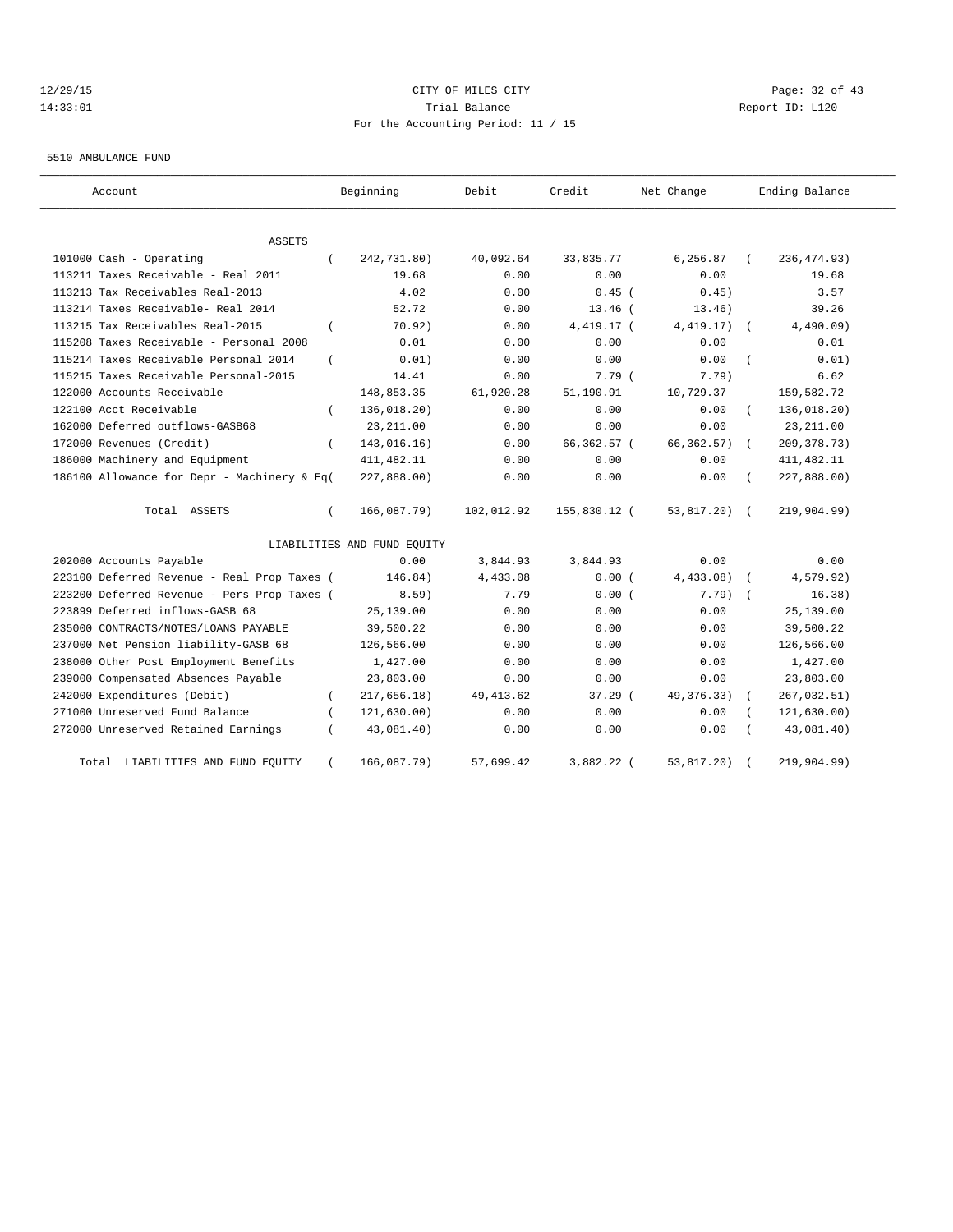#### 12/29/15 Page: 33 of 43 14:33:01 Report ID: L120 For the Accounting Period: 11 / 15

5610 AIRPORT OPERATING

| Account                                              | Beginning                   | Debit        | Credit                                    | Net Change                                      | Ending Balance   |  |  |  |  |  |
|------------------------------------------------------|-----------------------------|--------------|-------------------------------------------|-------------------------------------------------|------------------|--|--|--|--|--|
| ASSETS                                               |                             |              |                                           |                                                 |                  |  |  |  |  |  |
| 101000 Cash - Operating                              | 160,855.01                  | 1,236,650.98 | 1,357,076.58 (                            | 120, 425.60)                                    | 40, 429.41       |  |  |  |  |  |
| 101100 Cash-FAA Grant/St Loan-2008                   | 6,748.74                    | 0.00         | 0.00                                      | 0.00                                            | 6,748.74         |  |  |  |  |  |
| 102230 Cash - Surplus/Credit Card Acct               | 95.18                       | 12,625.69    | 12,625.69                                 | 0.00                                            | 95.18            |  |  |  |  |  |
| 103000 Petty Cash                                    | 100.00                      | 0.00         | 0.00                                      | 0.00                                            | 100.00           |  |  |  |  |  |
| 113211 Taxes Receivable - Real 2011                  | 11.57                       | 0.00         | 0.00                                      | 0.00                                            | 11.57            |  |  |  |  |  |
| 113213 Tax Receivables Real-2013                     | 6.00                        | 0.00         | $0.68$ (                                  | 0.68)                                           | 5.32             |  |  |  |  |  |
| 113214 Taxes Receivable- Real 2014                   | 79.10                       | 0.00         | $20.18$ (                                 | 20.18)                                          | 58.92            |  |  |  |  |  |
| 113215 Tax Receivables Real-2015<br>$\overline{(\ }$ | 106.37)                     | 0.00         | $6,628.31$ (                              | 6,628.31)                                       | 6,734.68)        |  |  |  |  |  |
| 115208 Taxes Receivable - Personal 2008              | 0.02                        | 0.00         | 0.00                                      | 0.00                                            | 0.02             |  |  |  |  |  |
| 115215 Taxes Receivable Personal-2015                | 21.60                       | 0.00         | $11.68$ (                                 | 11.68)                                          | 9.92             |  |  |  |  |  |
| 141000 Prepaid Expense                               | 4,615.00                    | 0.00         | 0.00                                      | 0.00                                            | 4,615.00         |  |  |  |  |  |
| 162000 Deferred outflows-GASB68                      | 5,629.00                    | 0.00         | 0.00                                      | 0.00                                            | 5,629.00         |  |  |  |  |  |
| 172000 Revenues (Credit)                             | (1, 863, 839, 33)           | 5,709.68     | 1,236,650.98                              | 1,230,941.30)                                   | 3,094,780.63)    |  |  |  |  |  |
| 181000 Land                                          | 19,983.00                   | 0.00         | 0.00                                      | 0.00                                            | 19,983.00        |  |  |  |  |  |
| 182000 Buildings                                     | 677,537.00                  | 0.00         | 0.00                                      | 0.00                                            | 677,537.00       |  |  |  |  |  |
| 182100 Allowance for Depr - Buildings (Cre(          | 347,980.00)                 | 0.00         | 0.00                                      | 0.00                                            | 347,980.00)      |  |  |  |  |  |
| 184000 Improvements Other Than Buildings             | 8,543,759.48                | 0.00         | 0.00                                      | 0.00                                            | 8,543,759.48     |  |  |  |  |  |
| 184100 Allowance for Depr - Imp Other Than(          | 2,395,730.00                | 0.00         | 0.00                                      | 0.00                                            | (2, 395, 730.00) |  |  |  |  |  |
| 186000 Machinery and Equipment                       | 852,420.59                  | 0.00         | 0.00                                      | 0.00                                            | 852,420.59       |  |  |  |  |  |
| 186100 Allowance for Depr - Machinery & Eq(          | 349,249.00)                 | 0.00         | 0.00                                      | 0.00                                            | 349,249.00)      |  |  |  |  |  |
| 188000 Const. Work in Progress-NE Wtr Line           | 28,749.05                   | 0.00         | 0.00                                      | 0.00                                            | 28,749.05        |  |  |  |  |  |
| Total ASSETS                                         | 5, 343, 705.64              |              |                                           | 1, 254, 986.35 2, 613, 014.10 ( 1, 358, 027.75) | 3,985,677.89     |  |  |  |  |  |
|                                                      | LIABILITIES AND FUND EQUITY |              |                                           |                                                 |                  |  |  |  |  |  |
| 202000 Accounts Payable                              | 0.00                        |              | 1, 339, 191. 35 1, 339, 191. 35           | 0.00                                            | 0.00             |  |  |  |  |  |
| 223100 Deferred Revenue - Real Prop Taxes (          | 220.25)                     | 6,649.17     | 0.00(                                     | 6,649.17)                                       | 6,869.42)        |  |  |  |  |  |
| 223200 Deferred Revenue - Pers Prop Taxes (          | 12.89)                      | 11.68        | 0.00(                                     | 11.68)                                          | 24.57)           |  |  |  |  |  |
| 223899 Deferred inflows-GASB 68                      | 18,846.00                   | 0.00         | 0.00                                      | 0.00                                            | 18,846.00        |  |  |  |  |  |
| 235000 CONTRACTS/NOTES/LOANS PAYABLE                 | 12,984.44                   | 0.00         | 0.00                                      | 0.00                                            | 12,984.44        |  |  |  |  |  |
| 235150 LTrm Pay/MT Aeronautics                       | 14,763.00                   | 0.00         | 0.00                                      | 0.00                                            | 14,763.00        |  |  |  |  |  |
| 237000 Net Pension liability-GASB 68                 | 72,658.00                   | 0.00         | 0.00                                      | 0.00                                            | 72,658.00        |  |  |  |  |  |
| 238000 Other Post Employment Benefits                | 670.00                      | 0.00         | 0.00                                      | 0.00                                            | 670.00           |  |  |  |  |  |
| 239000 Compensated Absences Payable                  | 1,743.00                    | 0.00         | 0.00                                      | 0.00                                            | 1,743.00         |  |  |  |  |  |
| 242000 Expenditures (Debit)<br>$\left($              | 1,710,631.11)               | 1,351,366.90 | 0.00(                                     | 1,351,366.90)                                   | 3,061,998.01)    |  |  |  |  |  |
| 250600 Reserve for Replacement & Depreciat           | 18,913.67                   | 0.00         | 0.00                                      | 0.00                                            | 18,913.67        |  |  |  |  |  |
| 271000 Unreserved Fund Balance                       | 80, 253.00)                 | 0.00         | 0.00                                      | 0.00                                            | 80, 253.00)      |  |  |  |  |  |
| 272000 Unreserved Retained Earnings                  | 6,994,244.78                | 0.00         | 0.00                                      | 0.00                                            | 6,994,244.78     |  |  |  |  |  |
| Total LIABILITIES AND FUND EQUITY                    | 5, 343, 705.64              |              | 2,697,219.10 1,339,191.35 ( 1,358,027.75) |                                                 | 3,985,677.89     |  |  |  |  |  |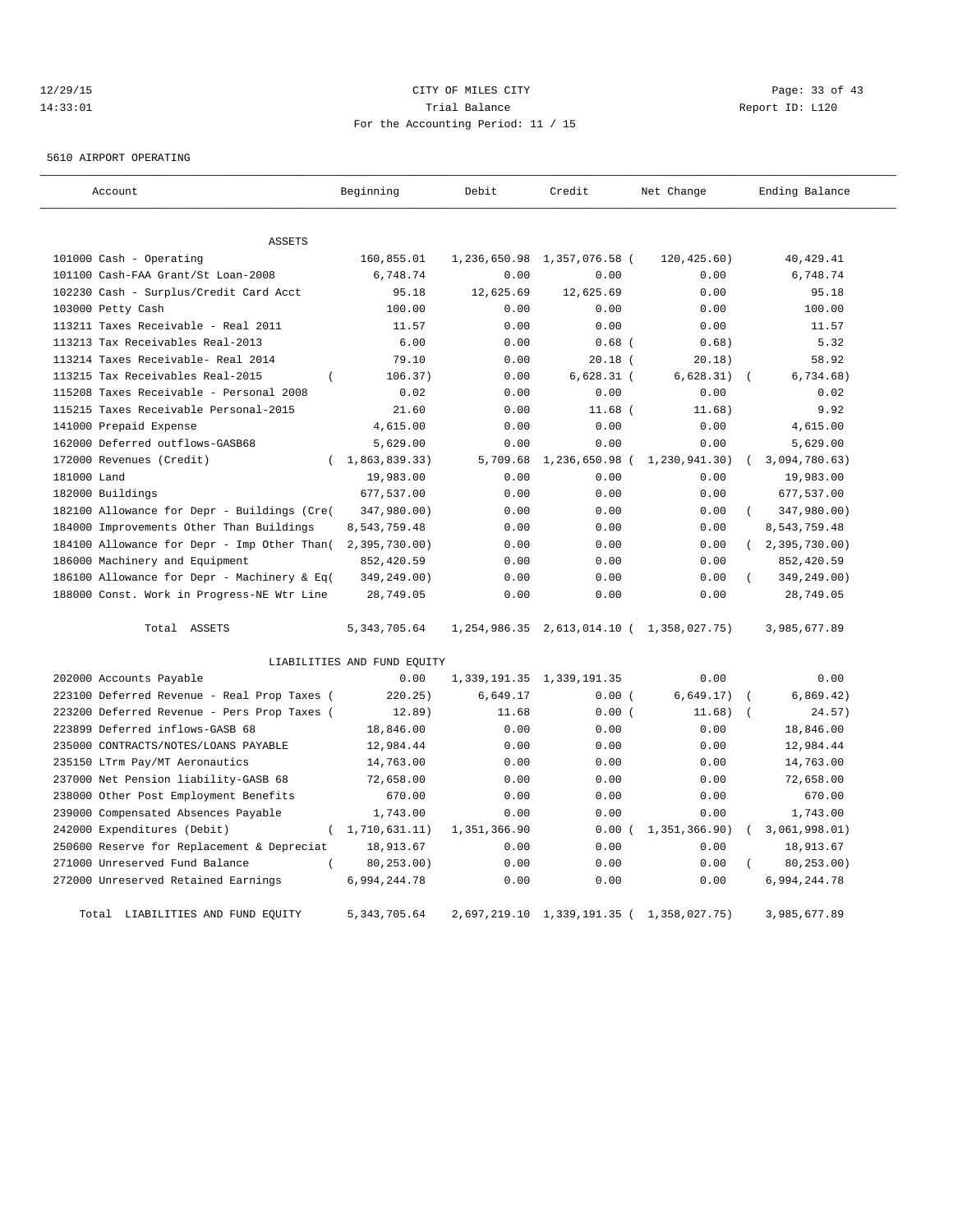## 12/29/15 Page: 34 of 43 14:33:01 Trial Balance Report ID: L120 For the Accounting Period: 11 / 15

#### 6040 PUBLIC WORKS

| Account                              | Beginning                   | Debit     | Credit      | Net Change   | Ending Balance |
|--------------------------------------|-----------------------------|-----------|-------------|--------------|----------------|
|                                      |                             |           |             |              |                |
| ASSETS                               |                             |           |             |              |                |
| 101000 Cash - Operating              | 99, 213.85                  | 0.00      | 13,787.09 ( | 13,787.09)   | 85,426.76      |
| 172000 Revenues (Credit)             | 35,812.26)                  | 0.00      | 0.00        | 0.00         | 35,812.26)     |
| Total ASSETS                         | 63,401.59                   | 0.00      | 13,787.09 ( | 13,787.09)   | 49,614.50      |
|                                      | LIABILITIES AND FUND EQUITY |           |             |              |                |
| 202000 Accounts Payable              | 0.00                        | 4,449.56  | 4,449.56    | 0.00         | 0.00           |
| 239000 Compensated Absences Payable  | 16,339.00                   | 0.00      | 0.00        | 0.00         | 16,339.00      |
| 242000 Expenditures (Debit)          | 58, 126. 49)                | 13,787.09 | 0.00(       | 13,787.09) ( | 71, 913.58)    |
| 271000 Unreserved Fund Balance       | 8,453.63                    | 0.00      | 0.00        | 0.00         | 8,453.63       |
| 272000 Unreserved Retained Earnings  | 96,735.45                   | 0.00      | 0.00        | 0.00         | 96,735.45      |
| LIABILITIES AND FUND EQUITY<br>Total | 63,401.59                   | 18,236.65 | 4,449.56 (  | 13,787.09)   | 49,614.50      |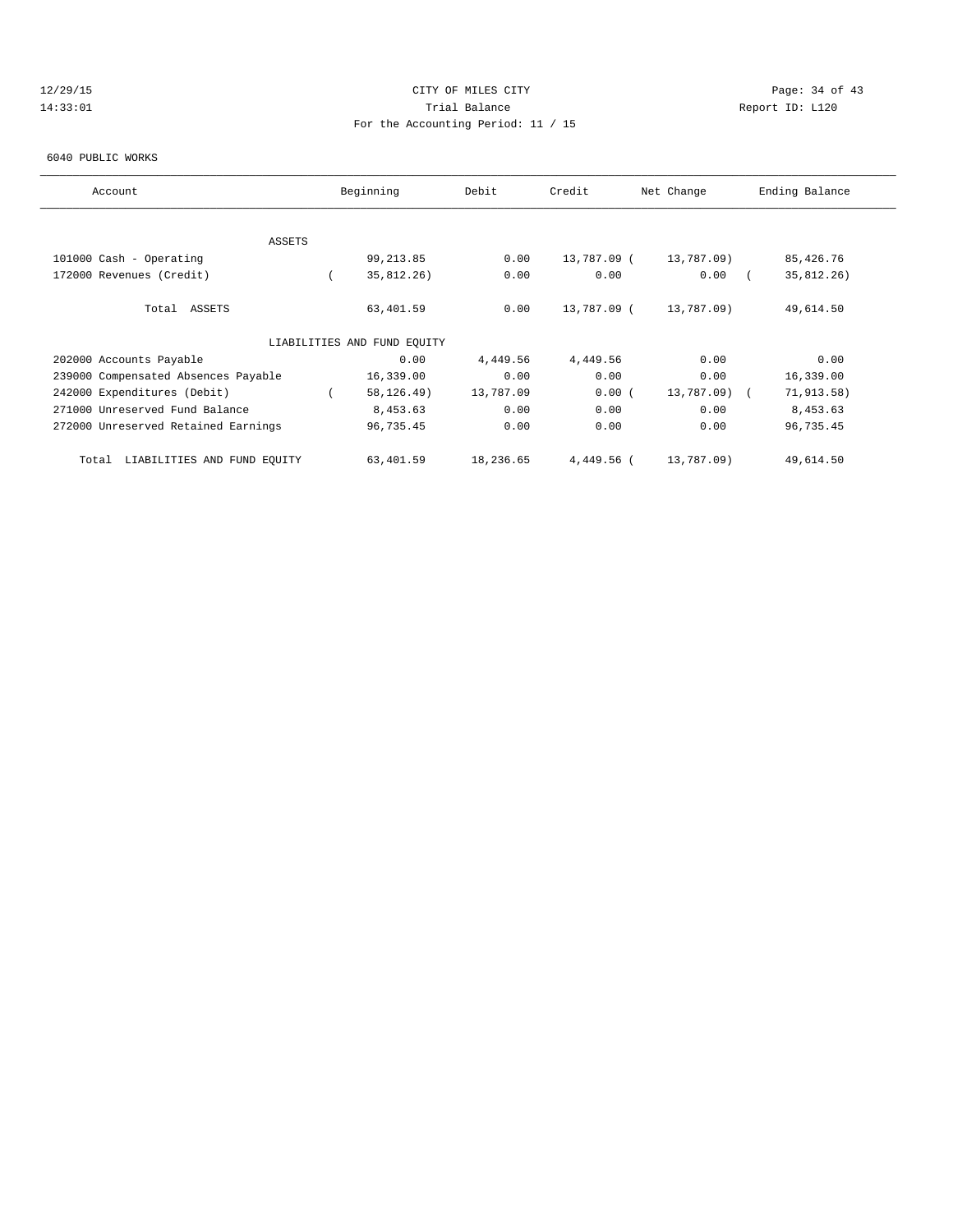| 2729 |
|------|
|      |

## CITY OF MILES CITY CONTROL CONTROL CONTROL CONTROL CONTROL PAGE: 35 of 43 14:33:01 Trial Balance Report ID: L120 For the Accounting Period: 11 / 15

# 7370 TBID

| Account                              | Beginning                   | Debit     | Credit    | Net Change | Ending Balance |
|--------------------------------------|-----------------------------|-----------|-----------|------------|----------------|
|                                      |                             |           |           |            |                |
|                                      |                             |           |           |            |                |
|                                      | ASSETS                      |           |           |            |                |
| 101000 Cash - Operating              | 0.00                        | 12,668.00 | 0.00      | 12,668.00  | 12,668.00      |
|                                      |                             |           |           |            |                |
| ASSETS<br>Total                      | 0.00                        | 12,668.00 | 0.00      | 12,668.00  | 12,668.00      |
|                                      |                             |           |           |            |                |
|                                      | LIABILITIES AND FUND EQUITY |           |           |            |                |
| 212500 Due to Others                 | 0.00                        | 0.00      | 12,668.00 | 12,668.00  | 12,668.00      |
|                                      |                             |           |           |            |                |
| LIABILITIES AND FUND EQUITY<br>Total | 0.00                        | 0.00      | 12,668.00 | 12,668.00  | 12,668.00      |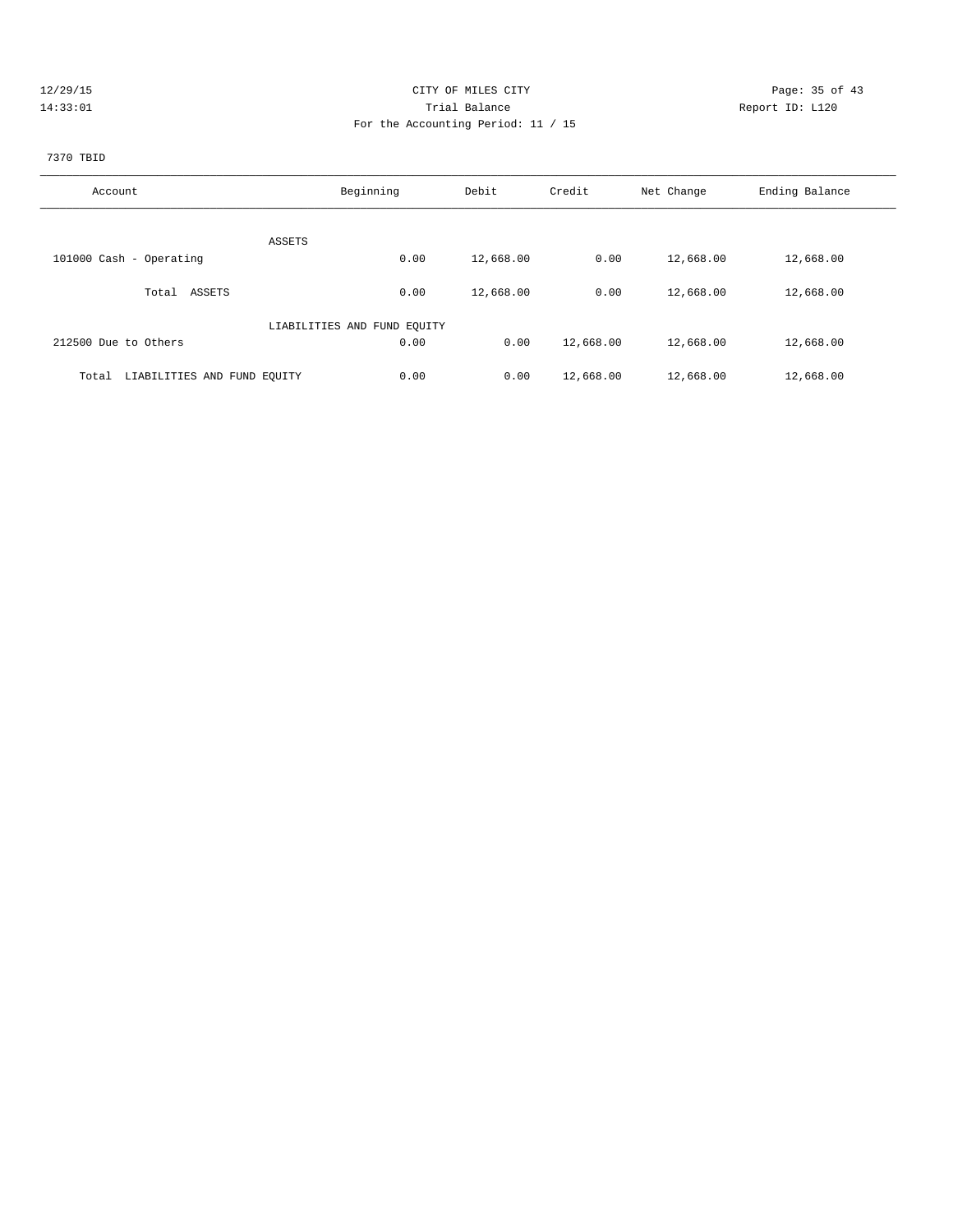| 12/29/15 | CITY OF MILES CITY                 | Page: $36o$     |
|----------|------------------------------------|-----------------|
| 14:33:01 | Trial Balance                      | Report ID: L120 |
|          | For the Accounting Period: 11 / 15 |                 |

age: 36 of 43

#### 7467 Law Enforcement Academy Surcharge

| Account                                   | Beginning                   | Debit    | Credit   | Net Change | Ending Balance |
|-------------------------------------------|-----------------------------|----------|----------|------------|----------------|
| ASSETS                                    |                             |          |          |            |                |
| 101000 Cash - Operating                   | 505.00                      | 1,055.00 | 0.00     | 1,055.00   | 1,560.00       |
| ASSETS<br>Total                           | 505.00                      | 1,055.00 | 0.00     | 1,055.00   | 1,560.00       |
|                                           | LIABILITIES AND FUND EQUITY |          |          |            |                |
| 212200 Due to Federal, Soc Sec & Medicare | 505.00                      | 0.00     | 1,055.00 | 1,055.00   | 1,560.00       |
| LIABILITIES AND FUND EQUITY<br>Total      | 505.00                      | 0.00     | 1,055.00 | 1,055.00   | 1,560.00       |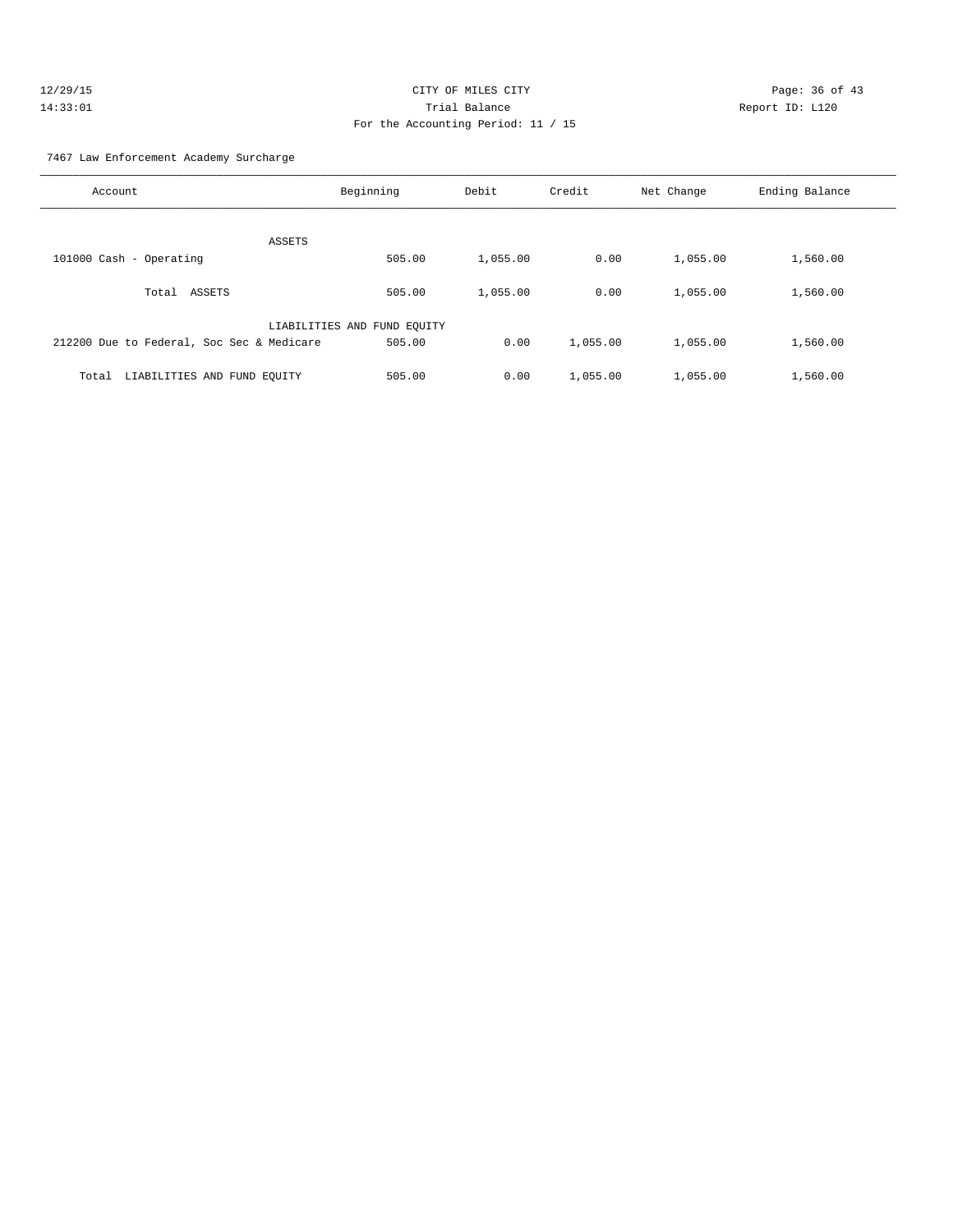| 12/29/15 | CITY OF MILES CITY                 | Page: 37 of 43  |
|----------|------------------------------------|-----------------|
| 14:33:01 | Trial Balance                      | Report ID: L120 |
|          | For the Accounting Period: 11 / 15 |                 |

7471 CIVIL LEGAL ASSIST/VICTIM DOM VIOLENCE PROG

| Account                              | Beginning                   | Debit  | Credit | Net Change | Ending Balance |
|--------------------------------------|-----------------------------|--------|--------|------------|----------------|
| ASSETS                               |                             |        |        |            |                |
| 101000 Cash - Operating              | 976.00                      | 794.00 | 0.00   | 794.00     | 1,770.00       |
| ASSETS<br>Total                      | 976.00                      | 794.00 | 0.00   | 794.00     | 1,770.00       |
|                                      | LIABILITIES AND FUND EQUITY |        |        |            |                |
| 212500 Due to Others                 | 976.00                      | 0.00   | 794.00 | 794.00     | 1,770.00       |
| LIABILITIES AND FUND EQUITY<br>Total | 976.00                      | 0.00   | 794.00 | 794.00     | 1,770.00       |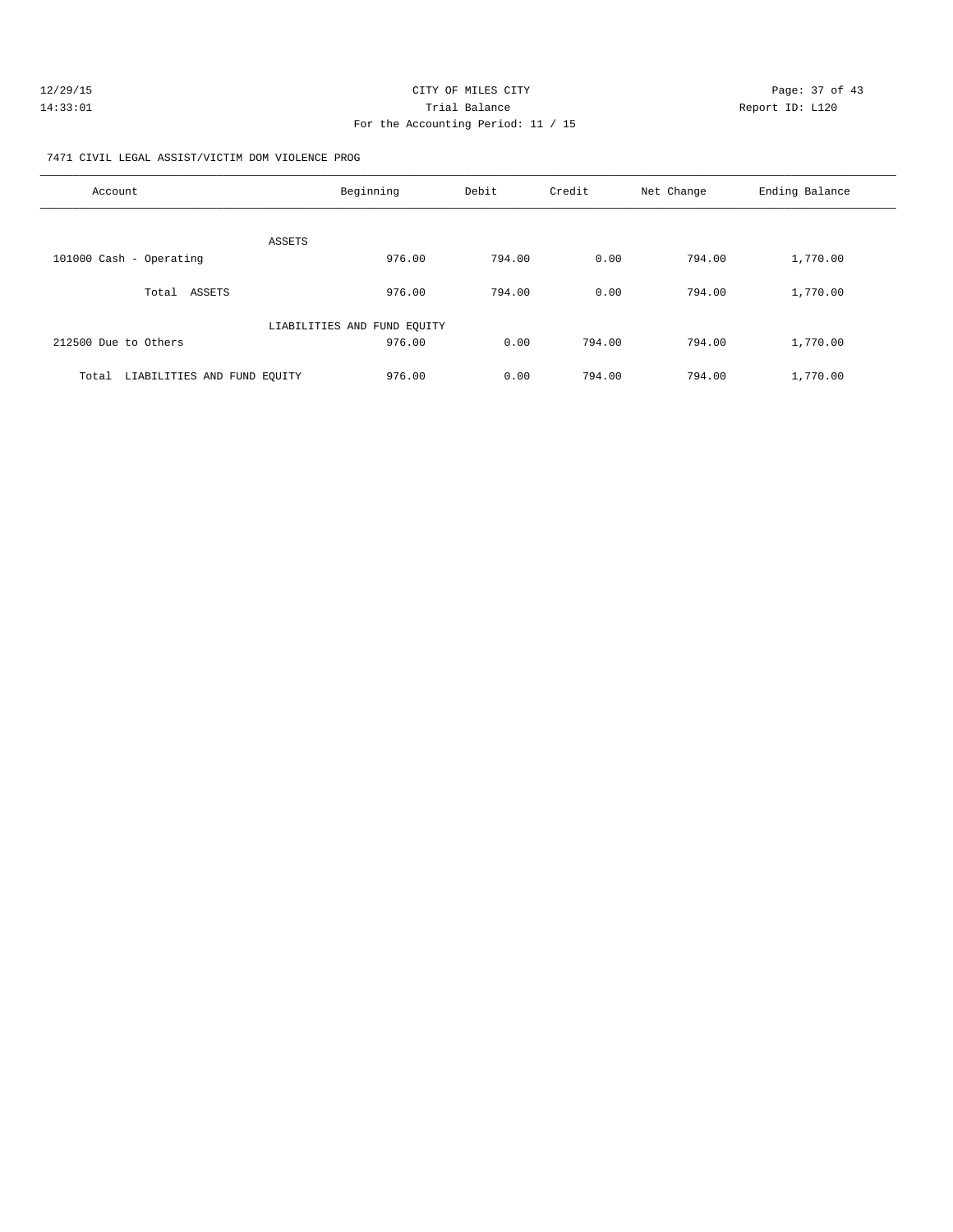## 12/29/15 Page: 38 of 43 14:33:01 Trial Balance Report ID: L120 For the Accounting Period: 11 / 15

7910 PAYROLL FUND

| Account                                   | Beginning                   | Debit      | Credit       | Net Change | Ending Balance |  |
|-------------------------------------------|-----------------------------|------------|--------------|------------|----------------|--|
|                                           |                             |            |              |            |                |  |
| <b>ASSETS</b>                             |                             |            |              |            |                |  |
| 101000 Cash - Operating                   | 79,407.98                   | 476,292.67 | 454,322.11   | 21,970.56  | 101,378.54     |  |
|                                           |                             |            |              |            |                |  |
| Total ASSETS                              | 79,407.98                   | 476,292.67 | 454,322.11   | 21,970.56  | 101,378.54     |  |
|                                           |                             |            |              |            |                |  |
|                                           | LIABILITIES AND FUND EQUITY |            |              |            |                |  |
| 201000 Warrants Payable                   | 65,669.86                   | 185,380.75 | 134,452.07 ( | 50,928.68) | 14,741.18      |  |
| 212200 Due to Federal, Soc Sec & Medicare | 0.00                        | 71,237.17  | 71,237.17    | 0.00       | 0.00           |  |
| 212202 Due to State Unemployment          | 486.60                      | 0.00       | 527.34       | 527.34     | 1,013.94       |  |
| 212203 Due to Worker's Compensation       | 13,251.52                   | 0.00       | 15,056.17    | 15,056.17  | 28,307.69      |  |
| 212204 Due to State Income Tax            | 0.00                        | 15,635.00  | 15,635.00    | 0.00       | 0.00           |  |
| 212205 due to MPORS-GABA                  | 0.00                        | 13,864.82  | 13,864.82    | 0.00       | 0.00           |  |
| 212207 Due to AFLAC, AFLAC PRETAX         | 0.00                        | 333.69     | 333.69       | 0.00       | 0.00           |  |
| 212208 Due to Health Ins, Dental, Vision  | 0.00                        | 0.00       | 57, 315.73   | 57, 315.73 | 57, 315.73     |  |
| 212209 Due to PERS Retirement             | 0.00                        | 32,581.10  | 32,581.10    | 0.00       | 0.00           |  |
| 212210 Due to FURS-GABA Retirement        | 0.00                        | 14,003.02  | 14,003.02    | 0.00       | 0.00           |  |
| Total LIABILITIES AND FUND EQUITY         | 79,407.98                   | 333,035.55 | 355,006.11   | 21,970.56  | 101,378.54     |  |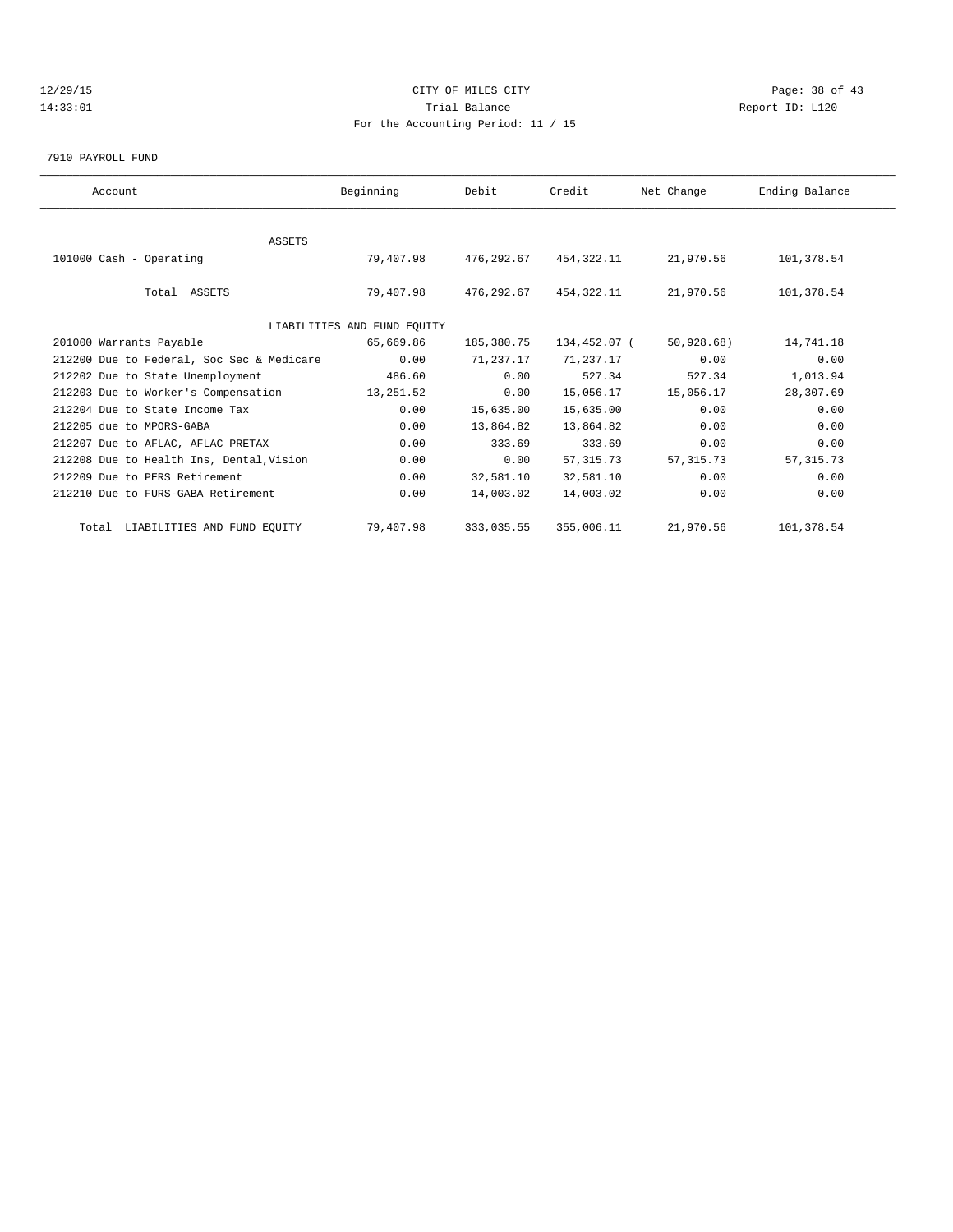| 12/29/1 |      |  |  |  |
|---------|------|--|--|--|
|         | :33: |  |  |  |

## CITY OF MILES CITY CONTROL CONTROL CONTROL CITY CONTROL PAGE: 39 of 43 14:33:01 Trial Balance Report ID: L120 For the Accounting Period: 11 / 15

#### 7930 CLAIMS FUND

| Account                              | Beginning                   | Debit | Credit                    | Net Change   | Ending Balance |
|--------------------------------------|-----------------------------|-------|---------------------------|--------------|----------------|
|                                      | ASSETS                      |       |                           |              |                |
| 101000 Cash - Operating              | 230,645.17                  |       | 1,840,141.98 1,656,827.13 | 183, 314.85  | 413,960.02     |
| Total ASSETS                         | 230,645.17                  |       | 1,840,141.98 1,656,827.13 | 183, 314.85  | 413,960.02     |
|                                      | LIABILITIES AND FUND EQUITY |       |                           |              |                |
| 201000 Warrants Payable              | 230,645.17                  |       | 1,656,827.13 1,840,141.98 | 183, 314.85  | 413,960.02     |
| LIABILITIES AND FUND EOUITY<br>Total | 230,645.17                  |       | 1,656,827.13 1,840,141.98 | 183, 314, 85 | 413,960.02     |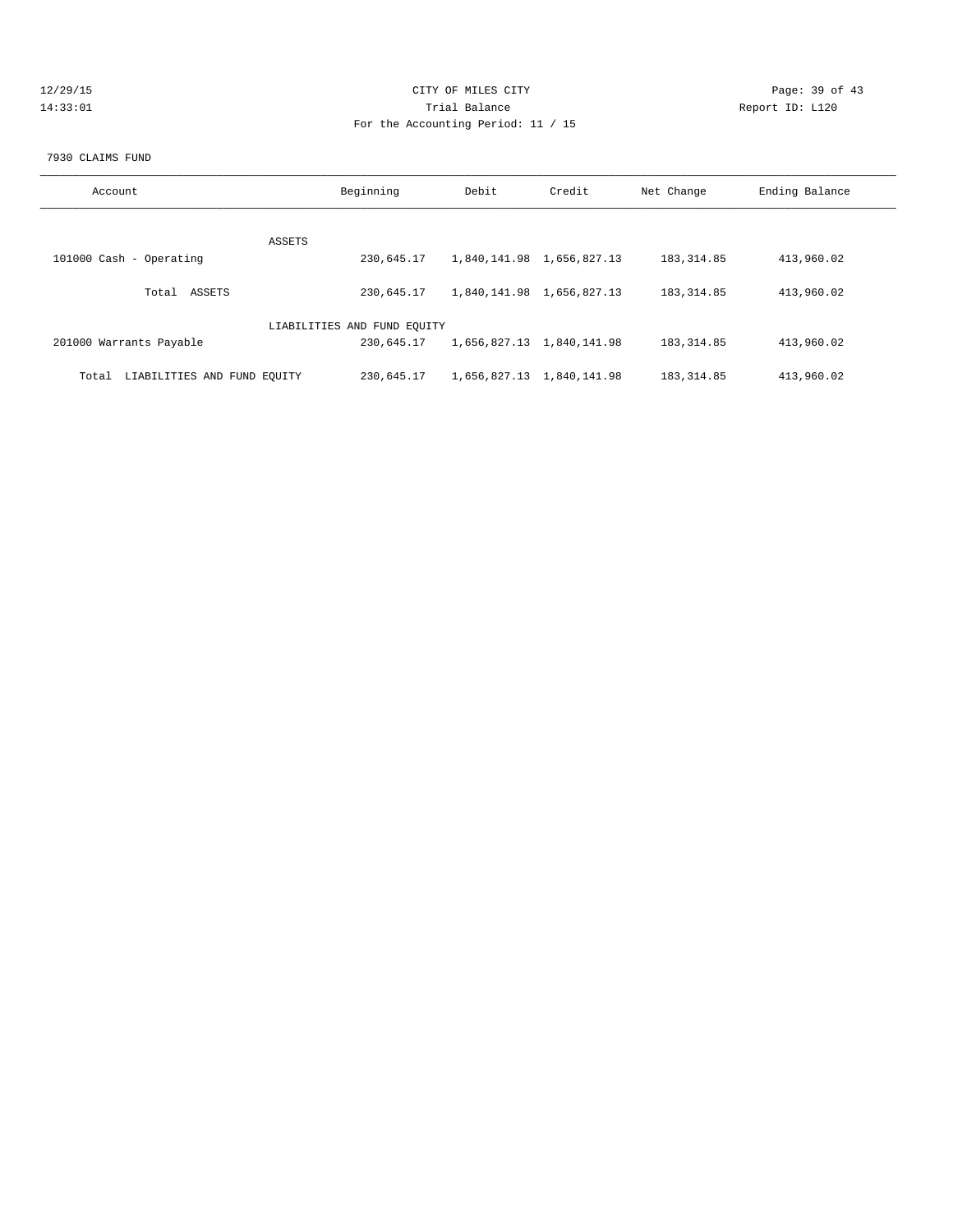## 12/29/15 **Page: 40 of 43** CITY OF MILES CITY **Page: 40 of 43** 14:33:01 Trial Balance Report ID: L120 For the Accounting Period: 11 / 15

7980 CUSTER CO WATER & SEWER DISTRICT

| Account                                 | Beginning                   | Debit      | Credit     | Net Change | Ending Balance |
|-----------------------------------------|-----------------------------|------------|------------|------------|----------------|
|                                         |                             |            |            |            |                |
| ASSETS                                  |                             |            |            |            |                |
| 101000 Cash - Operating                 | 0.07                        | 13,309.70  | 13,309.70  | 0.00       | 0.07           |
| 122000 Accounts Receivable              | 15,890.27                   | 14, 118.37 | 13,309.70  | 808.67     | 16,698.94      |
| Total ASSETS                            | 15,890.34                   | 27,428.07  | 26,619.40  | 808.67     | 16,699.01      |
|                                         |                             |            |            |            |                |
|                                         | LIABILITIES AND FUND EQUITY |            |            |            |                |
| 202000 Accounts Payable                 | 0.00                        | 13,309.70  | 13,309.70  | 0.00       | 0.00           |
| 211020 Due to Custer Water & Sewer Dist | 15,890.34                   | 13,309.70  | 14, 118.37 | 808.67     | 16,699.01      |
| LIABILITIES AND FUND EQUITY<br>Total    | 15,890.34                   | 26,619.40  | 27,428.07  | 808.67     | 16,699.01      |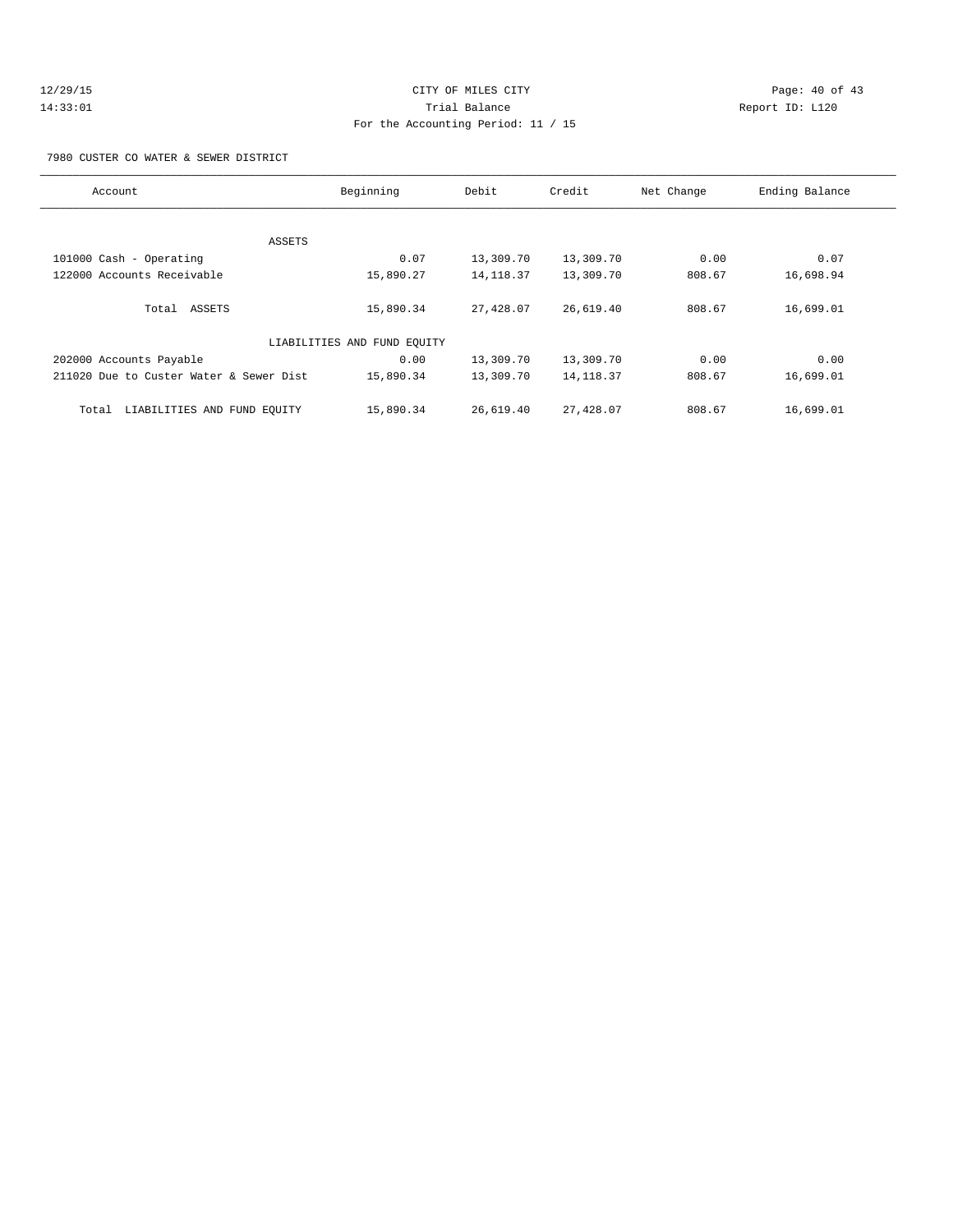| 12/29/15 | CITY OF MILES CITY                 | Page: 41 of 43  |
|----------|------------------------------------|-----------------|
| 14:33:01 | Trial Balance                      | Report ID: L120 |
|          | For the Accounting Period: 11 / 15 |                 |
|          |                                    |                 |

#### 7981 Interest Clearing

| Account                              | Beginning                   | Debit    | Credit   | Net Change | Ending Balance |
|--------------------------------------|-----------------------------|----------|----------|------------|----------------|
| ASSETS                               |                             |          |          |            |                |
| 101000 Cash - Operating              | 4,741.15                    | 1,121.21 | 0.00     | 1,121.21   | 5,862.36       |
| ASSETS<br>Total                      | 4,741.15                    | 1,121.21 | 0.00     | 1,121.21   | 5,862.36       |
|                                      | LIABILITIES AND FUND EQUITY |          |          |            |                |
| 212500 Due to Others                 | 4,741.15                    | 0.00     | 1,121.21 | 1,121.21   | 5,862.36       |
| LIABILITIES AND FUND EQUITY<br>Total | 4,741.15                    | 0.00     | 1,121.21 | 1,121.21   | 5,862.36       |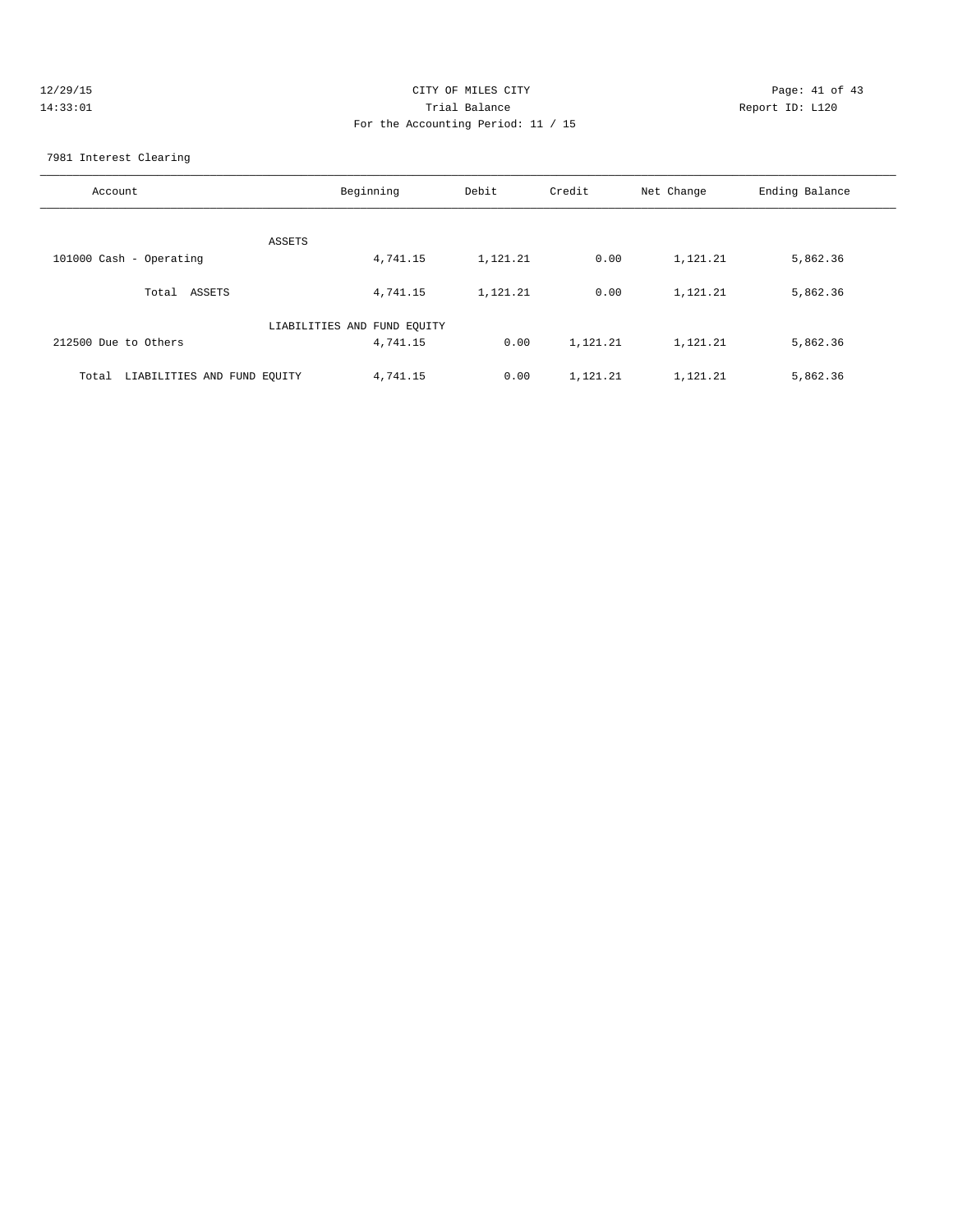## 12/29/15 Page: 42 of 43 14:33:01 Trial Balance Report ID: L120 For the Accounting Period: 11 / 15

#### 9000 GENERAL FIXED ASSETS GROUP OF ACCOUNTS FUND

|                             | Account                                                    | Beginning     | Debit | Credit | Net Change | Ending Balance  |
|-----------------------------|------------------------------------------------------------|---------------|-------|--------|------------|-----------------|
|                             |                                                            |               |       |        |            |                 |
|                             | ASSETS                                                     |               |       |        |            |                 |
|                             | 181000 Land                                                | 526,599.00    | 0.00  | 0.00   | 0.00       | 526,599.00      |
|                             | 182000 Buildings                                           | 1,986,836.00  | 0.00  | 0.00   | 0.00       | 1,986,836.00    |
|                             | 182100 Allowance for Depr - Buildings (Cre(                | 684,991.00)   | 0.00  | 0.00   | 0.00       | 684,991.00)     |
|                             | 186000 Machinery and Equipment                             | 3,038,732.00  | 0.00  | 0.00   | 0.00       | 3,038,732.00    |
|                             | 186100 Allowance for Depr - Machinery & Eq(                | 1,463,750.00) | 0.00  | 0.00   | 0.00       | 1,463,750.00)   |
|                             | 187000 Infrastructure                                      | 33,670,108.00 | 0.00  | 0.00   | 0.00       | 33,670,108.00   |
|                             | 187100 Allowance For Depreciation - Infras( 16,321,771.00) |               | 0.00  | 0.00   | 0.00       | (16,321,771.00) |
|                             | Total ASSETS                                               | 20,751,763.00 | 0.00  | 0.00   | 0.00       | 20, 751, 763.00 |
| LIABILITIES AND FUND EQUITY |                                                            |               |       |        |            |                 |
|                             | 280000 INVESTMENT IN GENERAL FIXED ASSETS                  | 20,751,763.00 | 0.00  | 0.00   | 0.00       | 20, 751, 763.00 |
|                             | LIABILITIES AND FUND EQUITY<br>Total                       | 20,751,763.00 | 0.00  | 0.00   | 0.00       | 20, 751, 763.00 |